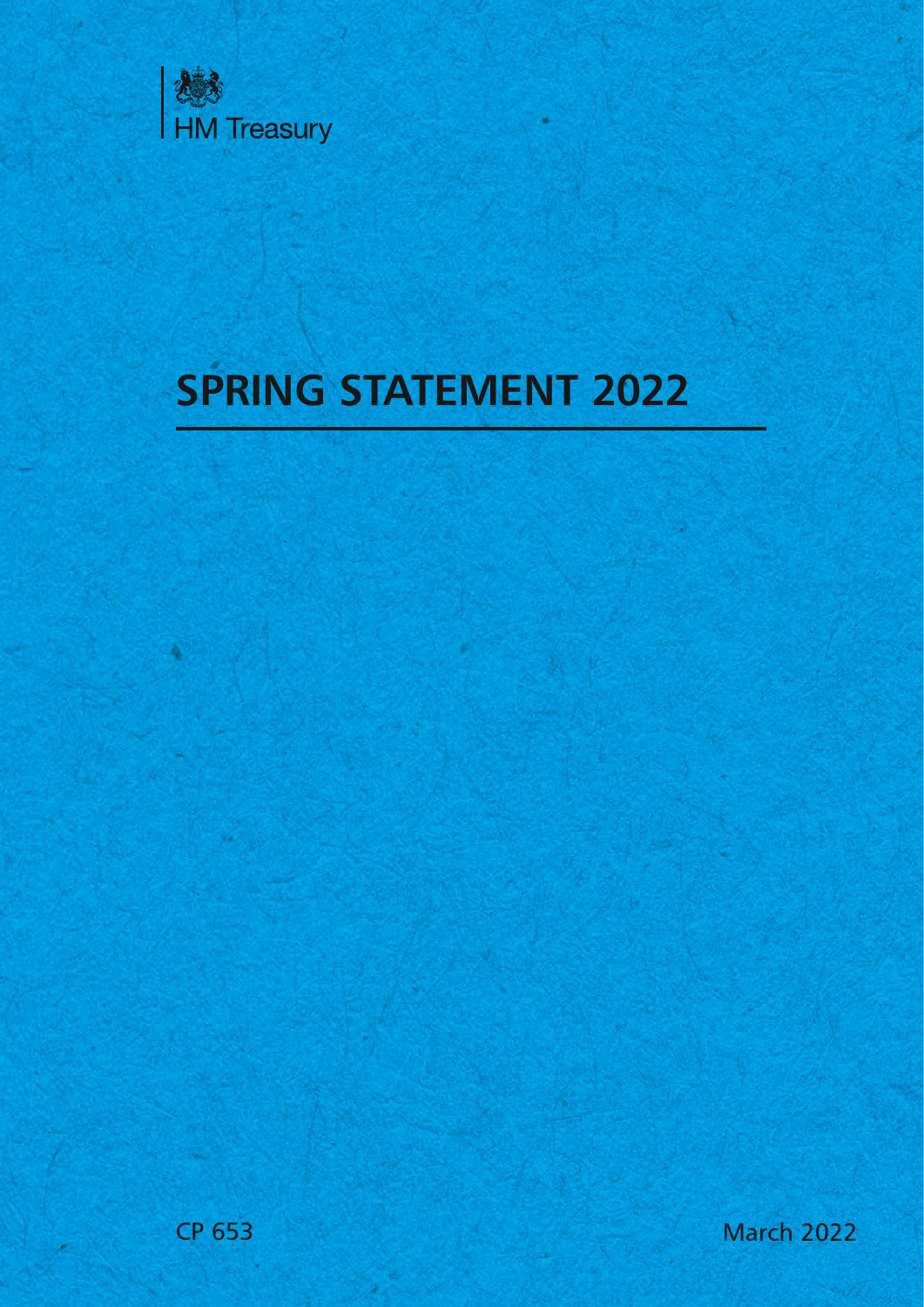

# **SPRING STATEMENT 2022**

Presented to Parliament by the Chancellor of the Exchequer by Command of Her Majesty

March 2022

CP 653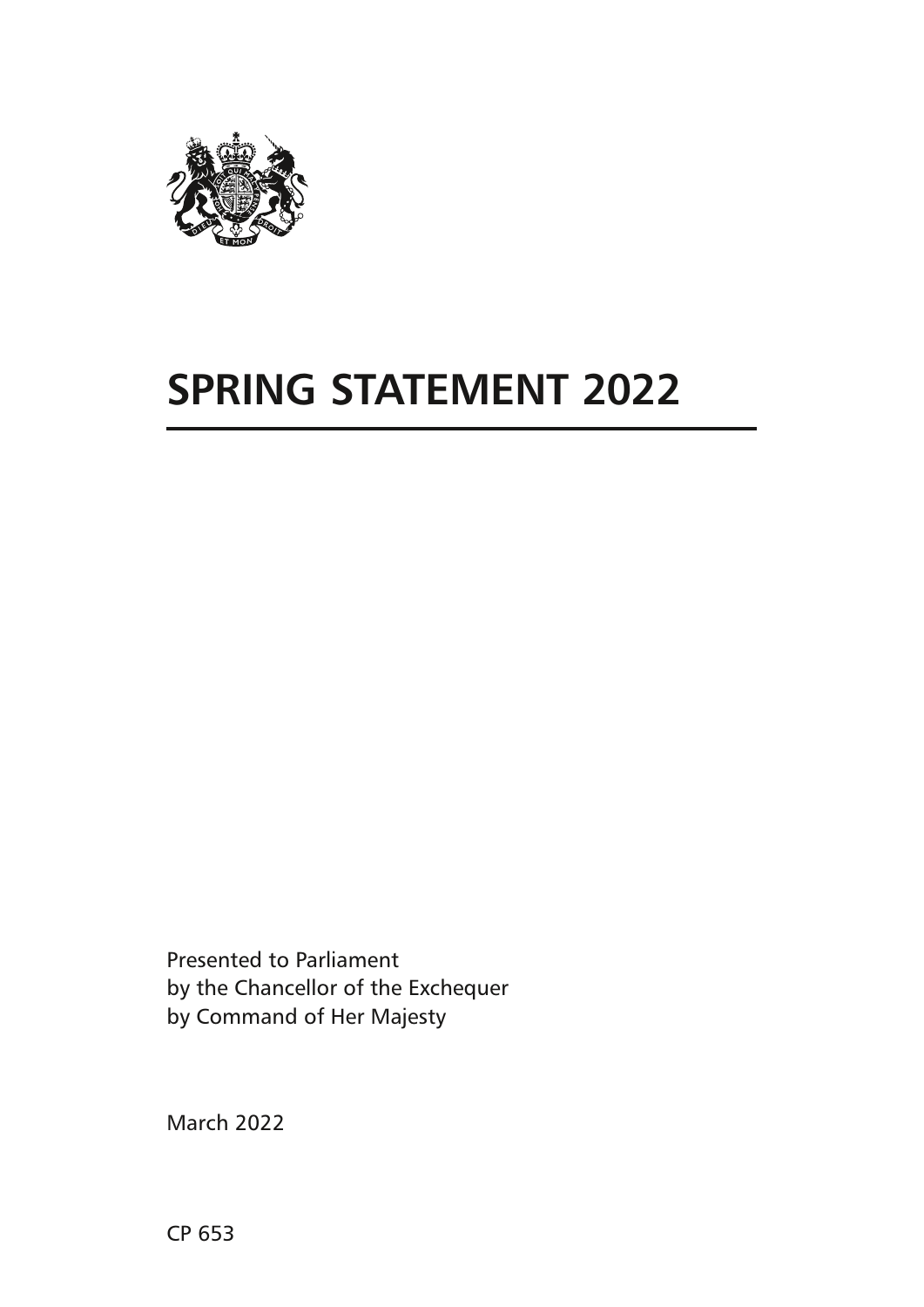

© Crown copyright 2022

This publication is licensed under the terms of the Open Government Licence v3.0 except where otherwise stated. To view this licence, visit [nationalarchives.gov.uk/doc/open-government-licence/version/3](http://www.nationalarchives.gov.uk/doc/open-government-licence/version/3)

Where we have identified any third party copyright information you will need to obtain permission from the copyright holders concerned.

This publication is available at [www.gov.uk/official-documents](http://www.gov.uk/official-documents)

Any enquiries regarding this publication should be sent to us at [public.enquiries@hmtreasury.gov.uk](mailto:public.enquiries%40hmtreasury.gov.uk?subject=)

ISBN 978-1-5286-3235-5

CCS0222366496 / E02726399 03/22

Printed on paper containing 75% recycled fibre content minimum

Produced by the APS Group.

Printed in the UK by HH Associates Ltd on behalf of the Controller of Her Majesty's Stationery Office.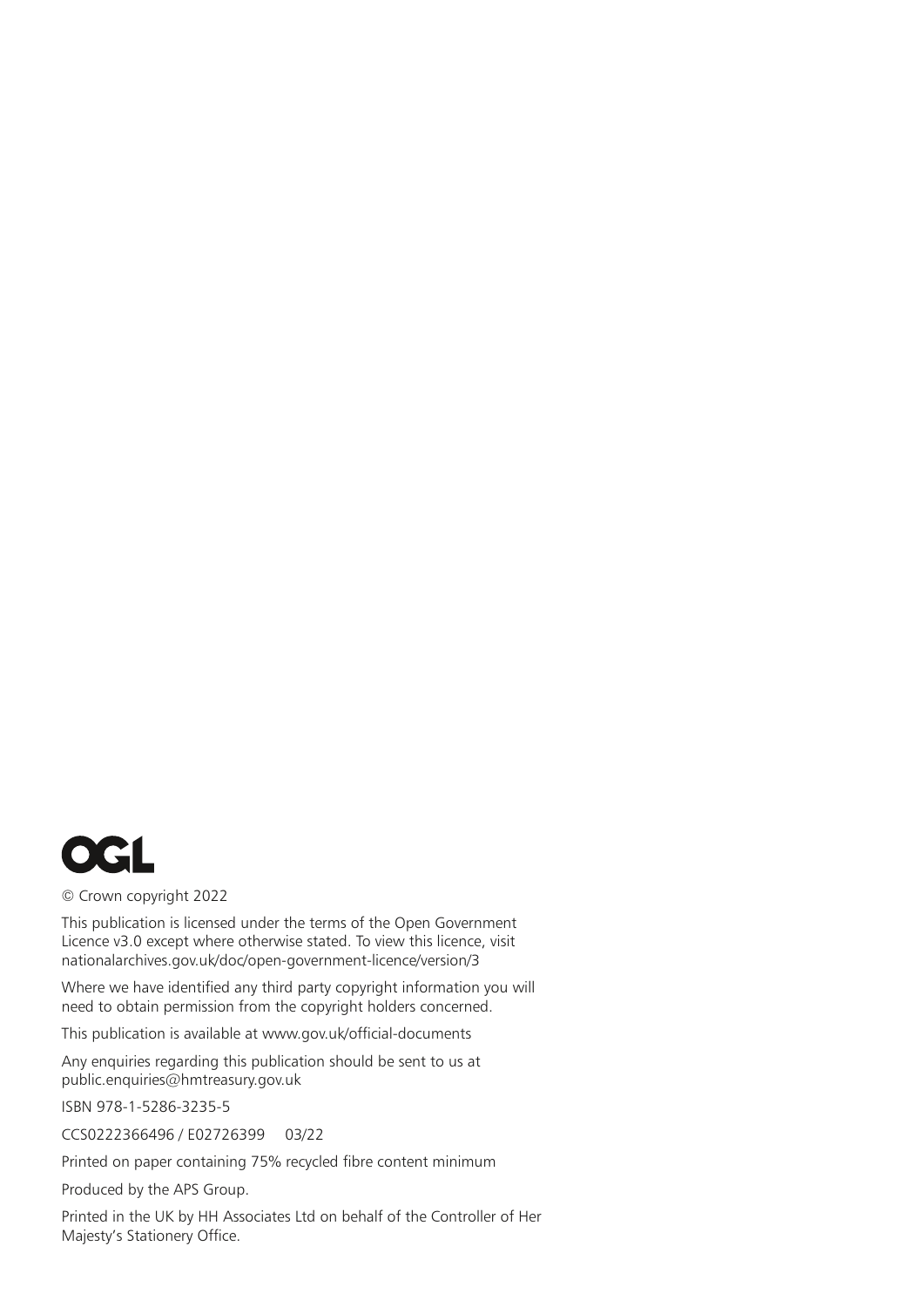# **Contents**

| Executive summary     | 1                                     |    |  |  |  |  |
|-----------------------|---------------------------------------|----|--|--|--|--|
|                       | Chapter 1 Economy and public finances | 5  |  |  |  |  |
| Chapter 2             | Helping families and businesses       | 23 |  |  |  |  |
|                       | Chapter 3 Policy decisions            | 27 |  |  |  |  |
| Chapter 4             | Tax Plan                              | 33 |  |  |  |  |
| List of abbreviations |                                       | 45 |  |  |  |  |
| List of tables        |                                       |    |  |  |  |  |
| List of charts        |                                       |    |  |  |  |  |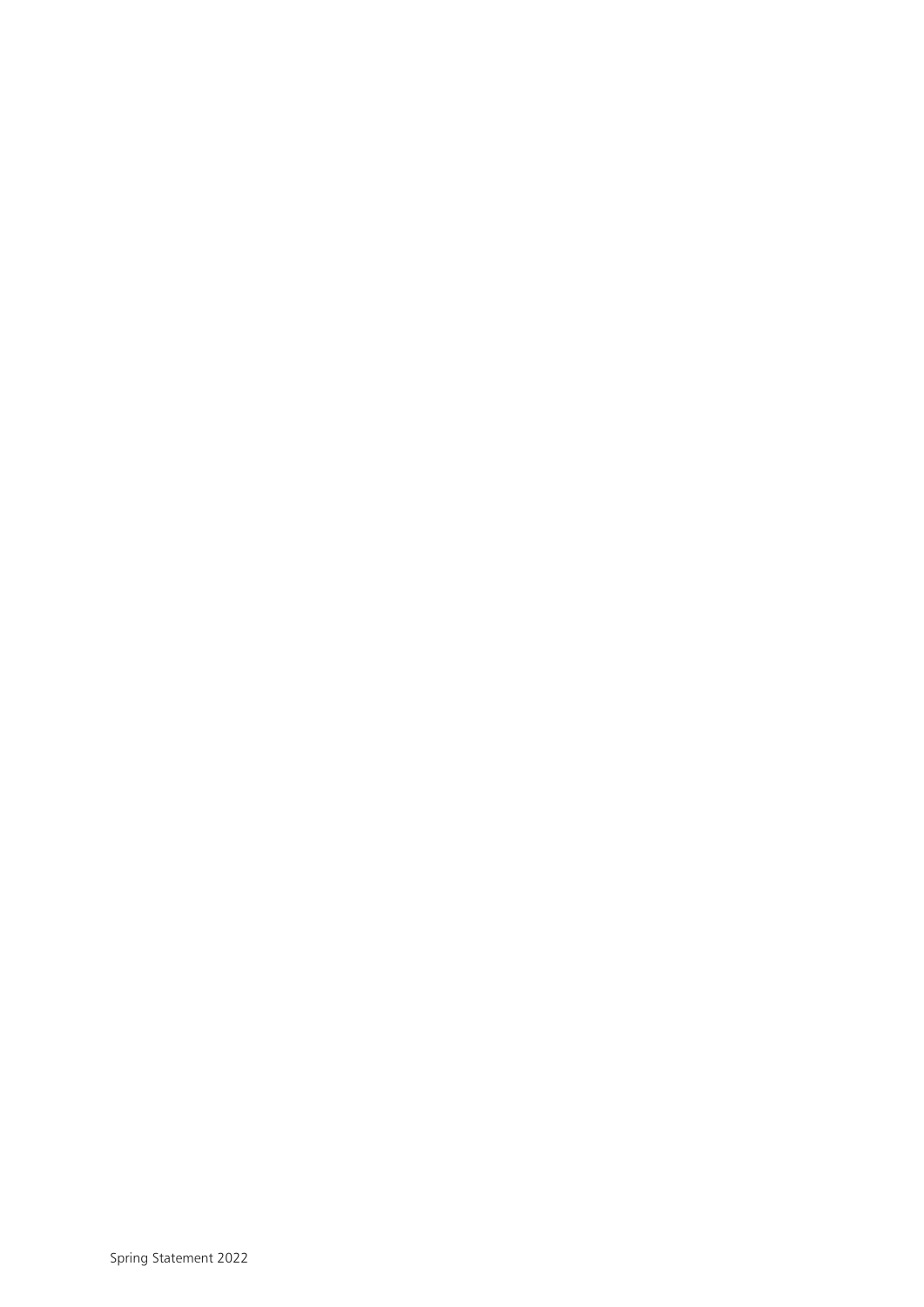# **Executive summary**

Spring Statement 2022 takes place following the unprovoked, premeditated attack Vladimir Putin launched on Ukraine. The invasion has created significant uncertainty in the global economy, particularly in energy markets. The sanctions and strong response by the UK and its allies are vital in supporting the Ukrainian people, but these decisions will inevitably have an adverse effect on the UK economy and other economies too.

Higher than expected global energy and goods prices have already led to an unavoidable increase in the cost of living in the UK. The repercussions of Putin's invasion of Ukraine will add to these pressures and increase inflation further in the coming months, with the long-term consequences not yet being clear. As a result, the uncertainty surrounding the Office for Budget Responsibility's (OBR) spring economic and fiscal forecast is higher than usual.

The UK economy has emerged from the pandemic in a strong position to meet these challenges. The success of the government's COVID-19 vaccine rollout and the Plan for Jobs have helped support a quicker than expected recovery and a strong labour market, with the total number of payrolled employees now over 600,000 above pre-pandemic levels. Tax receipts have been stronger than expected, which has contributed to borrowing falling this year and over the forecast period. The improvement seen in the public finances has created additional headroom against the government's fiscal rules, which the government has prioritised using to deliver reductions in tax.

The government has already taken significant steps to help with the cost of living. This includes a cut to the Universal Credit taper rate and increases to work allowances to make sure work pays; the £9 billion package announced in February to help households with rising energy bills this year; and freezing alcohol duties and fuel duty to keep costs down.

The government is taking further action in the Spring Statement to help households. A significant increase to the National Insurance Primary Threshold and Lower Profits Limit will allow hard-working people to keep more of their earned income. A temporary 12 month cut will be introduced to duty on petrol and diesel of 5p per litre, representing a saving worth around £100 for the average car driver, £200 for the average van driver, and £1500 for the average haulier, when compared with uprating fuel duty in 2022-23. To help households improve energy efficiency and keep heating bills down, the government will expand the scope of VAT relief available for energy saving materials and ensure that households having energy saving materials installed pay 0% VAT.

Small and medium-sized enterprises (SMEs) are also affected by rising costs. The Spring Statement builds on previously announced support for SMEs, including business rates relief worth £7 billion over the next five years; increasing the Annual Investment Allowance from £200,000 to £1 million until March 2023; subsidising the cost of high-quality training through the Help to Grow: Management scheme; and helping firms to adopt new digital technologies with Help to Grow: Digital. Businesses will also benefit from the cut to fuel duty, and the Employment Allowance will increase to £5,000 from April – a tax cut of up to £1,000 for around half a million small businesses.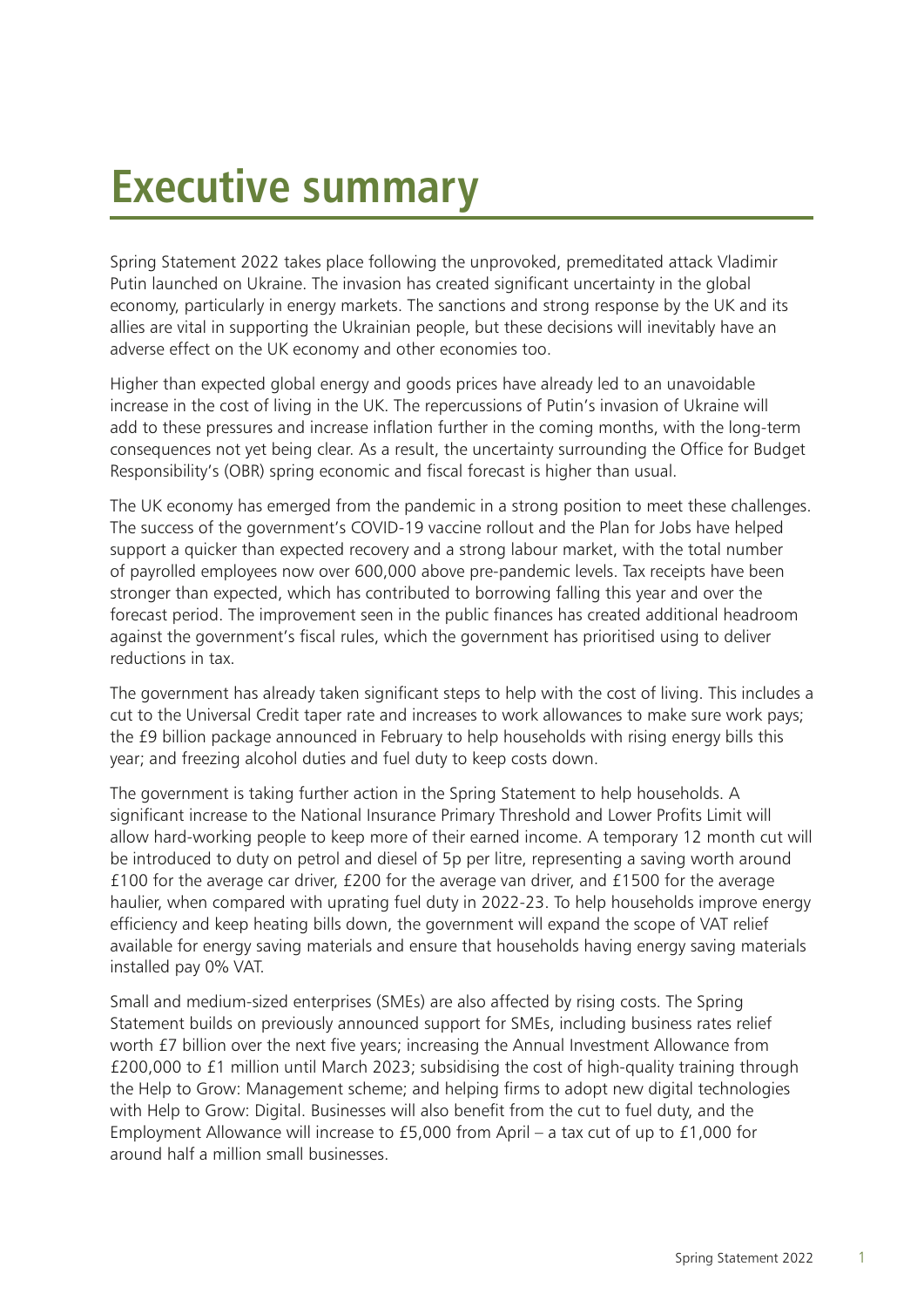The government has taken the responsible decisions needed ahead of the Spring Statement to strengthen the public finances, which has created the space to provide this extra support. The Spring Statement confirms that after providing this support the government continues to meet its fiscal rules, with an increased margin of safety. Underlying debt is falling as a percentage of GDP and the current budget is in surplus in the target year. Preserving fiscal space is vital given the increasing risks from global challenges and the level of uncertainty in the economic outlook.

# **Tax Plan**

The Spring Statement sets out the government's plans to reform and reduce taxes. The Tax Plan – with its focus on helping families with the cost of living, creating the conditions for private sector led growth, and sharing the proceeds of growth fairly with working people – will drive improvements in living standards and support levelling up across the UK. The Tax Plan will be delivered in a responsible and sustainable way, guided by the core principle that prudent levels of space should be maintained against the fiscal rules. It will depend on continued discipline on public spending and the broader macroeconomic outlook.

The government will reform and reduce taxes in three ways:

- **Helping families with the cost of living.** The Spring Statement increases the annual National Insurance Primary Threshold and Lower Profits Limit from £9,880 to £12,570, from July 2022. This aligns the Primary Threshold and Lower Profits Limit with the income tax personal allowance. This will help almost 30 million working people, with a typical employee benefitting from a tax cut worth over £330 in the year from July.
- **Boosting productivity and growth by creating the conditions for the private sector to invest more, train more and innovate more – fostering a new culture of enterprise.** To do this, the government intends to cut and reform business taxes, to create a culture of enterprise and the conditions for private sector-led growth.
- **Sharing the proceeds of growth fairly.** The government will reduce the basic rate of income tax to 19% from April 2024. This is a tax cut of over £5 billion a year and represents the first cut in the basic rate of income tax in 16 years. Alongside tax cuts, the government also wants to make the tax system simpler, fairer and more efficient, and will confirm plans for reforms to reliefs and allowances ahead of 2024.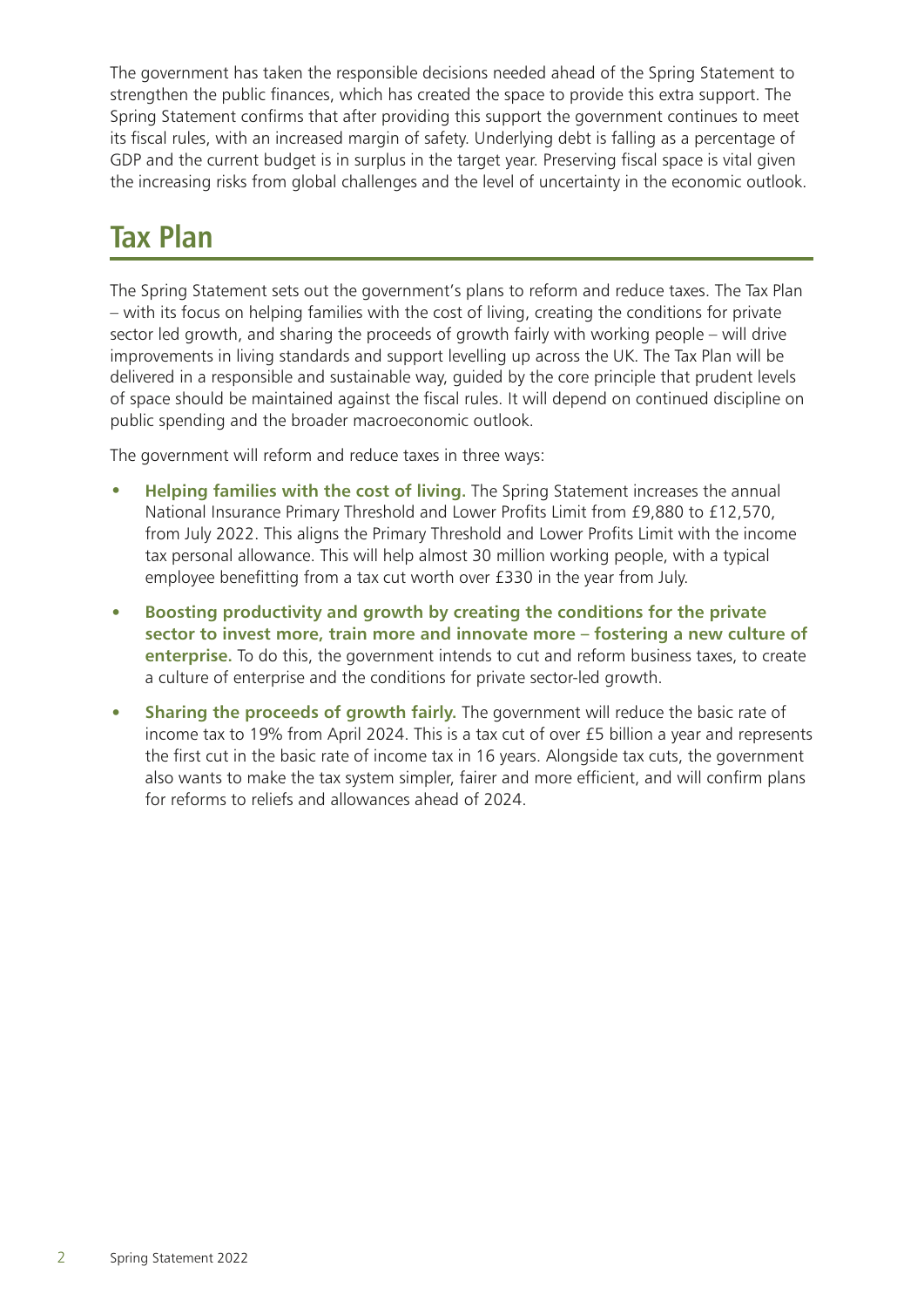# **Spring Statement**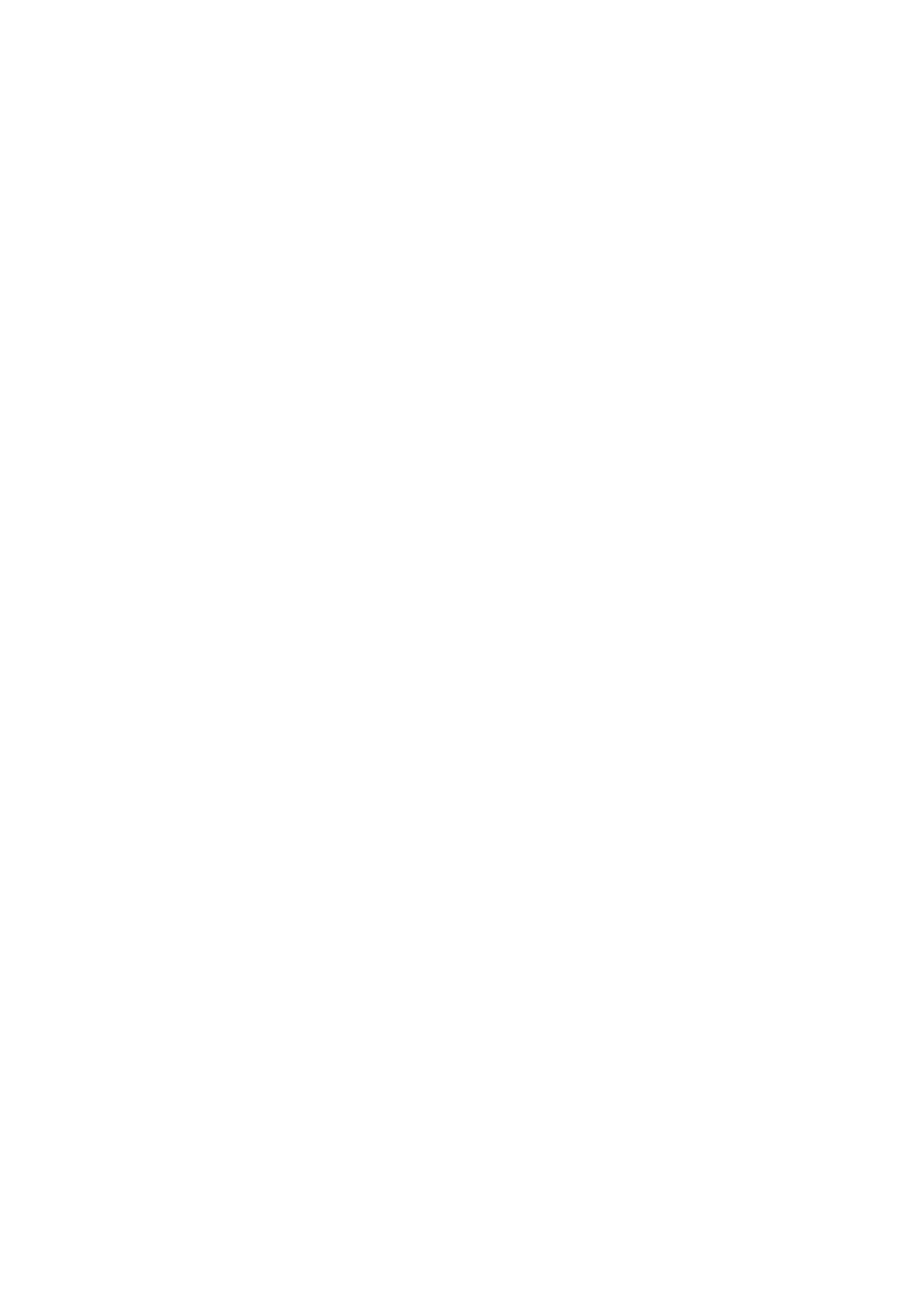# **Economy and public finances**

<span id="page-9-0"></span>**1**

**1.1** Following Putin's unprovoked and premeditated invasion of Ukraine, cost of living pressures have intensified and uncertainty has increased. The Office for Budget Responsibility (OBR) sets out in the Economic and Fiscal Outlook (EFO) that "given the unfolding situation in Ukraine, there is unusually high uncertainty around this outlook."<sup>1</sup> Higher global energy, metals and food prices, which have been volatile since the invasion of Ukraine, pose risks to the outlook for inflation, consumer spending and production. The sanctions imposed on Russia by the UK and its allies in response to the invasion are vital in supporting the Ukrainian people. The invasion, and the resulting effect on global markets, will inevitably have an adverse effect on the UK economy and the cost of living in the short term. The medium-term implications of the invasion are highly uncertain, which increases the risks around the OBR's forecast.

**1.2** While the outlook is uncertain, the UK economy has emerged from the pandemic in a good position to meet these challenges. The success of the government's vaccine rollout and the Plan for Jobs have helped support a quicker than expected recovery and a strong labour market.<sup>2</sup> Similarly, tax receipts have been higher than expected.

**1.3** Elevated global energy and goods prices, following the uneven effect of the recovery from the pandemic on global supply and demand, have already led to an increase in the cost of living in the UK and some other advanced economies. The repercussions of Putin's invasion of Ukraine will add to these pressures and increase inflation further in the coming months. The independent Bank of England's Monetary Policy Committee (MPC) has a strong track record of controlling inflation. In accordance with its remit the MPC has begun to tighten monetary policy to achieve the 2% inflation target, while supporting the government's objective for strong, sustainable and balanced growth.

**1.4** In response to pressures on the cost of living, the government announced prior to the Spring Statement a package of support to help households with energy bills and ensure that hard-working people keep more of their income. The best way to support households in the long run is through encouraging strong and sustainable growth across the UK, by promoting investment and innovation; and then sharing more of the proceeds of growth by reducing the tax burden for working people. The government is taking further action to support households through the Spring Statement by cutting taxes.

**1.5** The government remains fully committed to ensuring the sustainability of the public finances. It will continue to take a responsible and balanced approach to supporting households and the UK economy, while still meeting its fiscal objectives and maintaining fiscal space to ensure the UK is resilient to future challenges. The OBR forecasts that the government will continue to meet its fiscal rules. Underlying debt (public sector net debt excluding the Bank of England) is falling and the current budget is in surplus in the target year.

<sup>1</sup> Economic and Fiscal Outlook, OBR, March 2022.

<sup>2</sup> [Plan for Jobs](https://assets.publishing.service.gov.uk/government/uploads/system/uploads/attachment_data/file/898421/A_Plan_for_Jobs__Web_.pdf), HM Treasury, July 2020.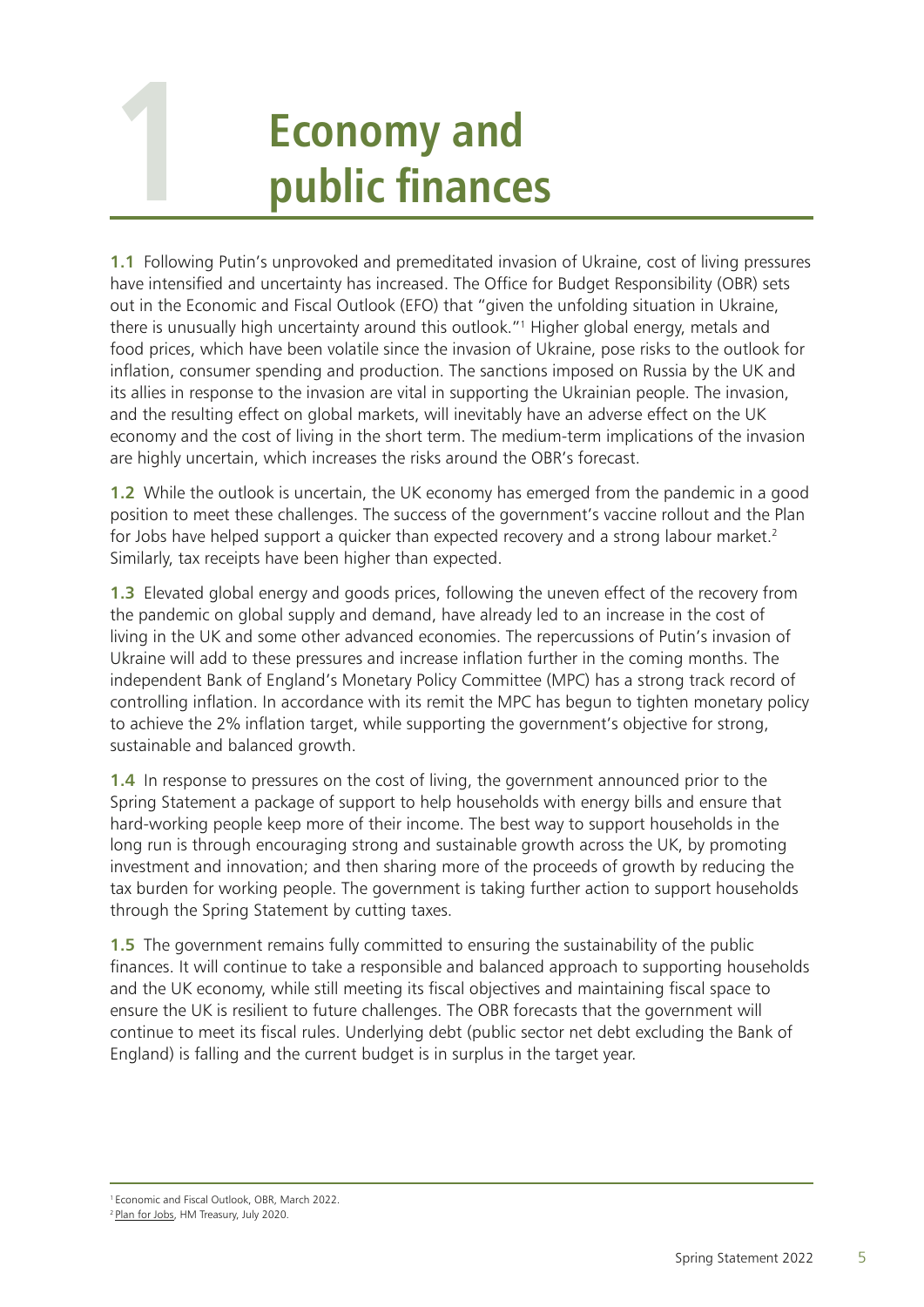## **Economic context**

## **Growth and the labour market**

**1.6** Putin's invasion of Ukraine has created further uncertainty for the economic outlook despite the strong performance of the economy last year. While the OBR's forecast takes account of changes in international energy prices since the invasion, significant day to day volatility in oil, gas and commodity markets has continued to create uncertainty. As the OBR highlights in the EFO, "Given the evolving situation in the war in Ukraine and the global response, there is significant uncertainty around the outlook for global Gross Domestic Product (GDP).<sup>"3</sup>

**1.7** Following the emergence of the Omicron variant in December, the government implemented Plan B in England, and restrictions were tightened in Scotland, Wales and Northern Ireland. This weighed on output, although by less than expected, with GDP falling by 0.2% in December 2021 before growing by 0.8% in January 2022, above expectations.<sup>4</sup>

**1.8** The economic recovery over the past year has surpassed expectations, with GDP growth of 7.5% in 2021, the fastest in the G7. The International Monetary Fund (IMF) praised the UK's "strong policy measures and rapid vaccination campaign that helped contain the health, economic, and financial impact of the pandemic, which supported a faster than expected recovery."5

**1.9** The UK economy recovered to its pre-pandemic level around the end of last year with real GDP having regained its February 2020 level by November 2021. Across the final quarter of 2021, GDP was on average 0.4% below its pre-pandemic size. This was a smaller shortfall than Germany, and broadly in line with Italy and Japan.



<sup>3</sup> Economic and Fiscal Outlook, OBR, March 2022.

<sup>4</sup> Details of the sources of numerical references, including National Statistics, used in this section can be found in 'Spring Statement 2022 data sources'. <sup>5</sup> [UK Article IV Consultation](https://www.imf.org/en/Publications/CR/Issues/2022/02/22/United-Kingdom-2021-Article-IV-Consultation-Press-Release-Staff-Report-and-Statement-by-the-513439), IMF, February 2022.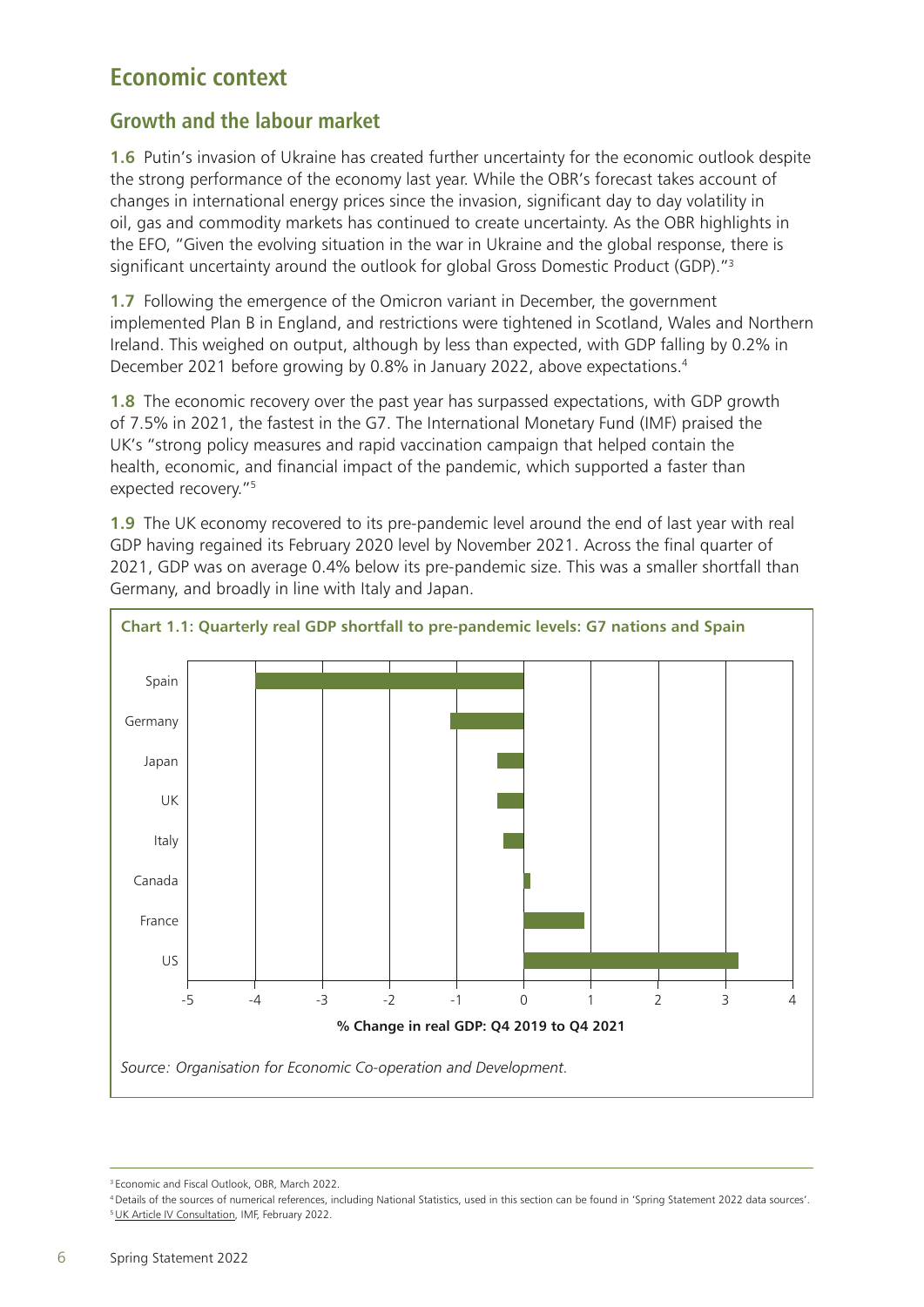**1.10** Taking into account the pace of the economic recovery to date, continued global supply chain pressures and the initial impact of Putin's invasion of Ukraine, the OBR expects UK real GDP to grow by 3.8% in 2022. GDP is then forecast to grow by 1.8% in 2023, 2.1% in 2024, 1.8% in 2025 and 1.7% in 2026.

|                                              | <b>Forecast</b> |        |        |        |      |        |  |  |
|----------------------------------------------|-----------------|--------|--------|--------|------|--------|--|--|
|                                              | 2021            | 2022   | 2023   | 2024   | 2025 | 2026   |  |  |
| GDP growth                                   | 7.5             | 3.8    | 1.8    | 2.1    | 1.8  | 1.7    |  |  |
| GDP growth per capita                        | 7.4             | 3.5    | 1.5    | 1.9    | 1.6  | 1.5    |  |  |
| Main components of GDP                       |                 |        |        |        |      |        |  |  |
| Household consumption <sup>2</sup>           | 6.1             | 5.4    | 1.0    | 1.5    | 1.1  | 1.2    |  |  |
| General government consumption               | 14.5            | 2.6    | 1.2    | 1.4    | 1.6  | 2.0    |  |  |
| Fixed investment                             | 5.3             | 6.0    | 5.2    | 1.8    | 3.6  | 3.2    |  |  |
| Business investment                          | $-0.7$          | 10.6   | 5.6    | 3.6    | 5.4  | 4.5    |  |  |
| General government investment                | 11.9            | $-1.1$ | 7.8    | $-2.0$ | 1.1  | 1.7    |  |  |
| Private dwellings investment <sup>3</sup>    | 12.6            | 2.6    | 2.7    | 0.8    | 1.5  | 1.5    |  |  |
| Change in inventories <sup>4</sup>           | 0.6             | $-0.3$ | 0.0    | 0.0    | 0.0  | 0.0    |  |  |
| Net trade <sup>4</sup>                       | $-1.2$          | $-0.6$ | $-0.1$ | 0.5    | 0.0  | $-0.1$ |  |  |
| <b>Consumer Prices Index (CPI) inflation</b> | 2.6             | 7.4    | 4.0    | 1.5    | 1.9  | 2.0    |  |  |
| <b>Employment (millions)</b>                 | 32.4            | 32.7   | 32.9   | 33.1   | 33.2 | 33.3   |  |  |
| Unemployment (% rate)                        | 4.5             | 4.0    | 4.2    | 4.1    | 4.1  | 4.1    |  |  |
| Productivity - output per hour               | 1.2             | $-0.2$ | 1.0    | 1.6    | 1.3  | 1.3    |  |  |

| Table 1.1: Summary of the OBR's central economic forecast (percentage change on year |  |
|--------------------------------------------------------------------------------------|--|
| earlier, unless otherwise stated) <sup>1</sup>                                       |  |

1 All figures in this table are rounded to the nearest decimal place. This is not intended to convey a degree of unwarranted accuracy. Components may not sum to total due to rounding and the statistical discrepancy.

<sup>2</sup> Includes households and non-profit institutions serving households.

3 Includes transfer costs of non-produced assets.

4 Contribution to GDP growth, percentage points.

*Source: Office for National Statistics and Office for Budget Responsibility.*

**1.11** The Plan for Jobs has supported the strong recovery in the labour market, with the total number of payrolled employees in February 2022 2.3% above pre-pandemic levels. Unemployment has fallen steadily for twelve consecutive months to below its pre-pandemic rate (three months to February 2020) at 3.9% in the three months to January 2022. The OBR highlights that the Coronavirus Job Retention Scheme "looks to have exceeded all predictions, including ours, regarding its likely success in avoiding the persistent high unemployment that has followed other recessions."<sup>6</sup> With vacancies at record highs, the unemployment to vacancy ratio is at a record low. Nominal wage growth was 4.8% in the three months to January 2022 and the OBR expects nominal wage growth to average 3.3% across the forecast period.

**1.12** Despite this strong recovery in the labour market, there remain 420,000 more inactive workers aged 16 to 64 in the three months to January 2022 compared to the three months to February 2020. One of the main drivers of this increase has been a rise in in those reporting 'long-term sick', particularly between the ages of 50 and 64. The government is committed to improving outcomes for those who are inactive because of long-term health conditions or disabilities, and has dedicated over £1.1 billion of funding over the Spending Review 2021 period to specialised disability employment support; improving opportunities into and within work. This includes £156 million targeted at extra work coaches that will enable additional work coach time for claimants of incapacity benefits.

6 Economic and Fiscal Outlook, OBR, March 2022.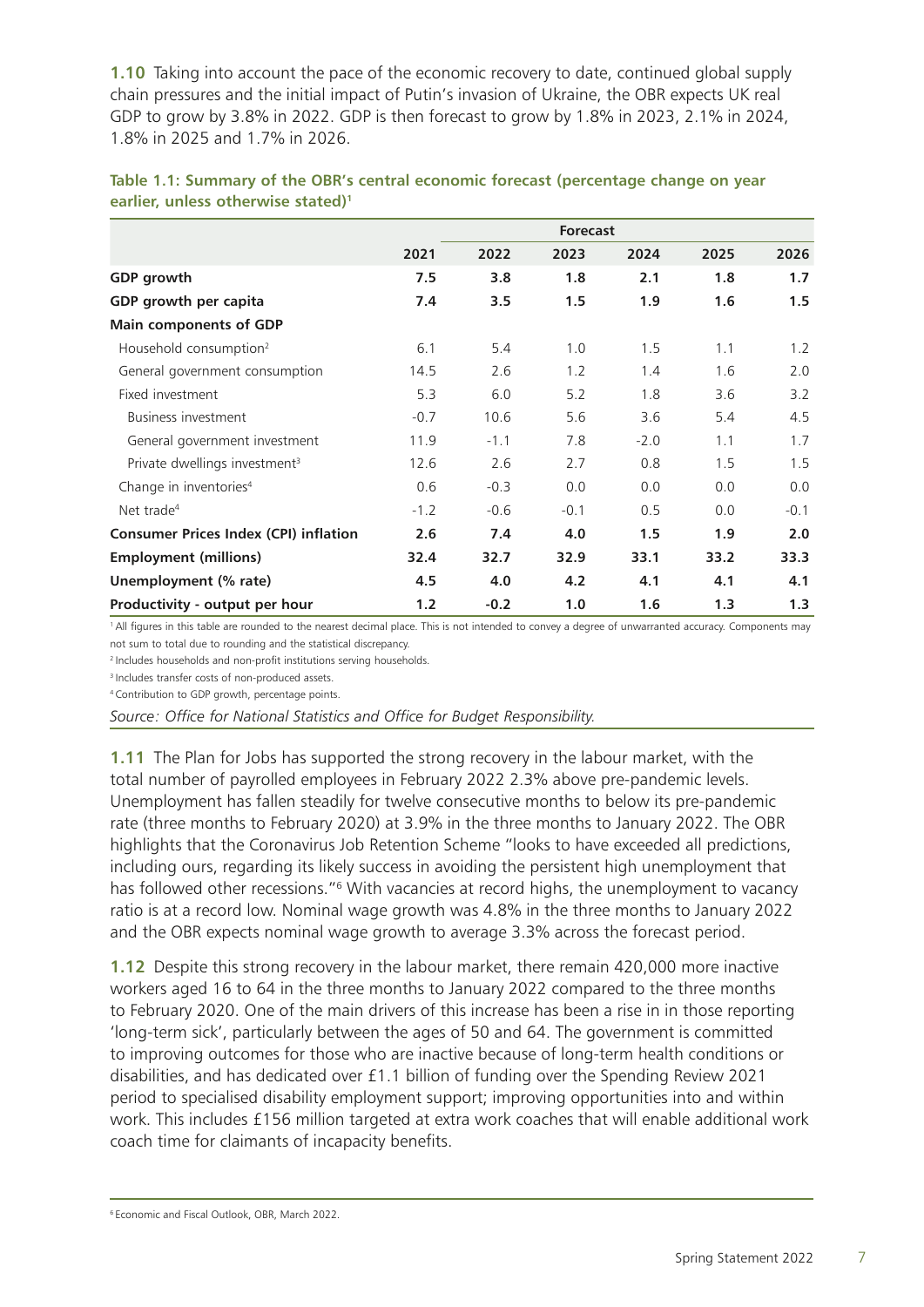**1.13** While there are more people on payrolls than ever before, the latest figures show there are 1.3 million vacancies across the economy. There are around 1.7 million claimants in the searching for work group within Universal Credit currently without a job. The government recently launched the Way to Work campaign, which aims to move 500,000 jobseekers into work by June 2022.<sup>7</sup> As part of this campaign, the government is reducing the time allowed for Universal Credit claimants to search for a job in their preferred sector – from three months to a maximum of four weeks. Work is the best way for people to get on, to improve their lives and support their families. Households on Universal Credit are at least £6,000 a year better off in full-time work than out of work.<sup>8</sup>

## **Inflation and the cost of living**

**1.14** Consumer Prices Index (CPI) inflation has risen to a 30-year high in recent months. This has primarily been driven by global factors outside the government's control, including continued disruption to global supply chains and higher global energy and commodity prices.



**1.15** The UK is not alone in experiencing these pressures, with other major economies also experiencing higher inflation. In the twelve months to February 2022, euro area inflation was 5.9%, and US inflation was 7.9% – the highest US inflation rate since 1982.

**1.16** Global goods inflation has risen, reflecting a global mismatch between demand and supply for manufactured goods, pass-through of higher energy costs and disruption to global supply chains due to the pandemic. This has affected firms through elevated input and shipping costs, and increased delivery times. The latest survey data from firms on supplier delivery times suggest that these effects remained acute in many areas even before the invasion of Ukraine.<sup>9</sup>

<sup>7</sup> [Way to Work,](https://www.gov.uk/government/news/new-jobs-mission-to-get-500-000-into-work) Department for Work and Pensions, January 2022.

<sup>&</sup>lt;sup>8</sup> [Way to Work,](https://www.gov.uk/government/news/new-jobs-mission-to-get-500-000-into-work) Department for Work and Pensions, January 2022.

<sup>&</sup>lt;sup>9</sup> [UK Manufacturing PMI,](https://www.markiteconomics.com/Public/Home/PressRelease/d83071357f6248a09a43d0daff341173) IHS Markit, March 2022.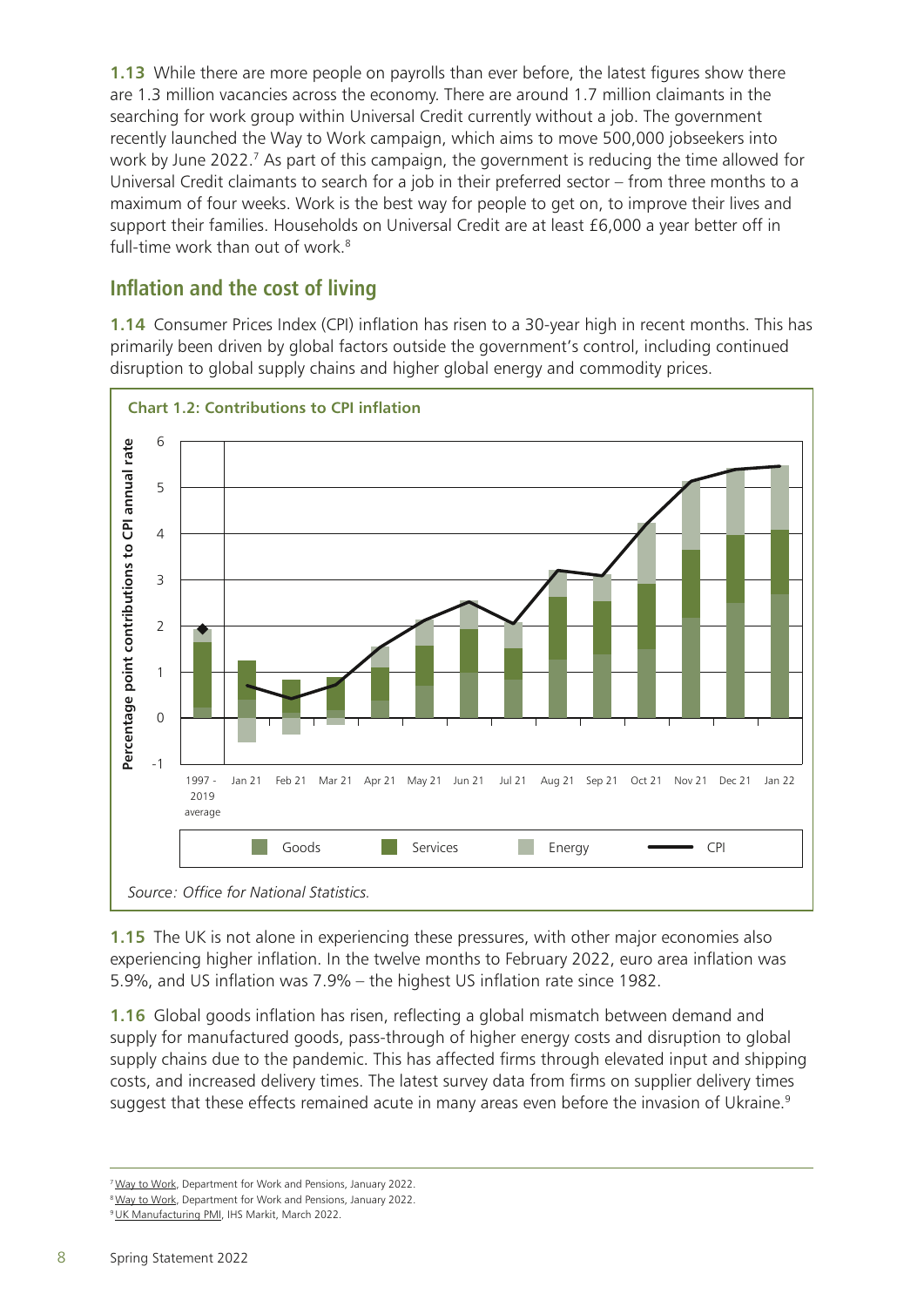**1.17** Global energy prices were volatile even before Putin's invasion of Ukraine and remain much higher than pre-pandemic levels. Increased global demand for energy, short-term supply disruptions in major oil-exporting economies, weather patterns in Europe and Asia affecting both the supply of renewable energy and the demand for heating, and lower gas storage balances have all contributed to higher prices. As the OBR sets out in the EFO, the UK is "a net energy importer with a high dependence on gas and oil", meaning higher energy prices have led to a deterioration in the UK's terms of trade – the relative prices of the UK's exports compared with its imports.<sup>10</sup>

**1.18** Following Putin's invasion of Ukraine, energy prices have risen further amid disruptions to the supply of Russian energy to global markets. Global oil prices rose 9.3% between the week beginning 14 February (the last full week before the invasion) and the week beginning 14 March, and UK and European wholesale gas prices increased by more than 30% over the same period. Rising global energy prices will directly affect UK inflation in the short and medium term. While the Office for Gas and Electricity Markets (OFGEM) energy price cap protects consumers from the rapid changes observed in the wholesale energy market in the short term, the rise in oil prices has already affected petrol pump prices in the UK, which are now at record highs having increased by almost 12% over the past month.<sup>11</sup>

**1.19** Although Russia and Ukraine are not major direct trading partners of the UK, they are large exporters of commodities to global markets including wheat, aluminium, nickel (which is used in batteries) and palladium (a key component in electronics).<sup>12</sup> Since the invasion, prices of these commodities have been volatile and some remain materially higher, indicative of reduced supply and anticipation of potential future disruption. As such, Putin's invasion of Ukraine risks prolonging or increasing existing supply chain pressures faced by firms, which could affect UK growth and inflation in the short term.

**1.20** The OBR forecasts inflation to remain elevated through 2022 and 2023, peaking at 8.7% in Q4 2022. On an annual basis, inflation is forecast to be 7.4% in 2022, before decreasing to 4.0% in 2023 and 1.5% in 2024. Inflation is then forecast to be 1.9% in 2025 and 2.0% in 2026. However, as the OBR sets out in the EFO, there is significant uncertainty around the outlook for oil and gas prices and therefore the path of inflation over the forecast period: "If … energy prices stay at current levels beyond the middle of next year, the UK would face a larger and more persistent increase in the price level and fall in real household incomes. If prices fall more quickly than currently expected the reverse would be true."13

**1.21** The government's commitment to price stability remains absolute. The Bank of England is responsible for controlling inflation and has taken decisive steps by raising interest rates to 0.75%. The Chancellor re-affirmed the Bank's 2% CPI inflation target at Autumn Budget 2021, and the government remains committed to the independent monetary policy framework which has seen inflation average around 2% between 1997 and 2019.

**1.22** Nonetheless, the government recognises the effect higher inflation has on households, and has already introduced a package of support to help with rising energy bills and to allow hard-working people to keep more of their income. In the Spring Statement, the government is now going further, as set out in Chapter 3. These decisions will provide additional support to households struggling with the effects of higher inflation.

**1.23** In the medium term, the government has announced that it will phase out the import of Russian oil by the end of 2022. This phased approach allows the UK enough time to adjust supply chains ensuring a smooth transition.

<sup>10</sup> Economic and Fiscal Outlook, OBR, March 2022.

<sup>&</sup>lt;sup>11</sup> [Weekly road fuel prices,](https://www.gov.uk/government/statistics/weekly-road-fuel-prices) BEIS, March 2022.

<sup>&</sup>lt;sup>12</sup> [Observatory of Economic Complexity,](https://oec.world/en/profile/country/rus) March 2022.

<sup>13</sup> Economic and Fiscal Outlook, OBR, March 2022.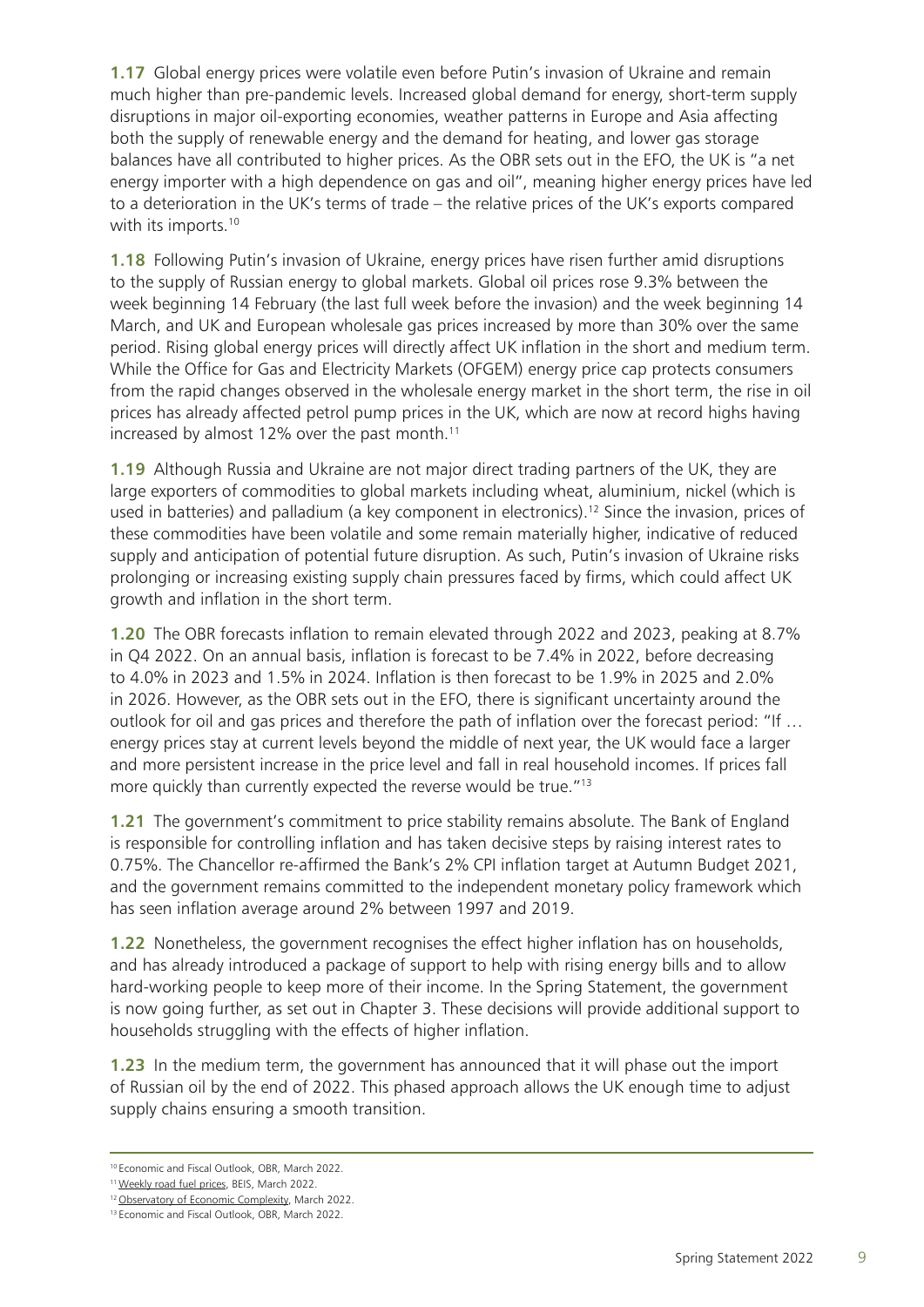**1.24** The government will soon be setting out an energy security plan. This will include measures across hydrocarbons, nuclear and renewables to support energy resilience and security while delivering affordable energy to consumers. Building on the Prime Minister's Ten Point Plan for a Green Industrial Revolution, the government is raising its delivery ambitions across energy technologies to end the UK's dependency on hydrocarbons from Russia.14

#### **Box 1.A: The government's response to the invasion of Ukraine**

Russian President Vladimir Putin's assault on Ukraine is an unprovoked, premeditated attack against a sovereign democratic state. The UK is at the forefront of efforts to provide essential support to Ukraine and the Ukrainian people, and to cut off funding to Putin's regime.

#### **Assisting Ukraine's self-defence**

UK military assistance to Ukraine is longstanding. Since 2015 the government has invested in building Ukrainian military capacity and training tens of thousands of Ukrainian troops. In the current conflict the UK has provided over £100 million of military aid to Ukraine, including thousands of anti-tank weapons. The government are enabling up to £3.5 billion of export finance to support Ukraine, including on defence capability.

The 2021 Integrated Review identified Russia as the most acute threat to the UK's security. Reflecting this, the Ministry of Defence received the largest sustained spending increase since the Cold War, with a £24 billion cash uplift over four years. This settlement ensures the UK continues to exceed NATO's 2% of GDP funding guideline and remain one of the leading defence spenders in NATO.

#### **Humanitarian and economic support for the Ukrainian people**

The UK is a leading bilateral humanitarian donor to Ukraine. The government has committed around £400 million in urgent economic and humanitarian support to Ukraine since the invasion, including fiscal support grants, donations and humanitarian aid. This includes a:

- £220 million package of aid helping aid agencies provide medical supplies and basic necessities, saving lives and protecting vulnerable people
- \$100 million budgetary support grant contributing to the World Bank's \$700 million March emergency financing package for Ukraine. The UK supports the World Bank's plans to deliver \$3 billion to Ukraine this calendar year
- £100 million package to boost the Ukrainian economy and reduce its reliance on gas imports including by co-financing a new World Bank energy efficiency programme.

The government stands ready to provide up to \$500 million in guarantees for multilateral lending to Ukraine, enabling Multilateral Development Banks like the World Bank to significantly scale up their financial support if required. The government also strongly supported \$1.4 billion in IMF emergency financing for Ukraine, which is being disbursed to help meet immediate financing needs.

The government has launched 'Homes for Ukraine', a new sponsorship humanitarian visa scheme to give Ukrainians forced to flee a route to safety, and the Ukraine Family Visa Scheme, allowing British nationals and Ukraine nationals settled here to bring Ukrainian family members to the UK. To support refugees being sponsored by the new Homes for Ukraine scheme, the government has committed to provide local authorities with £10,500 per person for support services, and between £3,000 and £8,755 per pupil for education services depending on phase of education, as well as £350 per month for sponsors for up to 12 months.

<sup>&</sup>lt;sup>14</sup> [The Ten Point Plan for a Green Industrial Revolution](https://www.gov.uk/government/publications/the-ten-point-plan-for-a-green-industrial-revolution), GOV.UK, November 2020.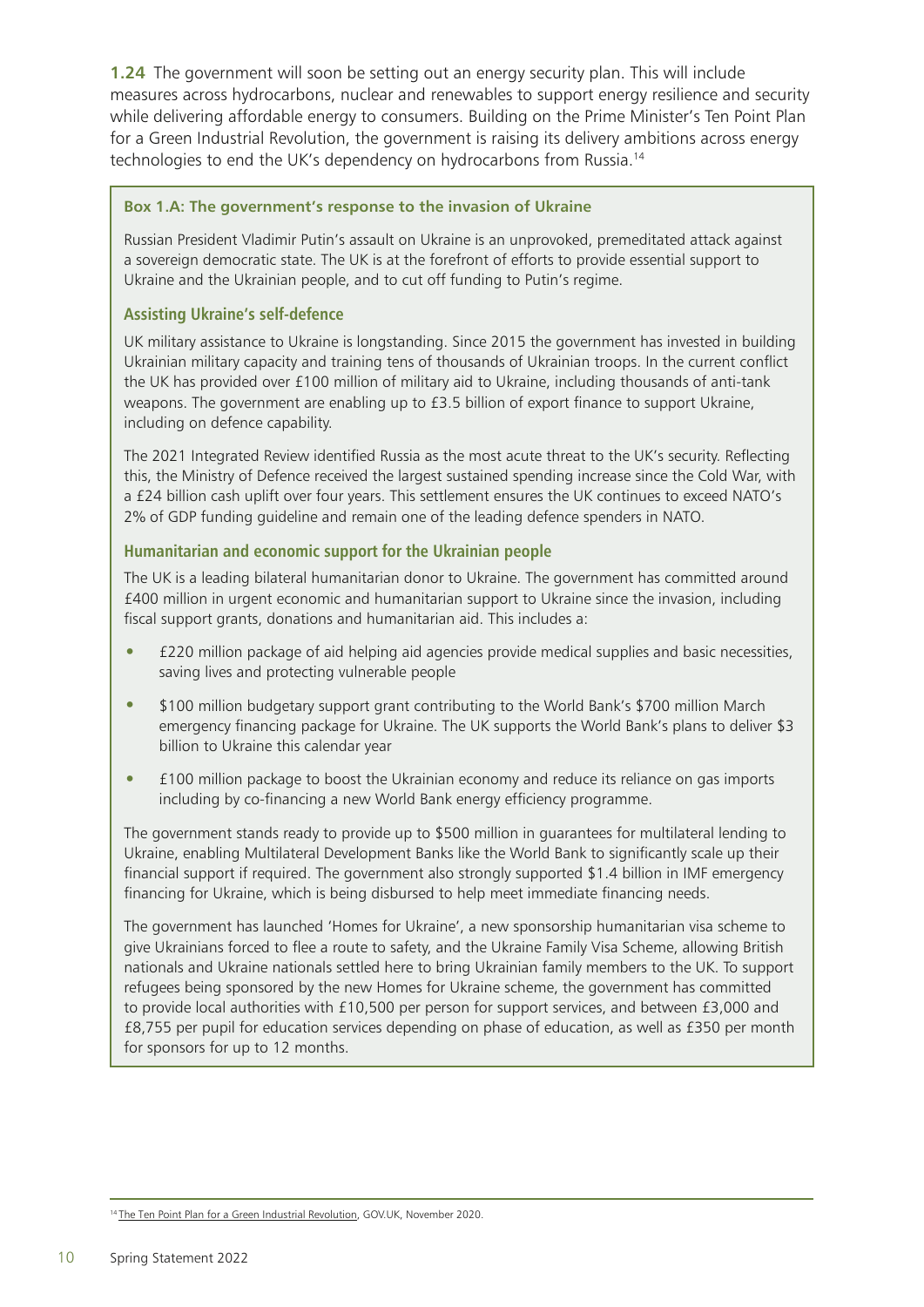#### **Maximising economic pressure on Putin's regime**

The UK has been at the forefront of the international community's coordinated response to Putin's aggression. Since Putin launched the Russian Federation's invasion, the government has taken unprecedented measures to exclude Russian entities from international finance and the UK financial system. This includes asset freezes on Russian banks that collectively hold more than £250 billion in assets, as well as restricting financial transactions with the Central Bank of Russia. The government has imposed asset freezes on over 1000 high-value individuals, entities and subsidiaries. It has also barred the Russian state and over 3 million Russian companies from raising funds in the UK.

In addition, the government has announced additional import tariffs of 35% on around £900 million of Russian imports, imposed export bans on high-end luxury goods to Russia, barred Russian ships from the UK, and prohibited Russian aircraft from operating in UK airspace. The government has committed to phasing out imports of Russian oil and oil products by the end of the year, and will work with industry to achieve this smoothly through the newly established Taskforce on Oil.

These internationally coordinated sanctions are working. The value of the Russian Rouble plummeted to record lows and remains down by about a quarter of its pre-invasion value against the US dollar, the Moscow stock exchange has been largely suspended since 25 February, and the Central Bank of Russia has been forced to impose capital controls and more than doubled interest rates to 20%. External forecasts expect the Russian economy to go into recession in 2022.

The government also welcomes the widespread commitments from firms and investors to divest from Russian assets and urges businesses to think carefully about investments that would in any way support the Russian government.

### **A new culture of enterprise**

**1.25** Improving productivity is the only way to deliver sustainable economic growth and increase living standards through higher real wages. The government has already taken important steps to meet its commitments to growth and to levelling-up through the superdeduction, the capital uplift and commitment to invest £20 billion per year in R&D (research and development) by 2024-25.

**1.26** To go further, as the Chancellor set out in the Mais Lecture on 24 February, the government will focus on three priorities:15

- **Capital** cutting and reforming taxes on business investment to encourage firms to invest in productivity-enhancing assets
- **People** encouraging businesses to offer more high-quality employee training and exploring whether the current tax system – including the operation of the Apprenticeship Levy – is doing enough to incentivise businesses to invest in the right kinds of training
- **Ideas** delivering on the pledge to increase public investment in R&D and doing more through the tax system to encourage greater private sector investment in R&D

# **A responsible approach to sustainable public finances**

**1.27** Responsible management of the public finances is even more important at the current time given the increasing risks and uncertainty created by Putin's invasion of Ukraine. Over the past year, the government has taken decisions to strengthen the public finances. This has allowed it to go further in supporting households in the Spring Statement, while still preserving

<sup>15</sup> [Chancellor Rishi Sunak's Mais Lecture 2022](https://www.gov.uk/government/speeches/chancellor-rishi-sunaks-mais-lecture-2022), GOV.UK, February 2022.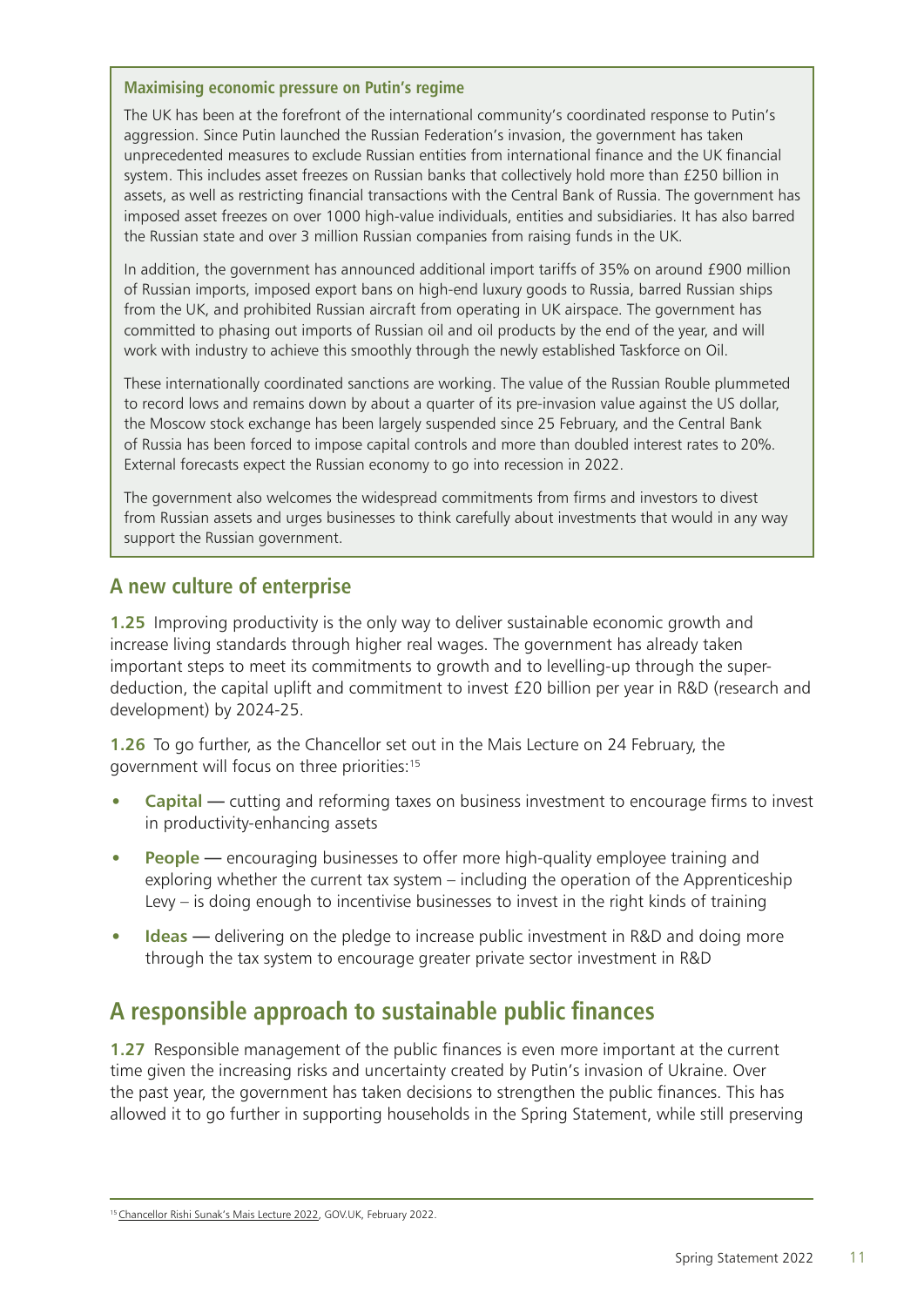fiscal space to tackle the challenges ahead. As highlighted in the response to the OBR's Fiscal Risks Report published alongside Spring Statement, the government agrees with the OBR's conclusion that "fiscal space may be the single most valuable risk management tool".16

**1.28** Public sector net borrowing (PSNB) in 2021-22 is expected to be £127.8 billion, lower than forecast in October 2021. As shown in table 1.2, this reflects stronger receipts outturn than expected in October,<sup>17</sup> combined with lower spending. Receipts remain higher than previously expected across the rest of the forecast, but beyond 2022-23 are partially offset by higher spending, driven higher by inflation and Bank Rate expectations. In 2022-23, higher debt interest payments due to inflation more than offset higher receipts and mean borrowing is higher than forecast in October 2021.

|                                                            | 2020-21 | 2021-22 | 2022-23 | 2023-24 | 2024-25 | 2025-26 | 2026-27 |
|------------------------------------------------------------|---------|---------|---------|---------|---------|---------|---------|
| October 2021 forecast                                      | 319.9   | 183.0   | 83.0    | 61.6    | 46.3    | 46.4    | 44.0    |
| Total forecast changes since<br>October 2021               |         | $-50.9$ | 10.0    | $-12.5$ | $-14.1$ | $-15.4$ | $-15.0$ |
| of which:                                                  |         |         |         |         |         |         |         |
| Receipts forecast                                          |         | $-37.4$ | $-30.1$ | $-33.8$ | $-36.9$ | $-37.7$ | $-35.9$ |
| Spending forecast                                          |         | $-13.5$ | 40.1    | 21.2    | 22.8    | 22.2    | 20.9    |
| of which:                                                  |         |         |         |         |         |         |         |
| Debt interest                                              |         | 13.1    | 41.3    | 12.0    | 9.8     | 8.8     | 7.8     |
| Welfare                                                    |         | $-2.0$  | $-3.3$  | 4.3     | 6.3     | 6.4     | 6.9     |
| Total effect of government<br>decisions since October 2021 |         | $-4.2$  | 6.1     | 1.2     | 4.3     | 3.9     | 2.5     |
| of which:                                                  |         |         |         |         |         |         |         |
| Direct effects                                             |         | $-4.2$  | 8.3     | 0.6     | 3.6     | 2.9     | 1.2     |
| of which:                                                  |         |         |         |         |         |         |         |
| Student loan reforms                                       |         | $-2.3$  | $-11.2$ | $-3.8$  | $-4.8$  | $-6.1$  | $-7.0$  |
| Other policies                                             |         | $-1.9$  | 19.4    | 4.4     | 8.4     | 9.0     | 8.3     |
| Indirect effects                                           |         | 0.0     | $-2.1$  | 0.5     | 0.7     | 1.0     | 1.3     |
| Total change in borrowing                                  | 2.0     | $-55.2$ | 16.1    | $-11.4$ | $-9.8$  | $-11.5$ | $-12.4$ |
| March 2022 forecast <sup>2</sup>                           | 321.9   | 127.8   | 99.1    | 50.2    | 36.5    | 34.8    | 31.6    |

**Table 1.2: Changes to the OBR's forecast for public sector net borrowing since October 2021 (£ billion)1**

<sup>1</sup> Figures may not sum due to rounding.

<sup>2</sup> Figures for PSNB in 2020-21 are consistent with those published in the OBR Economic and Fiscal Outlook. On 22 March, the ONS published the latest Public Sector Finances release, which includes revisions to 2020-21 outturn for PSNB. However, the OBR forecast was closed to new public finances data before these revisions were published.

*Source: Office for Budget Responsibility.*

**1.29** While debt is lower than forecast in October 2021, it remains historically high. Public sector net debt (PSND) increased from 82.7% of GDP in 2019-20 to 94.0% of GDP in 2020-21 and is expected to peak at 95.6% of GDP in 2021-22, the highest level since the 1960s.<sup>18</sup>

<sup>&</sup>lt;sup>16</sup> [Fiscal Risks Report,](https://obr.uk/frr/fiscal-risks-report-july-2021/) OBR, July 2021.

<sup>17</sup> [Public Sector Finances,](https://www.ons.gov.uk/economy/governmentpublicsectorandtaxes/publicsectorfinance) UK: February 2022 ONS.

<sup>18</sup> [Public Sector Finances,](https://www.ons.gov.uk/economy/governmentpublicsectorandtaxes/publicsectorfinance) UK: February 2022 ONS.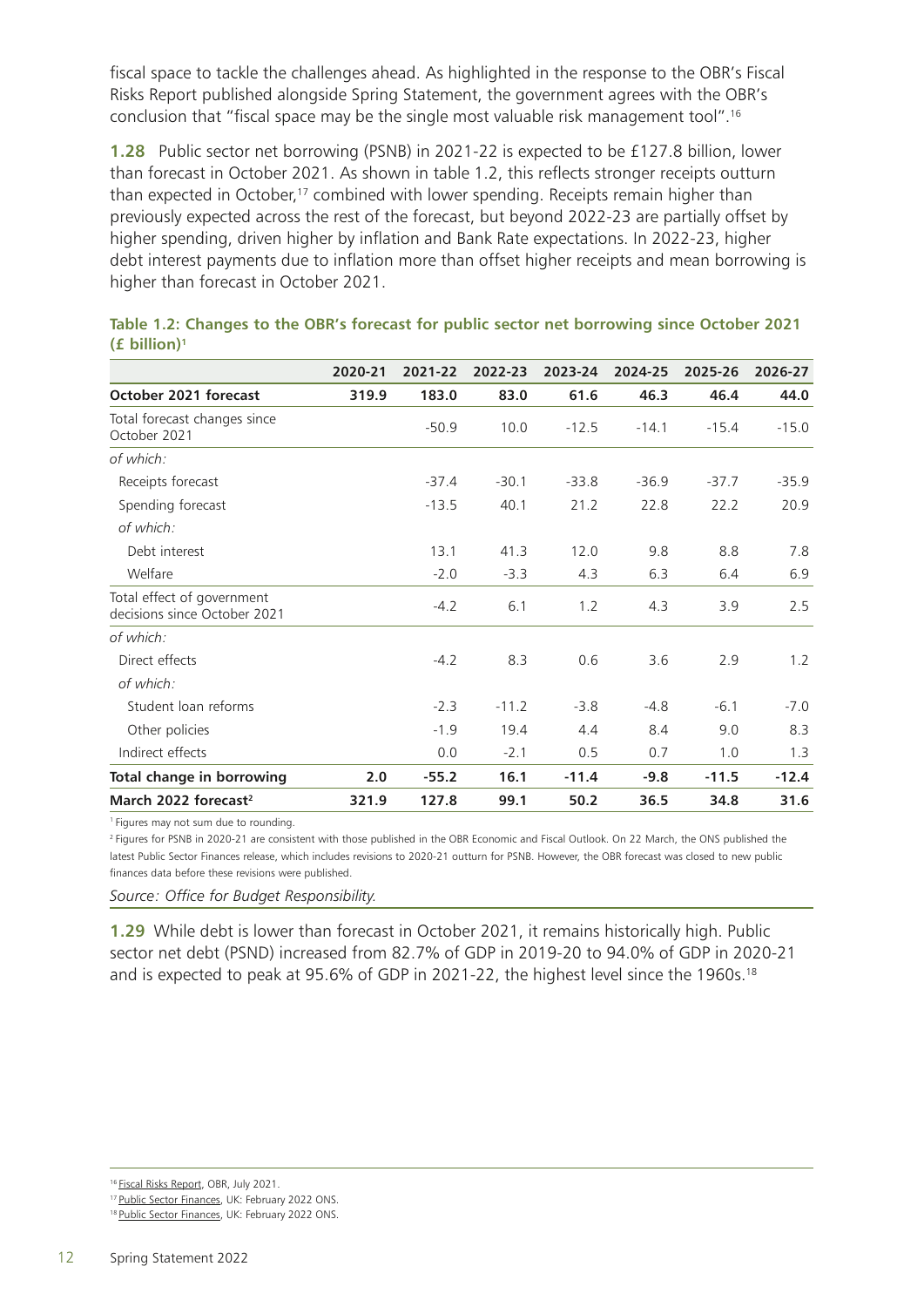

**1.30** At this high level of debt, the public finances are more sensitive to changes in inflation and interest rates. In 2021, OBR analysis found that the first-year fiscal impact of a one percentage point rise in interest rates was six times greater than it was just before the financial crisis, and almost twice what it was before the pandemic.<sup>19</sup> As set out in the updated Charter for Budget Responsibility (the Charter) published alongside Autumn Budget 2021, the government is focused on monitoring and assessing the affordability of servicing public debt, in order to support the achievement of its fiscal objectives.

**1.31** Spending on debt interest has risen sharply in recent months, with new monthly debt interest records in each of the last three months.<sup>20</sup>

**1.32** Debt interest spending is forecast to reach  $£83.0$  billion next year<sup>21</sup> – the highest nominal spending ever and the highest relative to GDP in over two decades.<sup>22</sup>. This is nearly four times the amount spent on debt interest last year (£23.6 billion in 2020-21) and exceeds the budgets for day-to-day departmental spending on schools, the Home Office and the Ministry of Justice combined (totalling £78.3 billion in 2022-23).<sup>23</sup> Spending on debt interest in 2022-23 is £42.2 billion above the October forecast and the OBR say that the increase in the forecast for debt interest spending in 2022-23 "is also our largest forecast-to-forecast revision to debt interest on record".24

<sup>19</sup> [Fiscal Risks Report,](https://obr.uk/frr/fiscal-risks-report-july-2021/) OBR, July 2021.

<sup>&</sup>lt;sup>20</sup> Economic and Fiscal Outlook, OBR, March 2022; Public Sector Finances, UK: February 2022 ONS.

<sup>&</sup>lt;sup>21</sup> This is central government debt interest, net of the Asset Purchase Facility.

<sup>&</sup>lt;sup>22</sup> Economic and Fiscal Outlook, OBR, March 2022.

<sup>&</sup>lt;sup>23</sup> [Autumn Budget and Spending Review 2021,](https://www.gov.uk/government/publications/autumn-budget-and-spending-review-2021-documents) p.96, p.99 and p.101.

<sup>&</sup>lt;sup>24</sup> Economic and Fiscal Outlook, OBR, March 2022.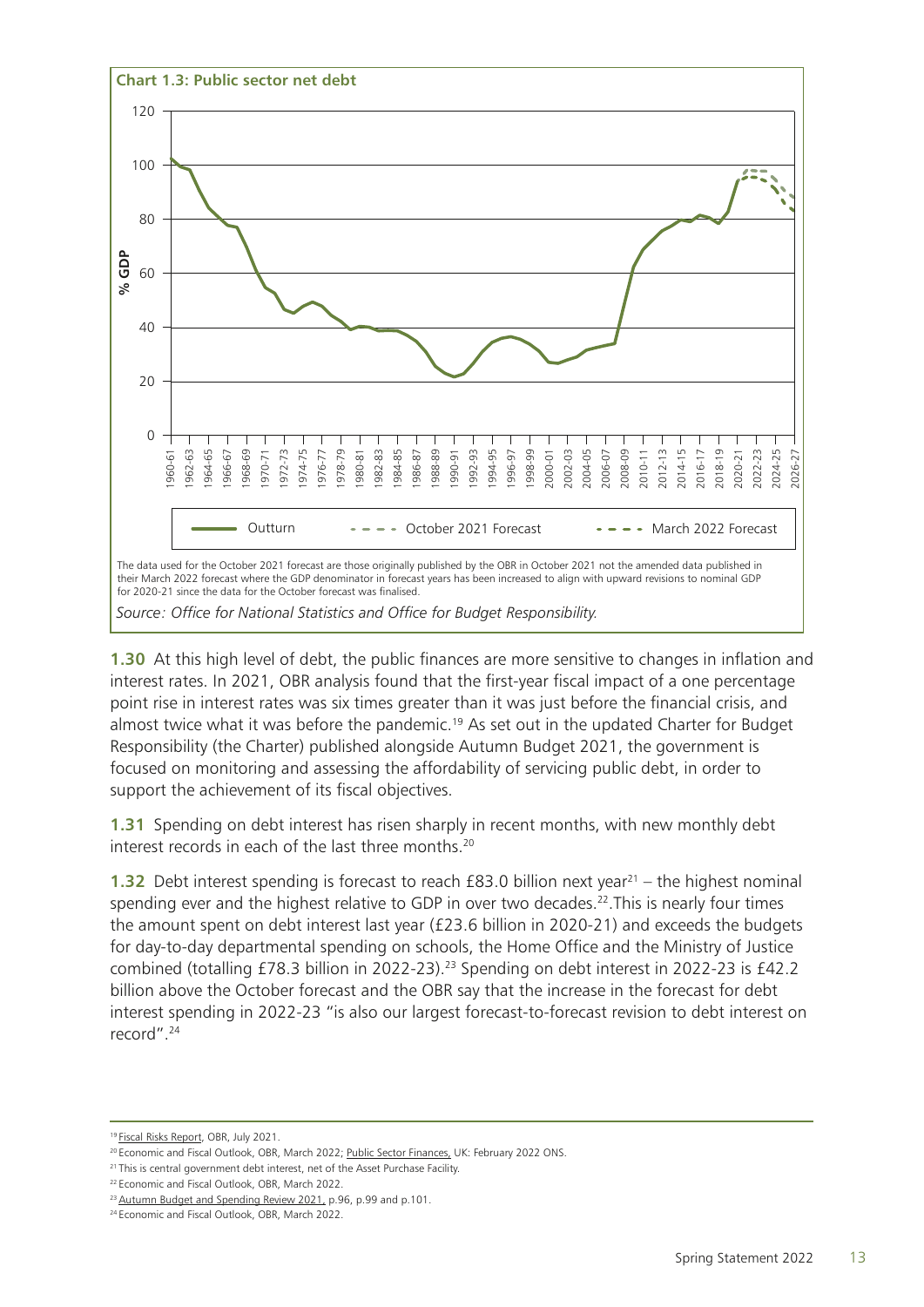**1.33** As a result, the debt interest to revenue ratio is expected to pass 6%, hitting 7.6% in 2022-23, as shown in chart 1.4. A further sustained one percentage point increase in interest rates and inflation would cost an additional £18.6 billion in 2024-25, and £21.1 billion by the end of the forecast.25



*Source: Office for National Statistics, Office for Budget Responsibility and HM Treasury calculations.*

**1.34** The Charter sets out the government's fiscal mandate and supplementary fiscal targets announced at Autumn Budget 2021.<sup>26</sup> The government's fiscal mandate to reduce underlying debt as a percentage of GDP in the medium term will reduce the risk created by exposure to changes in interest rates and inflation and keep the public finances on a sustainable footing in the years to come.

**1.35** The fiscal mandate is supplemented by targets that require current spending to be sustainably funded through tax revenues, while also delivering on plans for significant investment in the economy. The OBR forecasts that the government is meeting all of its fiscal rules, with underlying debt falling and the current budget in surplus by the target year, 2024-25. Public sector net investment (PSNI) averages 2.5% of GDP over the forecast and the welfare cap is forecast to be met.

**1.36** The decisions the government has taken, as outlined in Chapter 3, help address cost of living pressures while also maintaining prudent levels of fiscal space in the face of this uncertainty. The fiscal rules are met with a margin of safety of £27.8 billion (1.0% of GDP) against debt falling and the current budget is in surplus by £31.6 billion (1.2% of GDP).

<sup>&</sup>lt;sup>25</sup> Economic and Fiscal Outlook, OBR, March 2022.

<sup>&</sup>lt;sup>26</sup> [Autumn Budget and Spending Review 2021.](https://www.gov.uk/government/publications/autumn-budget-and-spending-review-2021-documents )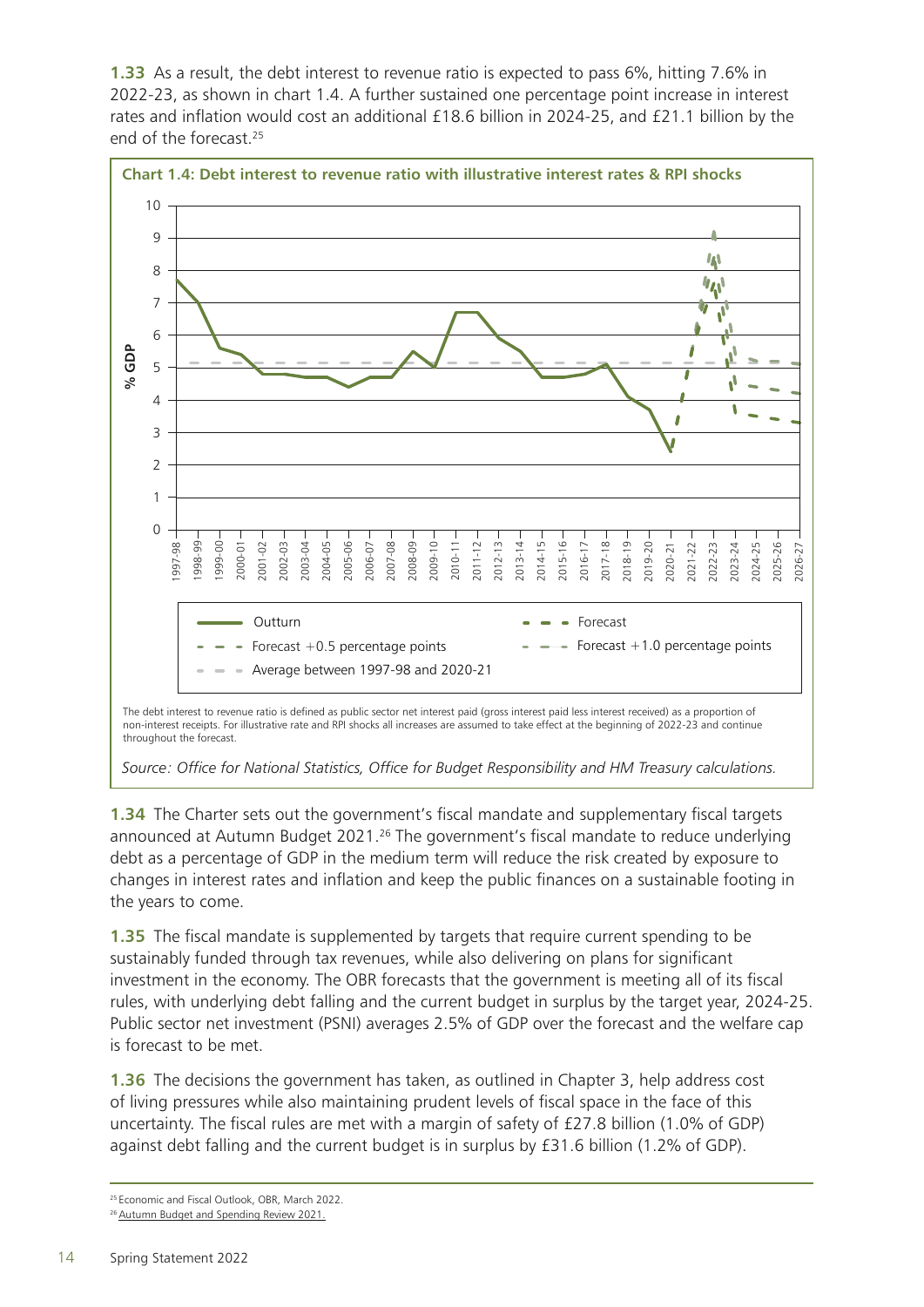The current level of headroom is broadly in line with the headrooms held by previous Chancellors but the level varies from forecast to forecast, reflecting the economic and fiscal risks at the time.<sup>27</sup> At present there is elevated uncertainty surrounding the economic and fiscal outlook. As the OBR have said, this headroom "could be wiped out by relatively small changes to the economic outlook, including a 1.3 percentage point shortfall in GDP growth in 2024-25 or a 1.3 percentage point increase in the effective interest rate in 2024-25".28

**1.37** The government's decisions help to strengthen the public sector balance sheet. This is in line with the objective set out in the Charter to strengthen over time a range of measures of the public sector balance sheet. A resilient balance sheet is an important part of sustainable fiscal policy and managing risk. As shown in table 1.3, the OBR forecasts that public sector net worth, which captures all public assets and liabilities, is improving in every year of the forecast, from -79.4% of GDP to -65.9% of GDP in 2026-27.

|                                                        | <b>Forecast</b> |         |         |         |         |         |
|--------------------------------------------------------|-----------------|---------|---------|---------|---------|---------|
|                                                        | 2021-22         | 2022-23 | 2023-24 | 2024-25 | 2025-26 | 2026-27 |
| Public sector net debt <sup>1</sup>                    | 95.6            | 95.5    | 94.1    | 91.2    | 85.8    | 83.1    |
| Public sector net debt ex Bank of England <sup>1</sup> | 82.5            | 83.5    | 82.9    | 81.9    | 80.9    | 79.8    |
| Public sector net financial liabilities <sup>1</sup>   | 83.3            | 82.6    | 80.6    | 78.1    | 75.9    | 73.9    |
| Public sector net worth $1,2,3$                        | 79.4            | 77.6    | 74.9    | 71.9    | 69.0    | 65.9    |
| General government gross debt <sup>1</sup>             | 96.3            | 94.7    | 93.7    | 92.3    | 90.9    | 89.4    |
| Public sector net borrowing                            | 5.4             | 3.9     | 1.9     | 1.3     | 1.2     | 1.1     |
| Public sector net investment                           | 1.6             | 2.2     | 2.7     | 2.5     | 2.5     | 2.5     |
| Current budget deficit                                 | 3.8             | 1.7     | $-0.8$  | $-1.2$  | $-1.3$  | $-1.4$  |
| Cyclically-adjusted public sector net borrowing        | 6.1             | 4.4     | 1.9     | 1.3     | 1.3     | 1.1     |
| Cyclically-adjusted current budget deficit             | 4.5             | 2.1     | $-0.9$  | $-1.2$  | $-1.3$  | $-1.4$  |
| General government net borrowing                       | 5.7             | 3.8     | 1.8     | 1.4     | 1.4     | 1.0     |

#### **Table 1.3: Overview of the OBR's fiscal forecast (% GDP)**

1 Stock values at end of March; GDP centred on end of March.

<sup>2</sup> IMF Government Finance Statistics Manual (GFSM) basis.

<sup>3</sup> PSNW has been inverted to facilitate comparisons with the other stock metrics.

*Source: Office for Budget Responsibility.*

## **Debt and reserves management**

**1.38** The Net Financing Requirement for the Debt Management Office in 2022-23 is forecast to be £147.9 billion; this will be financed by gilt sales of £124.7 billion and net Treasury bill sales for debt management purposes of £23.2 billion. National Savings and Investments will have a net financing target of £6 billion in 2022-23, within a range of £3 billion to £9 billion. The government's financing plans for 2022-23 are set out in full in the 'Debt management report 2022-23', published alongside the Spring Statement.<sup>29</sup>

# **Public spending**

**1.39** Autumn Budget 2021 set UK government departments' resource and capital Departmental Expenditure Limits (DEL) budgets and the devolved administrations' block grants from 2022- 23 to 2024-25. Total departmental spending will grow in real terms at 3.7% a year on average over this Parliament – a cash increase of £150 billion a year by 2024-25 (£88 billion in real

<sup>&</sup>lt;sup>27</sup> Economic and Fiscal Outlook, OBR, March 2022.

<sup>28</sup> Economic and Fiscal Outlook, OBR, March 2022.

<sup>29</sup> [Debt Management Report 2022-23](https://www.dmo.gov.uk/responsibilities/financing-remit/), HM Treasury, March 2022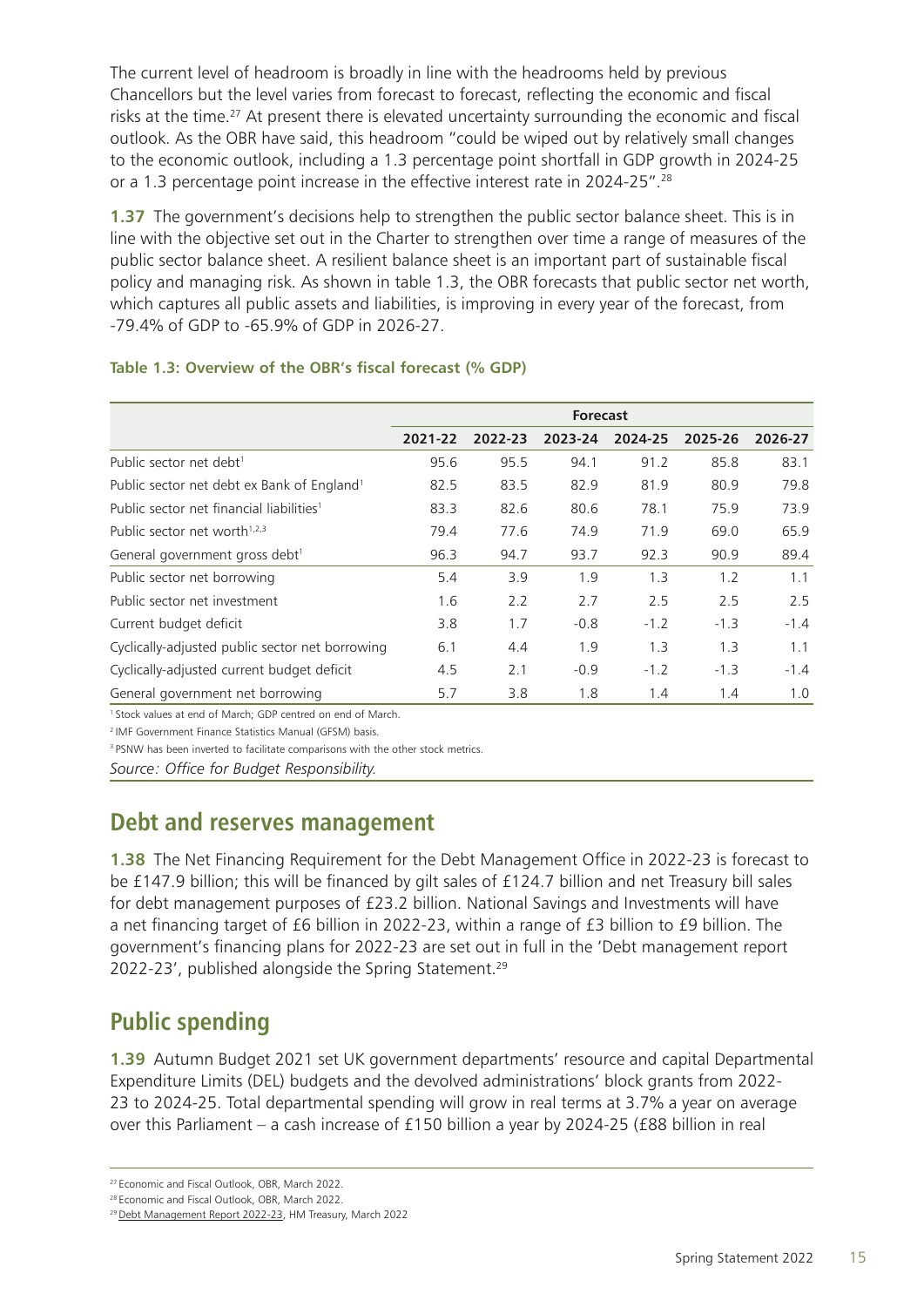terms). Total managed expenditure as a share of the economy is expected to increase across the Parliament to 41.3% in 2024-25. This is 2.2 percentage points higher than in 2019-20, and 1.4 percentage points higher when compared to 2007-08 when it stood at 39.9% 30.

**1.40** The government's focus is now on delivering the ambitious plans set out at Autumn Budget 2021. This will require a relentless focus on efficiency, so every pound of taxpayers' money is directed towards providing the highest quality services at the best value and so the government can respond to new challenges from within overall spending plans.

**1.41** The government is taking action to tackle waste and inefficiency across the public sector through a comprehensive efficiency agenda, including:

- putting counter-fraud at the heart of decision-making through a new Public Sector Fraud Authority that will tackle fraud. The government is providing an additional £48.8 million of funding over three years to support the creation of a new Public Sector Fraud Authority and enhance counter-fraud work across the British Business Bank and the National Intelligence Service. The investment enables government and enforcement agencies to step up their efforts to reduce fraud and error, bring fraudsters to justice, and will recover millions of pounds
- investing a further £12 million in HMRC to help prevent error and fraud in tax credits, and in turn support a smooth transition to Universal Credit
- publishing guidance for a new series of Arm's Length Bodies (ALBs) reviews. These reviews will scrutinise the work and effectiveness of ALBs, aiming to deliver savings of at least 5% of their resource DEL budgets to be reinvested into frontline priorities
- confirming that the NHS efficiency commitment will double from 1.1% to 2.2% a year to free up £4.75 billion to fund NHS priority areas which have the most impact on people's lives
- launching a new Innovation Challenge across central government departments to crowdsource ideas for how government can operate more efficiently.

**1.42** These efficiencies and savings commitments must be underpinned by plans to deliver them and the government is taking steps to ensure this happens:

- the Chancellor will chair a new Cabinet Committee on Efficiency and Value for Money to drive efficiency across the public sector and ensure departments demonstrate clear value for money for the taxpayer in government spending.
- outcome Delivery Plans set out how departments will deliver on their priorities using agreed budgets over 2022-25, reflecting commitments to efficiencies and savings. They will be published after the start of the next financial year.

**1.43** The government is maintaining the plans set out at Autumn Budget 2021. Day-to-day departmental spending (resource DEL) is set to grow by £100 billion a year in cash terms over the Parliament, and on capital DEL, public sector net investment will reach its highest sustained level as a proportion of GDP since the late 1970s.<sup>31</sup>

<sup>30</sup> Office for National Statistics; Economic and Fiscal Outlook, OBR, March 2022

<sup>&</sup>lt;sup>31</sup> Economic and Fiscal Outlook, OBR, March 2022.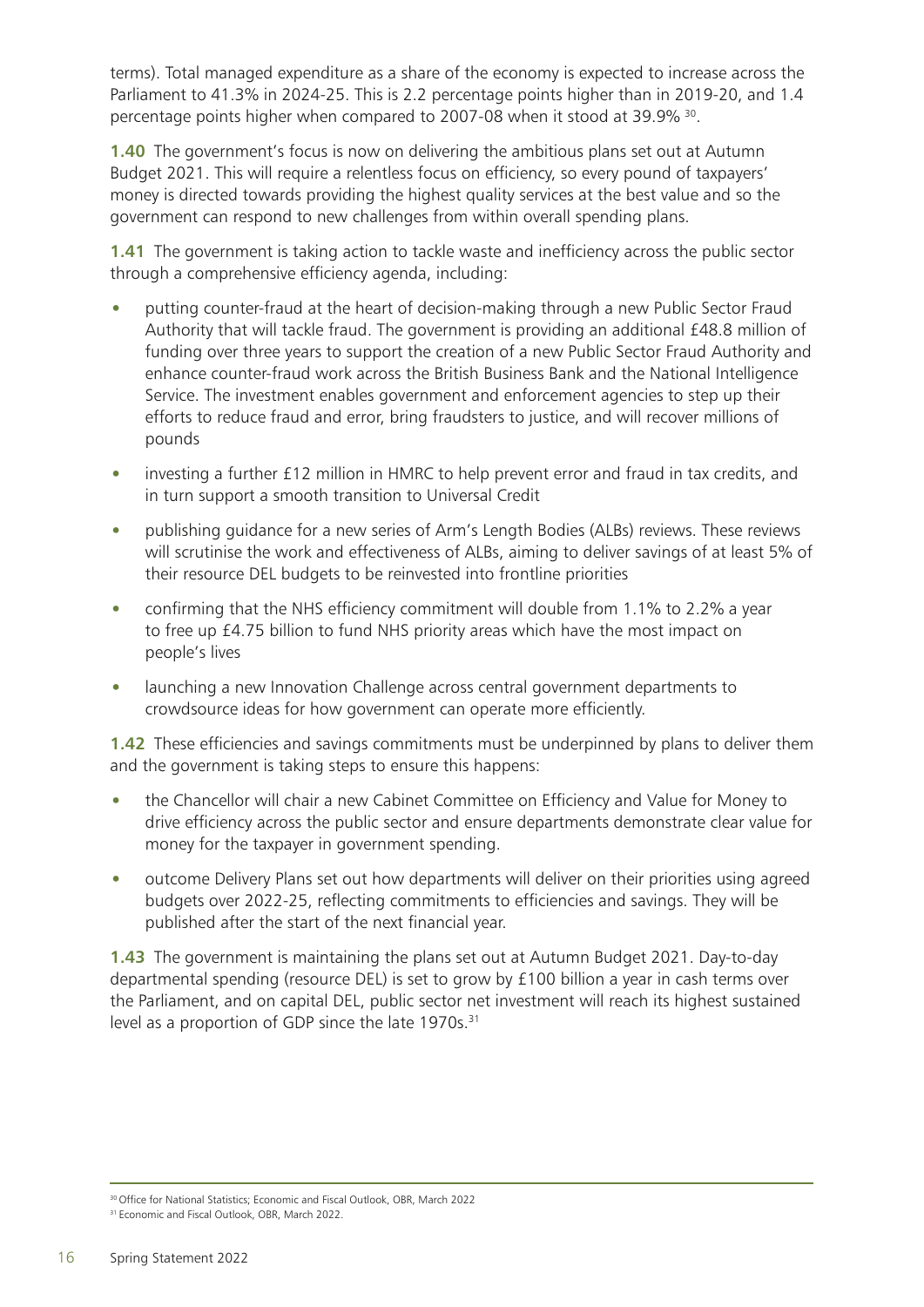|                                                                            | Outturn <sup>1</sup>     | Plans <sup>2</sup> | <b>Plans</b>             | <b>Plans</b> | <b>Plans</b> |
|----------------------------------------------------------------------------|--------------------------|--------------------|--------------------------|--------------|--------------|
| £ billion (current prices)                                                 | 2020-21                  | 2021-22            | 2022-23                  | 2023-24      | 2024-25      |
| <b>Resource DEL excluding depreciation</b>                                 |                          |                    |                          |              |              |
| Health and Social Care                                                     | 136.3                    | 146.1              | 167.9                    | 173.4        | 177.4        |
| of which: NHS England                                                      | 125.9                    | 134.6              | 151.8                    | 157.4        | 162.6        |
| Education                                                                  | 66.8                     | 70.8               | 77.0                     | 79.2         | 80.6         |
| of which: core schools                                                     | 47.6                     | 49.8               | 53.8                     | 55.3         | 56.8         |
| Home Office                                                                | 12.9                     | 13.8               | 15.2                     | 15.6         | 15.7         |
| Justice                                                                    | 8.2                      | 8.4                | 9.3                      | 9.8          | 10.1         |
| Law Officers' Departments                                                  | 0.6                      | 0.7                | 0.8                      | 0.8          | 0.8          |
| Defence                                                                    | 30.6                     | 31.6               | 32.4                     | 32.2         | 32.4         |
| Single Intelligence Account                                                | 2.3                      | 2.5                | 2.3                      | 2.4          | 2.5          |
| Foreign, Commonwealth and Development Office                               | 9.7                      | 7.6                | 8.5                      | 7.9          | 7.8          |
| ODA unallocated provision to hit 0.7% of GNI                               | $\overline{\phantom{a}}$ |                    | $\overline{\phantom{a}}$ |              | 5.2          |
| <b>DLUHC Local Government</b>                                              | 5.3                      | 10.7               | 11.7                     | 12.1         | 12.8         |
| DLUHC Levelling Up, Housing and Communities                                | 2.3                      | 2.9                | 2.2                      | 2.2          | 2.1          |
| Transport                                                                  | 3.6                      | 4.1                | 7.8                      | 6.8          | 5.7          |
| Business, Energy and Industrial Strategy                                   | 2.1                      | 3.3                | 8.4                      | 2.7          | 2.6          |
| Digital, Culture, Media and Sport                                          | 1.4                      | 1.7                | 2.1                      | 1.6          | 1.6          |
| Environment, Food and Rural Affairs                                        | 4.1                      | 4.2                | 4.5                      | 4.4          | 4.3          |
| International Trade                                                        | 0.5                      | 0.5                | 0.5                      | 0.5          | 0.5          |
| Work and Pensions                                                          | 5.7                      | 5.6                | 8.2                      | 7.3          | 7.0          |
| HM Revenue and Customs                                                     | 4.2                      | 4.8                | 5.2                      | 4.9          | 4.7          |
| <b>HM</b> Treasury                                                         | 0.3                      | 0.4                | 0.3                      | 0.3          | 0.3          |
| Cabinet Office                                                             | 0.7                      | 1.0                | 0.6                      | 0.6          | 0.5          |
| Scotland <sup>3</sup>                                                      | 30.3                     | 33.2               | 35.1                     | 35.7         | 36.3         |
| Wales <sup>4</sup>                                                         | 12.5                     | 14.5               | 15.1                     | 15.4         | 15.6         |
| Northern Ireland                                                           | 11.9                     | 12.7               | 13.1                     | 13.2         | 13.4         |
| Small and Independent Bodies                                               | 2.2                      | 2.7                | 2.4                      | 2.5          | 2.4          |
| UK Shared Prosperity Fund                                                  |                          |                    | 0.4                      | 0.6          | 1.3          |
| Reserves                                                                   |                          |                    | 10.9                     | 10.9         | 10.3         |
| <b>Total Resource DEL</b>                                                  | 354.6                    | 384.0              | 441.9                    | 442.7        | 453.9        |
| Ringfenced COVID-19 funding                                                | 121.2                    | 81.0               |                          |              |              |
| Total Resource DEL including ringfenced COVID-<br>19 funding               | 475.8                    | 465.1              | 441.9                    | 442.7        | 453.9        |
| Allowance for Shortfall                                                    |                          | $-21.8$            | $-4.5$                   | $-3.7$       | -3.4         |
| Total Resource DEL excluding depreciation, post<br>allowance for shortfall | 475.8                    | 443.3              | 437.4                    | 439.0        | 450.6        |

#### **Table 1.4: Resource DEL (RDEL) excluding depreciation**

1 2020-21 figures reflect outturn in PESA, adjusted for provisional estimates of core spending. For devolved administrations, figures represent the Barnett consequentials of departmental COVID-19 funding less the element they carried forward from 2020-21 into 2021-22.

2 2021-22 figures reflect the control totals set at Supplementary Estimates 2021.

<sup>3</sup> Resource DEL excluding depreciation is before adjustments for tax and welfare devolution.

4 Resource DEL excluding depreciation is after adjustments for tax devolution.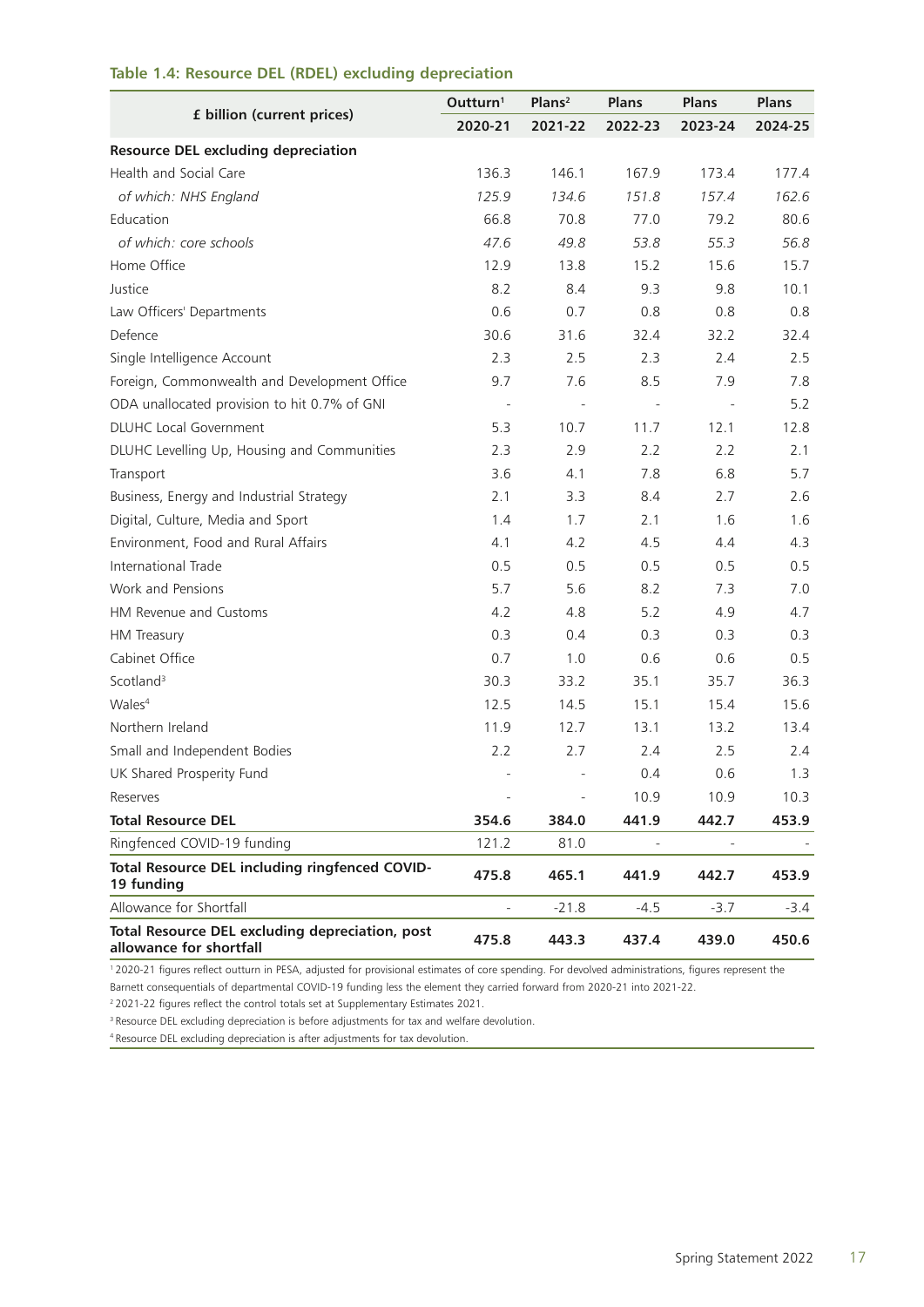|                                                                   | Outturn <sup>1</sup> | Plans <sup>2</sup> | <b>Plans</b>             | <b>Plans</b>             | <b>Plans</b> |
|-------------------------------------------------------------------|----------------------|--------------------|--------------------------|--------------------------|--------------|
| £ billion (current prices)                                        | 2020-21              | 2021-22            | 2022-23                  | 2023-24                  | 2024-25      |
| <b>Capital DEL</b>                                                |                      |                    |                          |                          |              |
| Health and Social Care                                            | 8.6                  | 9.2                | 10.6                     | 10.5                     | 11.3         |
| Education                                                         | 4.7                  | 5.2                | 6.3                      | 7.0                      | 6.1          |
| Home Office                                                       | 0.8                  | 0.9                | 1.0                      | 1.0                      | 0.8          |
| Justice                                                           | 1.1                  | 1.5                | 1.7                      | 2.2                      | 1.4          |
| Law Officers' Departments                                         | 0.0                  | 0.0                | 0.0                      | 0.0                      | 0.0          |
| Defence                                                           | 11.7                 | 14.3               | 15.8                     | 15.9                     | 16.3         |
| Single Intelligence Account                                       | 0.6                  | 1.0                | 1.0                      | 1.2                      | 1.2          |
| Foreign, Commonwealth and Development Office                      | 2.8                  | 1.7                | 2.6                      | 3.5                      | 4.0          |
| DLUHC Levelling Up, Housing and Communities                       | 9.0                  | 7.4                | 9.5                      | 6.9                      | 6.8          |
| Levelling Up Fund                                                 |                      |                    | 0.9                      | 1.4                      | 1.4          |
| Transport                                                         | 16.9                 | 19.0               | 20.0                     | 19.9                     | 20.5         |
| Business, Energy and Industrial Strategy                          | 18.8                 | 21.9               | 19.2                     | 20.8                     | 21.2         |
| Digital, Culture, Media and Sport                                 | 0.5                  | 0.6                | 0.8                      | 1.1                      | 1.2          |
| Environment, Food and Rural Affairs                               | 0.9                  | 1.4                | 2.1                      | 3.0                      | 2.8          |
| International Trade                                               | 0.0                  | 0.0                | 0.0                      | 0.0                      | 0.0          |
| Work and Pensions                                                 | 0.3                  | 0.5                | 0.6                      | 0.5                      | 0.4          |
| HM Revenue and Customs                                            | 0.5                  | 0.7                | 0.7                      | 0.6                      | 0.5          |
| HM Treasury                                                       | 0.0                  | 0.0                | 0.0                      | 0.0                      | 0.0          |
| Cabinet Office                                                    | 0.2                  | 0.4                | 0.5                      | 0.5                      | 0.5          |
| Scotland                                                          | 5.2                  | 5.5                | 5.6                      | 5.6                      | 5.5          |
| Wales                                                             | 3.3                  | 2.5                | 2.6                      | 2.6                      | 2.6          |
| Northern Ireland                                                  | 1.7                  | 1.9                | 1.9                      | 1.9                      | 1.8          |
| Small and Independent Bodies                                      | 0.3                  | 0.4                | 0.5                      | 0.5                      | 0.6          |
| UK Shared Prosperity Fund                                         | 0.0                  |                    | 0.0                      | 0.1                      | 0.2          |
| Reserves                                                          |                      |                    | 4.9                      | 3.6                      | 3.4          |
| Funding for leases reclassification exercise (IFRS16)             |                      |                    | 1.5                      | 1.5                      | 1.5          |
| Adjustment for Budget Exchange                                    |                      |                    | $-2.4$                   | $\overline{\phantom{0}}$ |              |
| Total Capital DEL excluding ringfenced COVID-<br>19 funding       | 88.0                 | 96.1               | 107.8                    | 111.5                    | 111.9        |
| Ringfenced COVID-19 funding                                       | 5.8                  | 2.4                | $\overline{\phantom{a}}$ | $\overline{\phantom{a}}$ |              |
| <b>Total Capital DEL including ringfenced COVID-19</b><br>funding | 93.8                 | 98.5               | 107.8                    | 111.5                    | 111.9        |
| Remove Capital DEL not in PSGI <sup>3</sup>                       | $-21.1$              | $-18.8$            | $-11.9$                  | $-8.0$                   | $-8.8$       |
| Allowance for Shortfall                                           |                      | $-10.5$            | $-9.9$                   | $-8.8$                   | $-8.2$       |
| Public Sector Gross Investment in Capital DEL                     | 72.6                 | 69.2               | 86.0                     | 94.6                     | 94.9         |

#### **Table 1.5: Departmental Capital Budgets - Capital DEL (CDEL)**

<sup>1</sup>2020-21 figures reflect outturn in PESA, adjusted for provisional estimates of core spending. For devolved administrations, figures represent the Barnett consequentials of departmental COVID-19 funding less the element they carried forward from 2020-21 into 2021-22.

2 2021-22 figures reflect the control totals set at Supplementary Estimates 2021.

<sup>3</sup> Capital DEL that does not form part of public sector gross investment in Capital DEL, including Financial Transactions in Capital DEL and Scottish Government capital.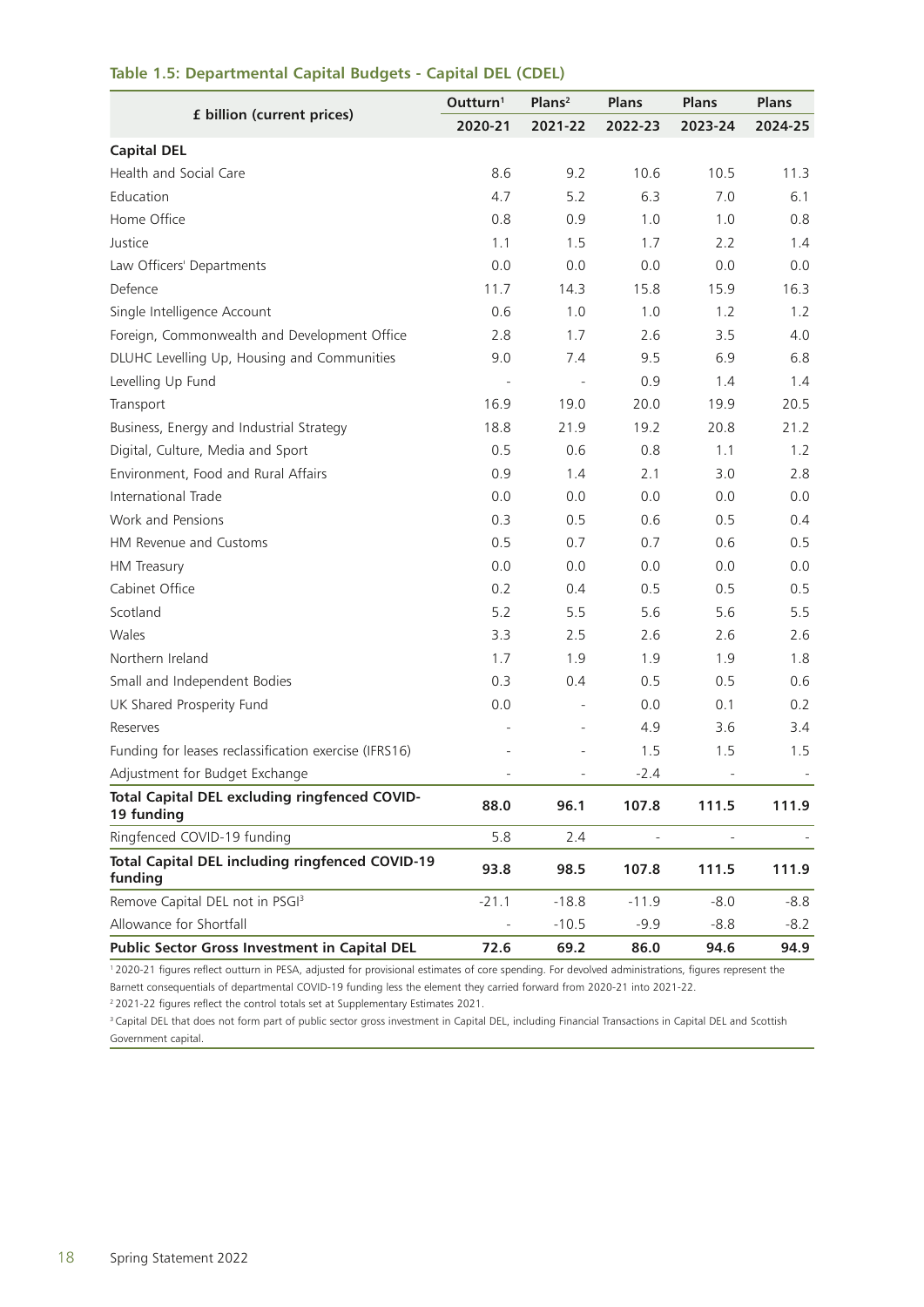#### **Table 1.6: Departmental Budgets for 2021-22**

|                                                                                                                                     |                          | <b>Resource DEL excluding</b><br><b>Capital DEL</b><br>depreciation |              |      |                          |              |
|-------------------------------------------------------------------------------------------------------------------------------------|--------------------------|---------------------------------------------------------------------|--------------|------|--------------------------|--------------|
| £ billion (current prices)                                                                                                          | Core                     | Ringfenced<br>COVID-19                                              | <b>Total</b> | Core | Ringfenced<br>COVID-19   | <b>Total</b> |
| Health and Social Care                                                                                                              | 146.1                    | 39.2                                                                | 185.3        | 9.2  | 1.2                      | 10.4         |
| <b>Education</b>                                                                                                                    | 70.8                     | 0.8                                                                 | 71.6         | 5.2  | 0.0                      | 5.2          |
| Home Office                                                                                                                         | 13.8                     | 1.2                                                                 | 15.1         | 0.9  | 0.0                      | 1.0          |
| Justice                                                                                                                             | 8.4                      | 0.2                                                                 | 8.7          | 1.5  |                          | 1.5          |
| Law Officers' Departments                                                                                                           | 0.7                      | $\overline{a}$                                                      | 0.7          | 0.0  | $\overline{a}$           | 0.0          |
| Defence                                                                                                                             | 31.6                     |                                                                     | 31.6         | 14.3 |                          | 14.3         |
| Single Intelligence Account                                                                                                         | 2.5                      |                                                                     | 2.5          | 1.0  |                          | 1.0          |
| Foreign, Commonwealth and<br>Development Office                                                                                     | 7.6                      | 0.1                                                                 | 7.6          | 1.7  | 0.1                      | 1.8          |
| <b>DLUHC Local Government</b>                                                                                                       | 10.7                     | 10.8                                                                | 21.5         | 0.0  | $\overline{\phantom{a}}$ | 0.0          |
| DLUHC Levelling Up, Housing and<br>Communities                                                                                      | 2.9                      | 0.2                                                                 | 3.1          | 7.4  |                          | 7.4          |
| Transport                                                                                                                           | 4.1                      | 8.5                                                                 | 12.6         | 19.0 | 0.5                      | 19.4         |
| Business, Energy and Industrial<br>Strategy                                                                                         | 3.3                      | 5.9                                                                 | 9.2          | 21.9 | 0.2                      | 22.1         |
| Digital, Culture, Media and Sport                                                                                                   | 1.7                      | 0.6                                                                 | 2.3          | 0.6  | 0.2                      | 0.8          |
| Environment, Food and Rural Affairs                                                                                                 | 4.2                      | 0.0                                                                 | 4.2          | 1.4  |                          | 1.4          |
| International Trade                                                                                                                 | 0.5                      | $\sim$                                                              | 0.5          | 0.0  |                          | 0.0          |
| Work and Pensions                                                                                                                   | 5.6                      | 3.3                                                                 | 8.9          | 0.5  | 0.1                      | 0.6          |
| HM Revenue and Customs                                                                                                              | 4.8                      | 0.8                                                                 | 5.7          | 0.7  | 0.0                      | 0.7          |
| HM Treasury                                                                                                                         | 0.4                      | 0.0                                                                 | 0.4          | 0.0  |                          | 0.0          |
| Cabinet Office                                                                                                                      | 1.0                      | 0.3                                                                 | 1.4          | 0.4  | $\sim$                   | 0.4          |
| Scotland <sup>1</sup>                                                                                                               | 33.2                     | 4.6                                                                 | 37.8         | 5.5  | 0.1                      | 5.6          |
| Wales <sup>1</sup>                                                                                                                  | 14.5                     | 2.8                                                                 | 17.3         | 2.5  | 0.0                      | 2.6          |
| Northern Ireland <sup>1</sup>                                                                                                       | 12.7                     | 1.6                                                                 | 14.3         | 1.9  | 0.0                      | 1.9          |
| Small and Independent Bodies                                                                                                        | 2.7                      | 0.0                                                                 | 2.6          | 0.4  |                          | 0.4          |
| Total                                                                                                                               | 384.0                    | 81.0                                                                | 465.1        | 96.1 | 2.4                      | 98.5         |
| Allowance for shortfall                                                                                                             | $\overline{\phantom{a}}$ |                                                                     | $-21.8$      | ÷,   |                          | $-10.5$      |
| Total post allowance for shortfall                                                                                                  | $\blacksquare$           | ÷,                                                                  | 443.3        | ÷    | $\frac{1}{2}$            | 88.0         |
| <sup>1</sup> The Statement of Funding Policy provides further information on UK government funding for the devolved administrations |                          |                                                                     |              |      |                          |              |

1 The Statement of Funding Policy provides further information on UK government funding for the devolved administrations.

**1.44** Total Managed Expenditure (TME) is the total amount of money that the government spends through departments, local authorities, other public bodies and social security. TME as a share of the economy is expected to increase across the Parliament from 39.1% in 2019-20 to 41.3% in 2024-25.32

**1.45** Table 1.7 sets out planned TME, public sector current expenditure (PSCE) and public sector gross investment (PSGI) up to 2026-27.

<sup>&</sup>lt;sup>32</sup> Economic and Fiscal Outlook, OBR, March 2022.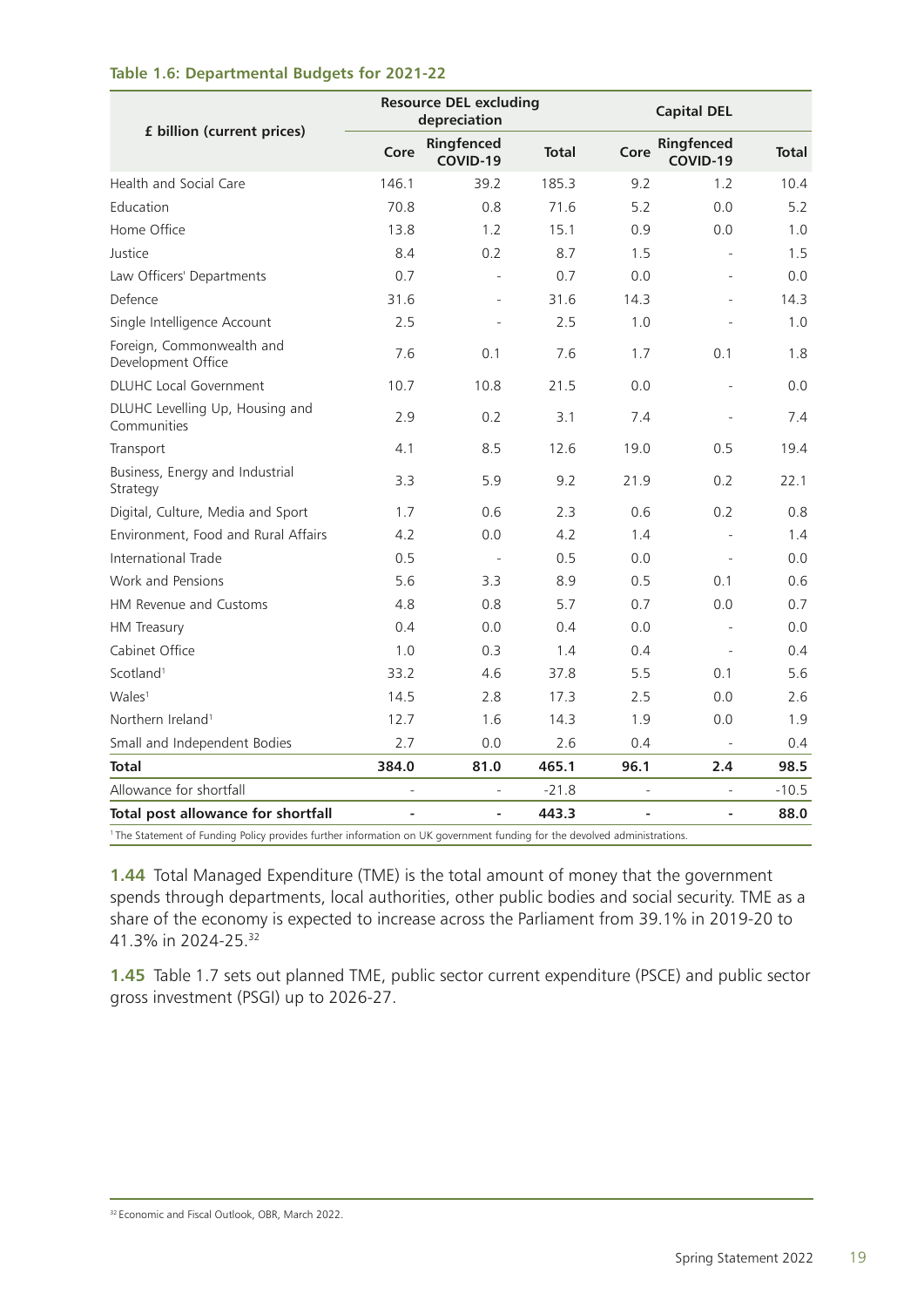#### **Table 1.7: Total Managed Expenditure (TME)1**

| f billion (current prices)                           | 2019-20 | <b>Outturn Outturn</b><br>2020-21 | Plans<br>2021-22 | Plans<br>2022-23 | <b>Plans</b><br>2023-24 | <b>Plans</b><br>2024-25 | Plans<br>2025-26 | Plans<br>2026-27 |
|------------------------------------------------------|---------|-----------------------------------|------------------|------------------|-------------------------|-------------------------|------------------|------------------|
| <b>Current Expenditure</b>                           |         |                                   |                  |                  |                         |                         |                  |                  |
| Resource AME                                         | 406.2   | 480.9                             | 430.6            | 488.6            | 482.4                   | 498.0                   | 512.4            | 530.0            |
| Resource DEL excluding<br>depreciation <sup>23</sup> | 345.5   | 475.8                             | 465.1            | 441.9            | 442.7                   | 453.9                   | 471.5            | 489.0            |
| of which core RDEL excluding<br>depreciation         | 343.3   | 354.6                             | 384.0            |                  |                         |                         |                  |                  |
| of which ringfenced<br>COVID-19 funding              | 2.2     | 121.2                             | 81.0             |                  |                         |                         |                  |                  |
| Ring-fenced depreciation                             | 38.0    | 33.1                              | 38.2             | 42.5             | 43.7                    | 45.2                    | 46.9             | 48.7             |
| <b>Total Public Sector Current</b><br>Expenditure    | 789.6   | 989.8                             | 933.8            | 973.0            | 968.8                   | 997.2                   | 1030.9           | 1067.7           |
| <b>Capital Expenditure</b>                           |         |                                   |                  |                  |                         |                         |                  |                  |
| Capital AME <sup>4</sup>                             | 24.1    | 31.4                              | $-5.0$           | 5.8              | 20.0                    | 17.9                    | 17.7             | 17.0             |
| Capital DEL <sup>2</sup>                             | 70.2    | 93.8                              | 98.5             | 107.8            | 111.5                   | 111.9                   | 117.1            | 121.4            |
| of which core CDEL                                   | 70.2    | 88.0                              | 96.1             |                  |                         |                         |                  |                  |
| of which ringfenced<br>COVID-19 funding              | 0.0     | 5.8                               | 2.4              |                  |                         |                         |                  |                  |
| <b>Total Public Sector Gross</b>                     |         |                                   |                  |                  |                         |                         |                  |                  |
| Investment                                           | 94.2    | 125.2                             | 93.5             | 113.6            | 131.5                   | 129.8                   | 134.8            | 138.4            |
| <b>Total Managed Expenditure</b>                     | 883.9   | 1115.0                            | 1027.3           | 1086.6           | 1100.3                  | 1126.9                  | 1165.7           | 1206.1           |
| Total Managed Expenditure %<br>of GDP                | 39.1%   | 52.1%                             | 43.4%            | 43.2%            | 42.0%                   | 41.3%                   | 41.2%            | 41.1%            |

1 The 2019-20 and 2020-21 Resource DEL excluding depreciation and Capital DEL figures are final PESA outturns. Figures for 2021-22 onwards are plans.

<sup>2</sup> Resource DEL excluding ringfenced depreciation is the Treasury's primary control within resource budgets. Capital DEL is the Treasury's primary control within capital budgets. The Office for Budget Responsibility (OBR) publishes Public Sector Current Expenditure in DEL and AME, and Public Sector Gross Investment in DEL and AME. A reconciliation is published by the OBR.

<sup>3</sup> Resource DEL excluding ringfenced depreciation includes funding for the council tax rebate measure in 2021-22 which will be recorded in the National Accounts in 2022-23 as an accounting adjustment.

4 Capital AME includes the Office for Budget Responsibility's (OBR) forecast for the total expected cost of government loan guarantee schemes and the OBR's standard capital allowance for shortfall. The OBR have revised down their estimate of the expected cost of guarantees on covid loans schemes. This downward revision scores as negative public sector gross investment in 2021-22. Combined with the capital allowance for shortfall, this has caused a negative capital AME forecast for 2021-22.

*Source: HM Treasury Calculations and Office for Budget Responsibility EFO.*

**1.46** Some policy measures do not directly affect PSNB in the same way as conventional spending or taxation. These include financial transactions, which predominantly affect the central government net cash requirement (CGNCR) and PSND. Table 1.8 shows the effect of the financial transactions announced since Autumn Budget 2021 on PSND.

#### **Table 1.8: Financial Transactions from 2021-22 to 2026-27**

| f million                                                                                                                 | 2021-22 | 2022-23 | 2023-24 | 2024-25 | 2025-26 | 2026-27 | <b>AME/DEL</b> |
|---------------------------------------------------------------------------------------------------------------------------|---------|---------|---------|---------|---------|---------|----------------|
| Student finance: eligibility for<br>those relocating from Afghanistan<br>under the Afghan Citizens<br>Resettlement Scheme | 0       | $\star$ | $\star$ | -5      | -5      | -5      | AME            |
| Student finance: changes to fee<br>caps, loan terms and eligible<br>courses                                               |         | 115     | 385     | 825     | 1.005   | 1.065   | AME            |
| <b>Total policy decisions</b>                                                                                             | 0       | 115     | 385     | 820     | 1.000   | 1.060   |                |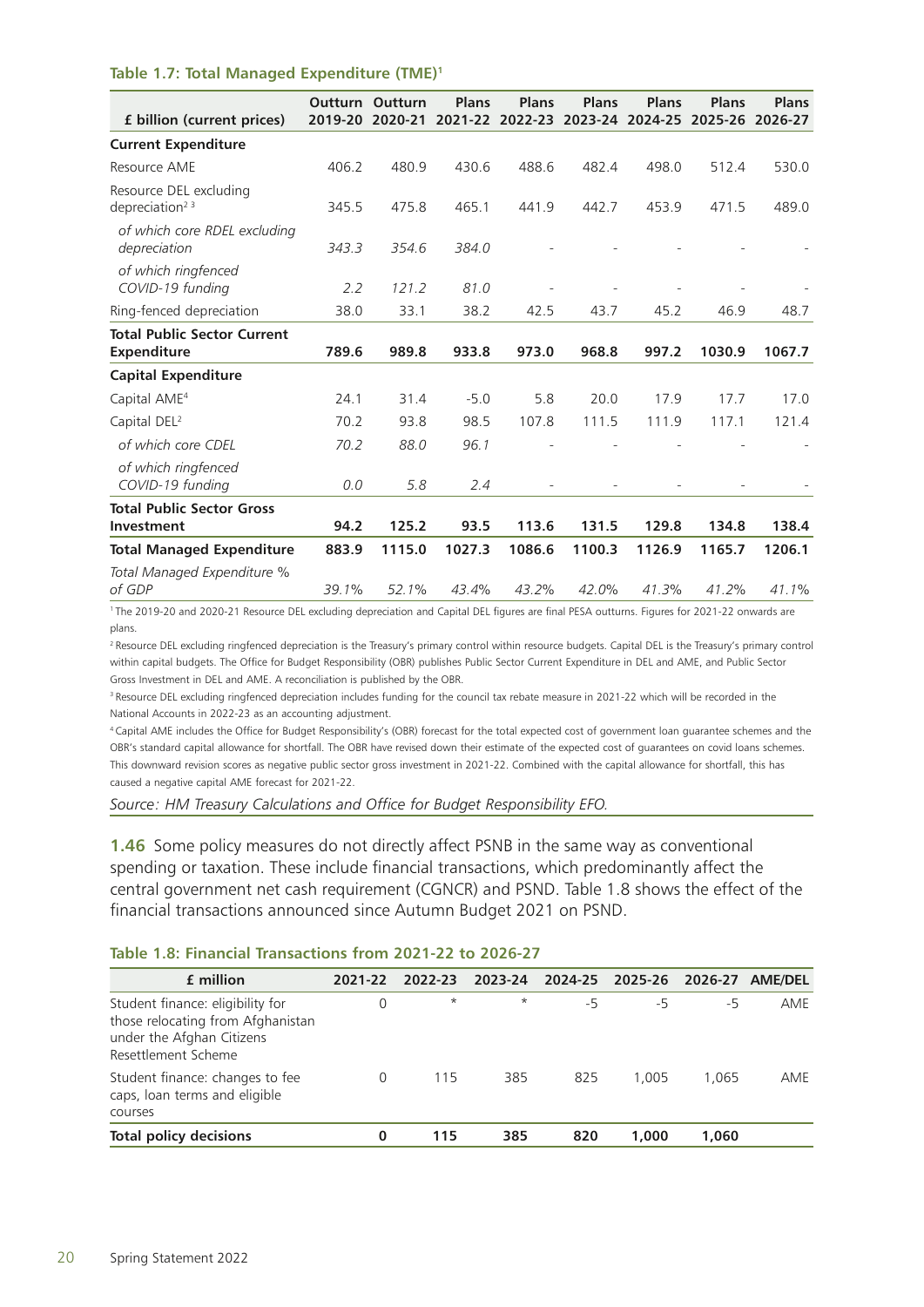| £ billion (current prices)                            | Outturn <sup>1</sup><br>2020-21 | <b>Plans</b><br>2021-22 | <b>Plans</b><br>2022-23 | <b>Plans</b><br>2023-24 | <b>Plans</b><br>2024-25 |
|-------------------------------------------------------|---------------------------------|-------------------------|-------------------------|-------------------------|-------------------------|
| <b>Financial Transactions budgets</b>                 |                                 |                         |                         |                         |                         |
| Health and Social Care                                | 0.1                             | 0.0                     | 0.0                     | 0.0                     | 0.0                     |
| Education                                             | 0.0                             | 0.0                     | $-0.1$                  | $-0.1$                  | $-0.1$                  |
| Defence                                               | 0.0                             | 0.1                     | 0.0                     | 0.0                     | 0.0                     |
| Foreign, Commonwealth and Development Office          | 0.2                             | 0.2                     | 0.4                     | 0.9                     | 1.2                     |
| DLUHC Levelling Up, Housing and Communities           | 4.1                             | 2.8                     | 3.6                     | 0.7                     | 0.6                     |
| Transport                                             | 0.0                             | 0.4                     | 0.0                     | 0.0                     | 0.0                     |
| Business, Energy and Industrial Strategy <sup>2</sup> | 1.5                             | 2.5                     | 1.6                     | 0.3                     | 0.9                     |
| Digital, Culture, Media and Sport                     | 0.4                             | 0.2                     | 0.0                     | 0.0                     | 0.0                     |
| Environment, Food and Rural Affairs                   | 0.0                             | 0.0                     | 0.0                     | 0.0                     | 0.0                     |
| Work and Pensions                                     | 0.2                             | 0.2                     | 0.3                     | 0.2                     | 0.1                     |
| HM Treasury                                           | 0.0                             | 0.0                     | 0.0                     | 0.0                     | 0.0                     |
| Scotland                                              | 0.4                             | 0.2                     | 0.5                     | 0.2                     | 0.2                     |
| Wales                                                 | 0.8                             | 0.2                     | 0.3                     | 0.1                     | 0.1                     |
| Northern Ireland                                      | 0.1                             | 0.1                     | 0.2                     | 0.1                     | 0.1                     |
| <b>Total Financial Transactions</b>                   | 7.7                             | 6.9                     | 6.8                     | 2.3                     | 3.1                     |

#### **Table 1.9: Departmental Capital Financial Transactions Budgets**

1 2020-21 figures reflect outturn in PESA. For devolved administrations, figures represent the Barnett consequentials of departmental COVID-19 funding less the element they carried forward from 2020-21 into 2021-22.

<sup>2</sup> Funding in 2021-22 and 2022-23 include the support provided to Bulb as this is considered a Financial Transaction in the budgeting framework.

**1.47** As part of the forecast process, the government provides the OBR with an assumption for the future path of departmental spending. For the years beyond the Spending Review period, the government has maintained the assumptions set out at Autumn Budget 2021, growing resource and capital DEL in line with nominal GDP growth. Budgets beyond 2024-25 will be set at the next Spending Review.

**1.48** The government committed to Parliament to return to spending 0.7% of Gross National Income (GNI) on Official Developmental Assistance (ODA) when on a sustainable basis the government is not borrowing for day-to-day spending and underlying debt is falling.

**1.49** At the 2021 Spending Review, the government set ODA budgets accordingly, and reiterated its commitment to review and confirm each year, in accordance with the International Development (Official Development Assistance Target) Act 2015, whether a return to spending 0.7% of GNI on ODA is possible against the latest fiscal forecast. In line with this approach, and noting the current macroeconomic and fiscal uncertainty, the government will determine whether the ODA fiscal tests will be met for 2023-24 at Budget 2022.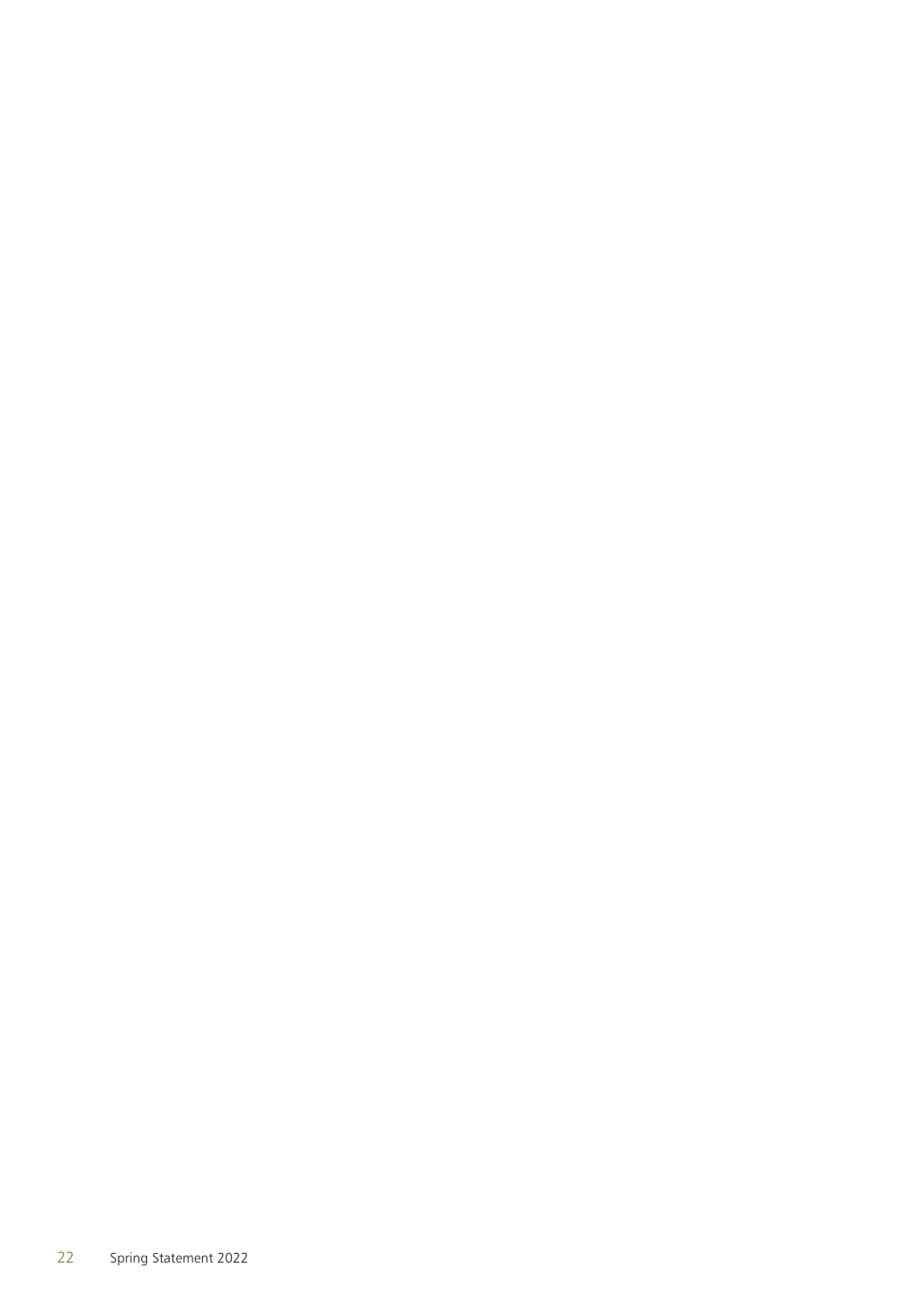# **Helping families and businesses**

**2.1** The government is taking steps through Spring Statement to provide additional support to households and businesses. The government has prioritised using the improvement in the public finances to deliver reductions in tax, while maintaining a margin of safety against its fiscal rules.

## **Supporting households**

<span id="page-27-0"></span>**2**

**2.2** Higher global energy and goods prices have already put pressure on household budgets and the government understands the challenges that many households are facing. The worsening outlook for inflation because of Putin's invasion of Ukraine will likely place additional pressure on households. The sanctions the UK and the international community have imposed do not come without costs, but it is the right course of action to stand against Putin's aggression and show solidarity with the people of Ukraine.

2.3 Whilst the scale of the economic effects is highly uncertain, the largest effect on households from the conflict will come via higher energy costs. Most households will therefore be protected from immediate impacts through the OFGEM energy price cap until the autumn.

**2.4** The government is continuing to monitor the economic effects of the conflict and the pressures on household finances. HM Treasury analysis published alongside this event shows the decisions made since the Spending Round 2019 have, on average, benefitted those in the lowest income deciles the most.1

**2.5** While real wages are 3% above pre-pandemic levels, the government recognises the pressures on households across the income distribution.<sup>2</sup> Those on the lowest incomes will particularly feel the effects of higher inflation because they have less scope to adjust their expenditure in response to prices, and they tend to spend a greater proportion of their expenditure on electricity, gas, and other fuels.<sup>3</sup>

**2.6** Improving energy efficiency is not only good for the climate but can also save households hundreds of pounds a year, helping to eliminate fuel poverty while reducing our reliance on imported gas. The government is already taking action to improve energy efficiency and encourage the electrification of heat.

**2.7** Since March 2021, the government has committed to spend over £9.7 billion on decarbonising buildings. This includes £3 billion to upgrade the energy efficiency of up to half a million homes, saving hundreds of pounds in energy bills per year, and £2.5 billion to decarbonise nearly 2% of the total public estate per year.4

<sup>1</sup> [Impact on households: distributional analysis to accompany Spring Statement 2022,](https://tris42.sharepoint.com/sites/hmt_is_spbfe/springforecast2022/Document/Chapter%20Authors/6.%20New%20chapter/distributional%20analysis%20to%20accompany%20Spring%20Statement%202022) HM Treasury, March 2022.

<sup>&</sup>lt;sup>2</sup> HMT calculations based on published ONS data. Comparison of real wage levels for the three months to January 2022 with the three months to February 2020. [Average weekly earnings \(total pay, whole economy, seasonally adjusted\)](https://www.ons.gov.uk/employmentandlabourmarket/peopleinwork/employmentandemployeetypes/bulletins/averageweeklyearningsingreatbritain/january2022) deflated by CPI, ONS, January 2022. [Consumer price inflation](https://www.ons.gov.uk/economy/inflationandpriceindices/bulletins/consumerpriceinflation/january2022), ONS, February 2022.

<sup>&</sup>lt;sup>3</sup> [Family spending in the UK: April 2019 to March 2020](https://www.ons.gov.uk/peoplepopulationandcommunity/personalandhouseholdfinances/expenditure/bulletins/familyspendingintheuk/april2019tomarch2020), ONS, March 2021.

<sup>4</sup> [Spending Review 2021,](https://assets.publishing.service.gov.uk/government/uploads/system/uploads/attachment_data/file/1043689/Budget_AB2021_Web_Accessible.pdf) Table 2.5, HM Treasury, October 2021.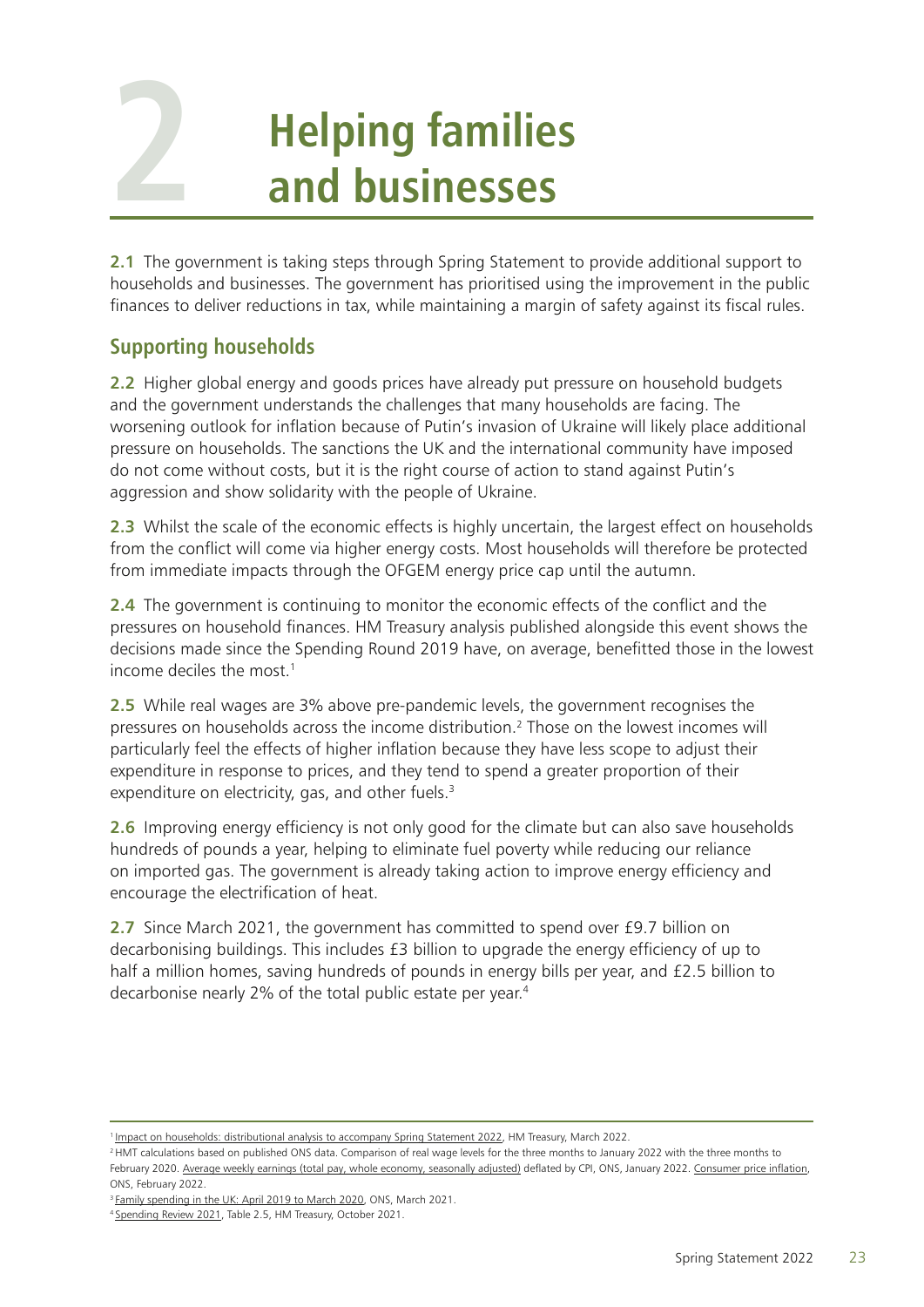**2.8** In addition, the government is expanding the Energy Company Obligation to £1 billion per year for 2022-26, requiring energy suppliers to improve the energy efficiency of low-income homes.<sup>5</sup> The government is also developing private rental sector minimum efficiency standards, which are expected to benefit over 2 million households in England and Wales, helping them save on their energy bills and significantly reducing fuel poverty in the private rented sector.

**2.9** The government has already taken significant steps that will help households with the cost of living. These measures ensure work pays and help people keep more of what they earn to support households through the challenge ahead. They include:

- reducing the Universal Credit taper rate from 63% to 55%, and increasing Universal Credit work allowances by £500 a year to make work pay
- increasing the National Living Wage (NLW) for workers aged 23 and over by 6.6% to £9.50 an hour from April 2022
- freezing alcohol and fuel duties to keep costs down
- the £9 billion package announced in February 2022 to help households with rising energy bills this year

**2.10** In addition to supporting households with the cost of living, the government is also working to address issues in supply chains where it can help, including from disruption to the transportation of goods, which has led to higher costs and delays for businesses and consumers. This includes measures to address a shortage of HGV drivers and ease the movement of goods into and across the UK, and ensuring the immigration system is responsive to business needs.

**2.11** Spring Statement announces an increase in the annual National Insurance Primary Threshold and the Lower Profits Limit from £9,880 to £12,570 from July 2022, to align with the income tax personal allowance. This is a tax cut of over £6 billion and worth over £330 for a typical employee in the year from July. Around 70% of National Insurance contributions (NICs) payers will pay less NICs, even accounting for the introduction of the Health and Social Care Levy. This change will take 2.2 million people out of paying Class 1 and Class 4 NICs and the Health and Social Care Levy altogether. It brings into alignment the starting thresholds for income tax and NICs, making the taxation of income fairer, and these thresholds will remain aligned.

**2.12** The government is also taking steps to ensure that self-employed individuals with lower earnings fully benefit. Spring Statement announces that from April 2022 self-employed individuals with profits between the Small Profits Threshold and Lower Profits Limit will continue to build up National Insurance credits but will not pay any Class 2 NICs. Taken together, these measures will meet the government's ambition to ensure that the first £12,500 earned is tax free.

**2.13** In addition, in response to fuel prices reaching their highest ever levels, Spring Statement announces a temporary 12-month cut to duty on petrol and diesel of 5p per litre. This measure represents a tax cut of around £2.4 billion over the next year. When compared with uprating fuel duty in 2022-23, cutting fuel duty to this level delivers savings for consumers worth over £5 billion over the next year and will save the average UK car driver around £100, van driver around £200 and haulier around £1,500, based on average fuel consumption.6

**2.14** To help households improve energy efficiency and keep energy costs down – as well as supporting the UK's long-term Net Zero ambitions – the government is extending the VAT relief available for the installation of energy saving materials (ESMs). Taking advantage of

<sup>&</sup>lt;sup>5</sup> [Energy Company Obligation,](https://assets.publishing.service.gov.uk/government/uploads/system/uploads/attachment_data/file/1010366/eco4-consultation.pdf) BEIS, July 2021.

<sup>&</sup>lt;sup>6</sup>This £5 billion figure is based on the difference between the rates of fuel duty following today's cut, and the rates they would otherwise be if uprated at Spring Statement.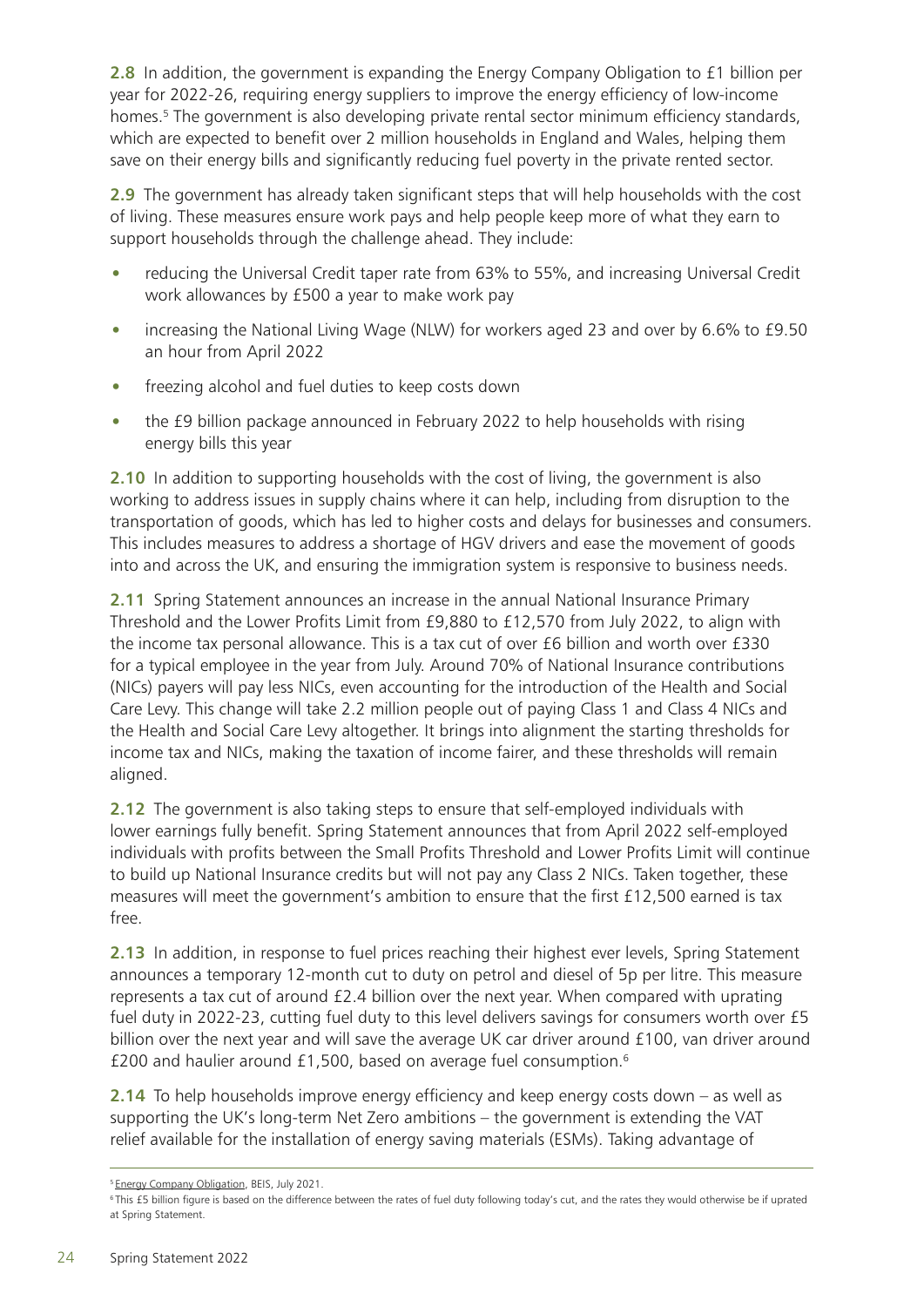Brexit freedoms, the government will include additional technologies and remove the complex eligibility conditions, reversing a Court of Justice of the European Union ruling that unnecessarily restricted the application of the relief. The government will also increase the relief further by introducing a time-limited zero rate for the installation of ESMs. A typical family having roof top solar panels installed will save more than £1,000 in total on installation, and then £300 annually on their energy bills. The changes will take effect from April 2022. The Northern Ireland Executive will receive a Barnett share of the value of this relief until it can be introduced UK-wide.

**2.15** To help the most vulnerable households with the cost of essentials such as food, clothing and utilities, the government is also providing an additional £500 million for the Household Support Fund from April, on top of the £500 million already provided since October 2021,7 bringing total funding to £1 billion.

**2.16** These new measures mean the government is now providing support worth over £22 billion in 2022-23 that will help households with the cost of living.

**2.17** The government is continuing to monitor developments and the consequences for the cost of living, and will be ready to take further steps if needed to support households.

## **Supporting Small and Medium-Sized Enterprises**

**2.18** The government recognises that, as well as households, businesses – particularly small and medium-sized enterprises (SMEs) – are also struggling with rising energy costs, recruiting staff, and navigating turbulent supply chains as the world economy recovers from the pandemic. SMEs support 16.3 million jobs  $-61\%$  of total private sector employment<sup>8</sup> – and a strong economy relies on the entrepreneurship of small businesses across the United Kingdom. That is why the government has and continues to prioritise support for SMEs. Spring Statement builds on measures previously announced and goes further.

**2.19** The government has already reduced the burden of business rates in England. The business rates multiplier will be frozen in 2022-23, which is a tax cut for all ratepayers worth £4.6 billion over the next five years. Eligible retail, hospitality, and leisure businesses will also benefit from a new temporary 50% Business Rates Relief worth £1.7 billion. The package of changes is worth £7 billion over the next five years and means:

- the average pub, with a rateable value of £21,000, will save £5,200
- the average convenience store, with a rateable value of £28,500, will save £7,000
- the average cinema, with a rateable value of £95,500, will save £24,000

**2.20** To help SMEs gain the skills they need to succeed, the government is subsidising the cost of high-quality training. **Help to Grow: Management** offers businesses 12 weeks of world class leadership training through the UK's top business schools, with government covering 90% of the cost. The cost of **apprenticeship training** is 95% subsidised for SMEs that do not pay the Apprenticeship Levy.

**2.21** To support businesses to invest and grow, the temporary £1 million level of the **Annual Investment Allowance** has been extended to 31 March 2023. This is the highest level of support for capital expenditure ever provided through the Annual Investment Allowance and provides generous relief for investment across over a million SMEs. The government is also helping firms to adopt new digital technologies, with **Help to Grow: Digital**, offering eligible SMEs a 50% discount on approved software worth up to £5,000.

<sup>&</sup>lt;sup>7</sup> [Government launches £500m support for vulnerable households over winter](https://www.gov.uk/government/news/government-launches-500m-support-for-vulnerable-households-over-winter), HM Government, September 2021.

<sup>&</sup>lt;sup>8</sup> Business population estimates for the UK and regions 2021: statistical release, BEIS, October 2021.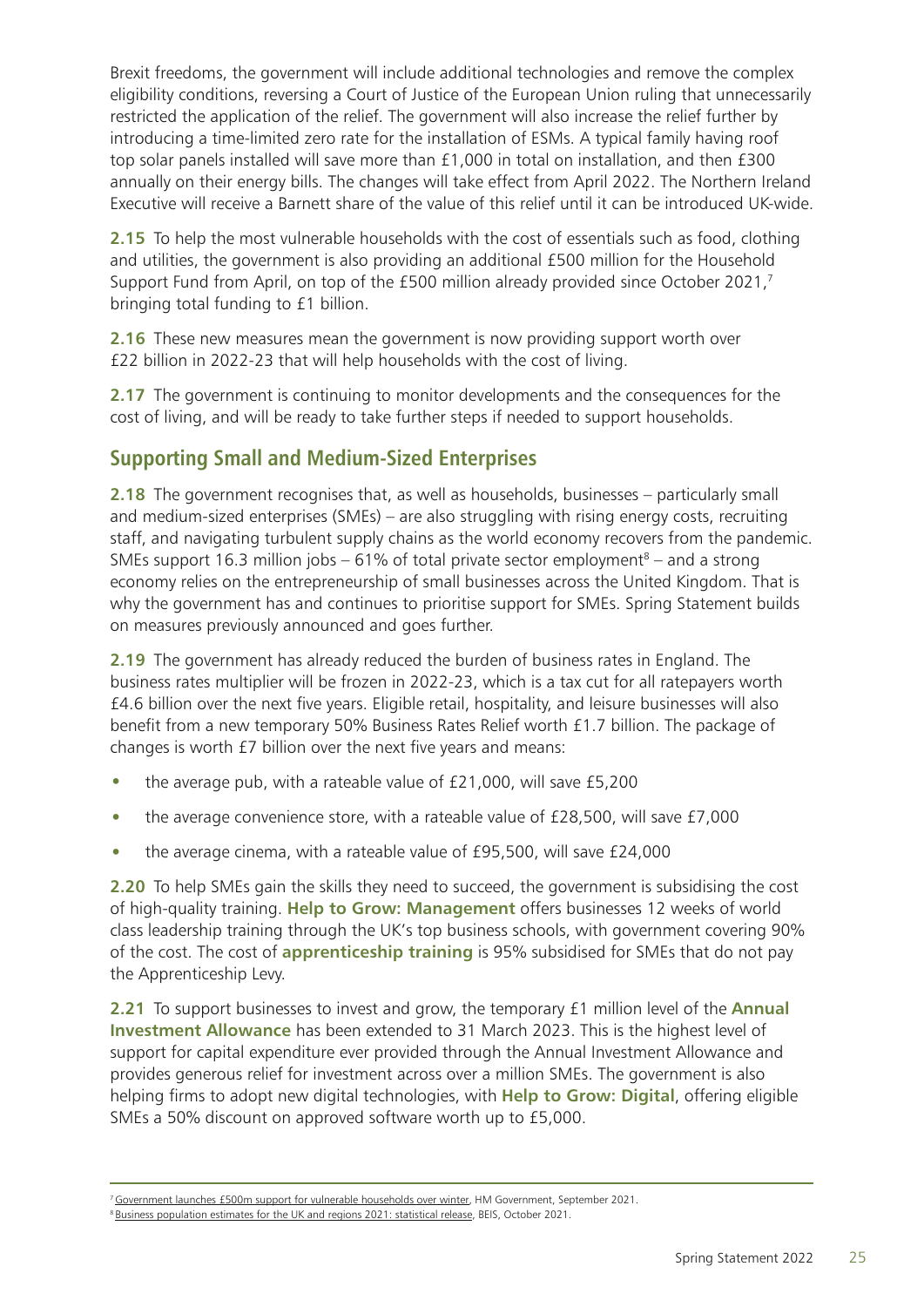**2.22** To support the decarbonisation of non-domestic buildings, the government is introducing targeted **business rates exemptions** for eligible plant and machinery used in onsite renewable energy generation and storage, and a 100% relief for eligible low-carbon heat networks with their own rates bill. Spring Statement announces that these measures will now take effect from April 2022, a year earlier than previously planned.

**2.23** Finally, the government is supporting small businesses to do what they do best: create jobs. In April 2020, the government increased the **Employment Allowance** from £3,000 to £4,000. Spring Statement announces a further increase from April 2022, meaning eligible employers will be able to reduce their employer NICs bills by up to £5,000 per year – this is a tax cut worth up to £1,000 per employer. As a result, businesses will be able to employ four full-time employees on the NLW without paying employer NICs. This measure will benefit around 495,000 businesses, including around 50,000 businesses which will be taken out of paying NICs and the Health and Social Care Levy entirely. In total, this means that from April 2022, 670,000 businesses will not pay NICs and the Health and Social Care Levy due to the Employment Allowance.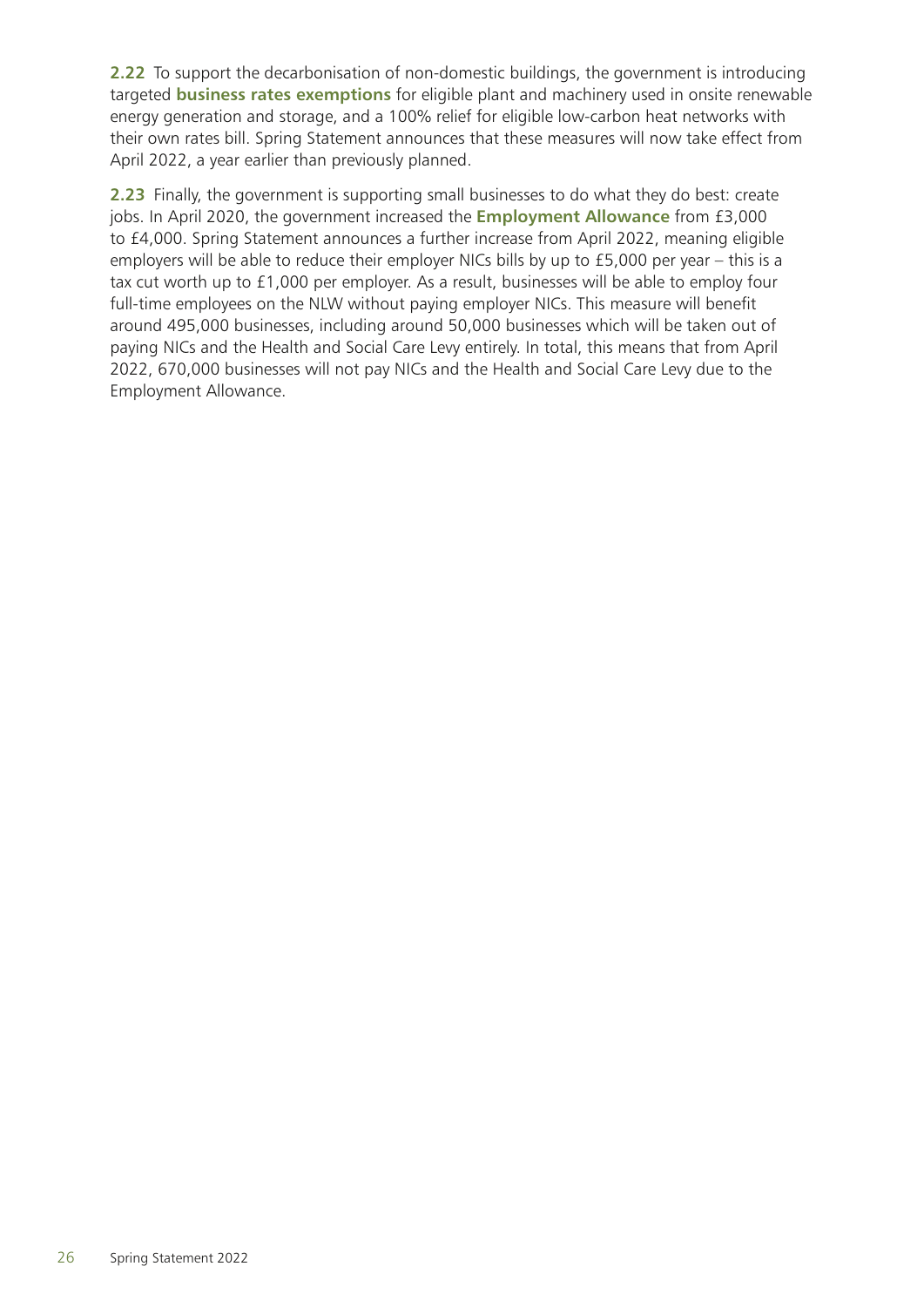# <span id="page-31-0"></span>**3**

# **Policy decisions**

**3.1** The following chapter sets out all Spring Statement 2022 policy decisions. Unless stated otherwise, the decisions set out are ones which are announced at the Statement.

**3.2** Table 3.1 shows the cost or yield of all Spring Statement 2022 decisions with a direct effect on PSNB in the years up to 2026-27. This includes tax measures, changes to DEL and measures affecting annually managed expenditure (AME).

**3.3** The government is also publishing the methodology underpinning the calculation of the fiscal impact of each policy decision. This is included in 'Spring Statement 2022: policy costings' published alongside Spring Statement.

|                |                                                                                                                              | Head <sup>2</sup> | 2021-22        | 2022-23        | 2023-24        | 2024-25        | 2025-26        | 2026-27        |
|----------------|------------------------------------------------------------------------------------------------------------------------------|-------------------|----------------|----------------|----------------|----------------|----------------|----------------|
|                | Helping with the cost of living and supporting businesses                                                                    |                   |                |                |                |                |                |                |
|                | National Insurance: increase annual<br>Primary Threshold and Lower<br>Profits Limit to £12,570 from<br><b>July 2022</b>      | Tax               | $\overline{0}$ | $-6.250$       | $-5.960$       | $-4.855$       | $-4.330$       | $-4.495$       |
| $\overline{2}$ | National Insurance: reduce Class 2<br>NICs payments to nil between the<br>Small Profits Threshold and Lower<br>Profits Limit | Tax               | $\Omega$       | $-65$          | $-100$         | $-100$         | $-95$          | $-95$          |
| 3              | Income Tax: reduce basic rate from<br>20% to 19% from April 2024 <sup>3</sup>                                                | Tax               | $\overline{0}$ | $\overline{0}$ | $\overline{0}$ | $-5.335$       | $-6,055$       | $-5,975$       |
| $\Delta$       | Fuel Duty: reduce main rates of<br>petrol and diesel by 5p per litre,<br>and other rates proportionately,<br>for 12 months   | Tax               | $-45$          | $-2,385$       | $\overline{0}$ | $\overline{0}$ | $\overline{0}$ | $\overline{0}$ |
|                | 5 Energy bills support package                                                                                               | Spend             | $\mathbf{0}$   | $-9,050$       | $+1,195$       | $+1,195$       | $+1,195$       | $+1,195$       |
|                | 6 Household Support Fund                                                                                                     | Spend             | $\Omega$       | $-500$         | $\Omega$       | $\Omega$       | $\Omega$       | $\Omega$       |
| 7              | VAT: expanding the VAT relief<br>for energy saving materials from<br>April 2022                                              | Tax               | $\overline{0}$ | $-45$          | $-50$          | $-60$          | $-60$          | $-65$          |
| 8              | Employment Allowance: increase<br>from £4,000 to £5,000                                                                      | Tax               | $\overline{0}$ | $-425$         | $-420$         | $-425$         | $-435$         | $-440$         |
|                | Business Rates: bring forward<br>9 implementation of green reliefs<br>by one year                                            | Tax               | 0              | $-40$          | $\star$        | $\overline{0}$ | $\mathbf 0$    | $\Omega$       |
|                | Tackling fraud and supporting compliance                                                                                     |                   |                |                |                |                |                |                |
|                | 10 HMRC: investment in compliance                                                                                            | Tax               | $+85$          | $+455$         | $+855$         | $+815$         | $+415$         | $+530$         |
| 11             | DWP: investment in compliance                                                                                                | Spend             | $+5$           | $+55$          | $+290$         | $+570$         | $+580$         | $+780$         |

#### **Table 3.1: Spring Statement 2022 policy decisions (£ million)1**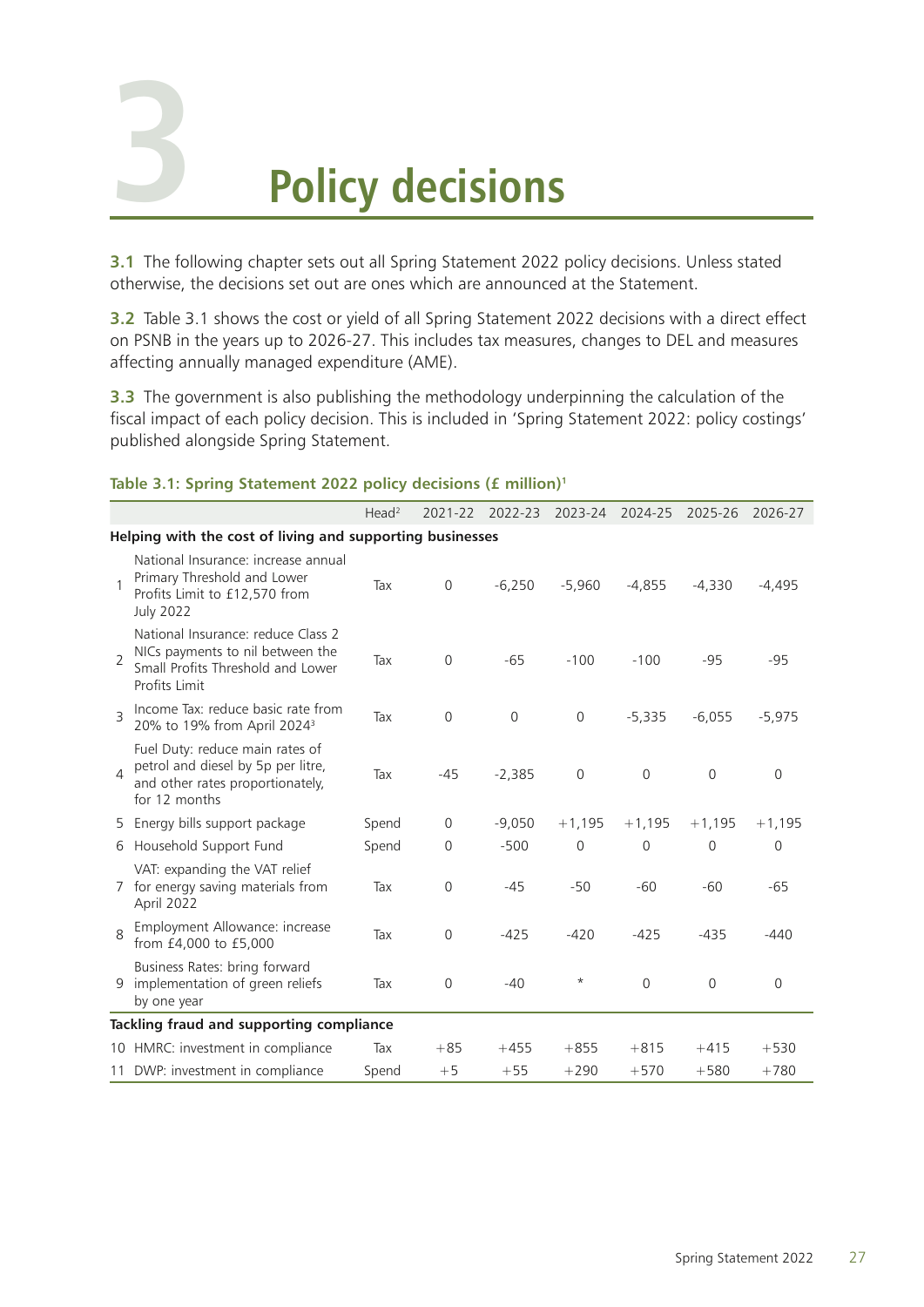|    |                                                                                                                                                                      | Head <sup>2</sup> | 2021-22             | 2022-23        | 2023-24          | 2024-25          | 2025-26        | 2026-27          |
|----|----------------------------------------------------------------------------------------------------------------------------------------------------------------------|-------------------|---------------------|----------------|------------------|------------------|----------------|------------------|
|    | Previously announced policy decisions and mechanical changes to spending assumption                                                                                  |                   |                     |                |                  |                  |                |                  |
|    | Mechanical changes to spending assumption                                                                                                                            |                   |                     |                |                  |                  |                |                  |
| 12 | Spending assumption: mechanical<br>update in line with forecast                                                                                                      | Spend             | $\overline{0}$      | $\overline{0}$ | $\Omega$         | $\overline{0}$   | $-15$          | $+545$           |
|    | Higher Education reform package                                                                                                                                      |                   |                     |                |                  |                  |                |                  |
|    | Student finance: changes to fee<br>caps, loan terms and eligible<br>13 courses - upfront accrual of<br>impacts (not cash) over the<br>lifetime of loans <sup>4</sup> | Spend             | $+2,285$            | $+11,150$      | $+3,805$         | $+4,845$         | $+6,095$       | $+7,035$         |
| 14 | Memo: impact on public sector net<br>debt - net impact of changes on<br>cash outlays and cash repayments<br>over the forecast period                                 |                   | 0                   | $+115$         | $+385$           | $+825$           | $+1,005$       | $+1,065$         |
|    | Other tax decisions                                                                                                                                                  |                   |                     |                |                  |                  |                |                  |
|    | VAT: delay implementation of<br>15 penalty reform by 9 months to<br>January 2023                                                                                     | Tax               | $\overline{0}$      | $-5$           | $-70$            | $-45$            | $-5$           | $-5$             |
|    | Income Tax Self Assessment:<br>16 January 2022 one month late filing<br>and payment penalty waiver                                                                   | Tax               | $-5$                | $-10$          | $-5$             | $\mathbf 0$      | $\overline{0}$ | $\overline{0}$   |
| 17 | Tariff changes since Autumn<br>Budget 2021                                                                                                                           | Tax               | $-15$               | $-60$          | $-55$            | $-55$            | $-55$          | $-55$            |
| 18 | Income Tax and National Insurance:<br>one year extension to the<br>exemption for employer-reimbursed<br>coronavirus antigen tests                                    | Tax               | $\overline{0}$      | $-10$          | $\mathbf{0}$     | $\overline{0}$   | $\overline{0}$ | $\overline{0}$   |
| 19 | Updating regulations for derivatives<br>used to hedge foreign exchange<br>risks in share transactions from<br>April 2022                                             | Tax               | $\mathsf{O}\xspace$ | $+10$          | $+5$             | $\overline{0}$   | $-5$           | $-5$             |
|    | Other spending decisions                                                                                                                                             |                   |                     |                |                  |                  |                |                  |
| 20 | Special Administration Regime:<br><b>Bulb Energy</b>                                                                                                                 | Spend             | $\mathbf 0$         | $-1,005$       | $\overline{0}$   | $\overline{0}$   | $\mathbf 0$    | $\mathbf 0$      |
| 21 | Statutory Sick Pay: extension to<br>rebate scheme                                                                                                                    | Spend             | $-35$               | $\mathbf 0$    | $\boldsymbol{0}$ | $\boldsymbol{0}$ | $\overline{0}$ | $\mathbf 0$      |
|    | Goodwin Case (case on<br>22 discrimination in Teachers' Pension<br>Scheme)                                                                                           | Spend             | $-60$               | $-140$         | $-75$            | $-50$            | $-50$          | $-50$            |
| 23 | Student finance: eligibility for those<br>relocating from Afghanistan under<br>the Afghan Citizens Resettlement<br>Scheme                                            | Spend             | $\mathsf{O}\xspace$ | $^\star$       | $\star$          | $^\star$         | $-5$           | $-5$             |
|    | West Yorkshire, South Yorkshire<br>24 and North of Tyne borrowing<br>powers                                                                                          | Spend             | $-10$               | $-40$          | $\mathbf 0$      | $\mathbf 0$      | 0              | $\overline{0}$   |
| 25 | Operational measures to manage<br>constraints within the Personal<br>Independence Payment assessment<br>system                                                       | Spend             | $-30$               | $-55$          | $\mathbf 0$      | $\mathbf 0$      | $\overline{0}$ | $\boldsymbol{0}$ |
|    | Total policy decisions <sup>5</sup>                                                                                                                                  |                   | $+2,175$            | $-8,415$       | $-585$           | $-3,500$         | $-2,825$       | $-1,105$         |
|    | <b>Memo: Total policy decisions</b><br>excluding Higher Education<br>reform package                                                                                  |                   | $-110$              | $-19,565$      | $-4,390$         | $-8,345$         | $-8,920$       | $-8,140$         |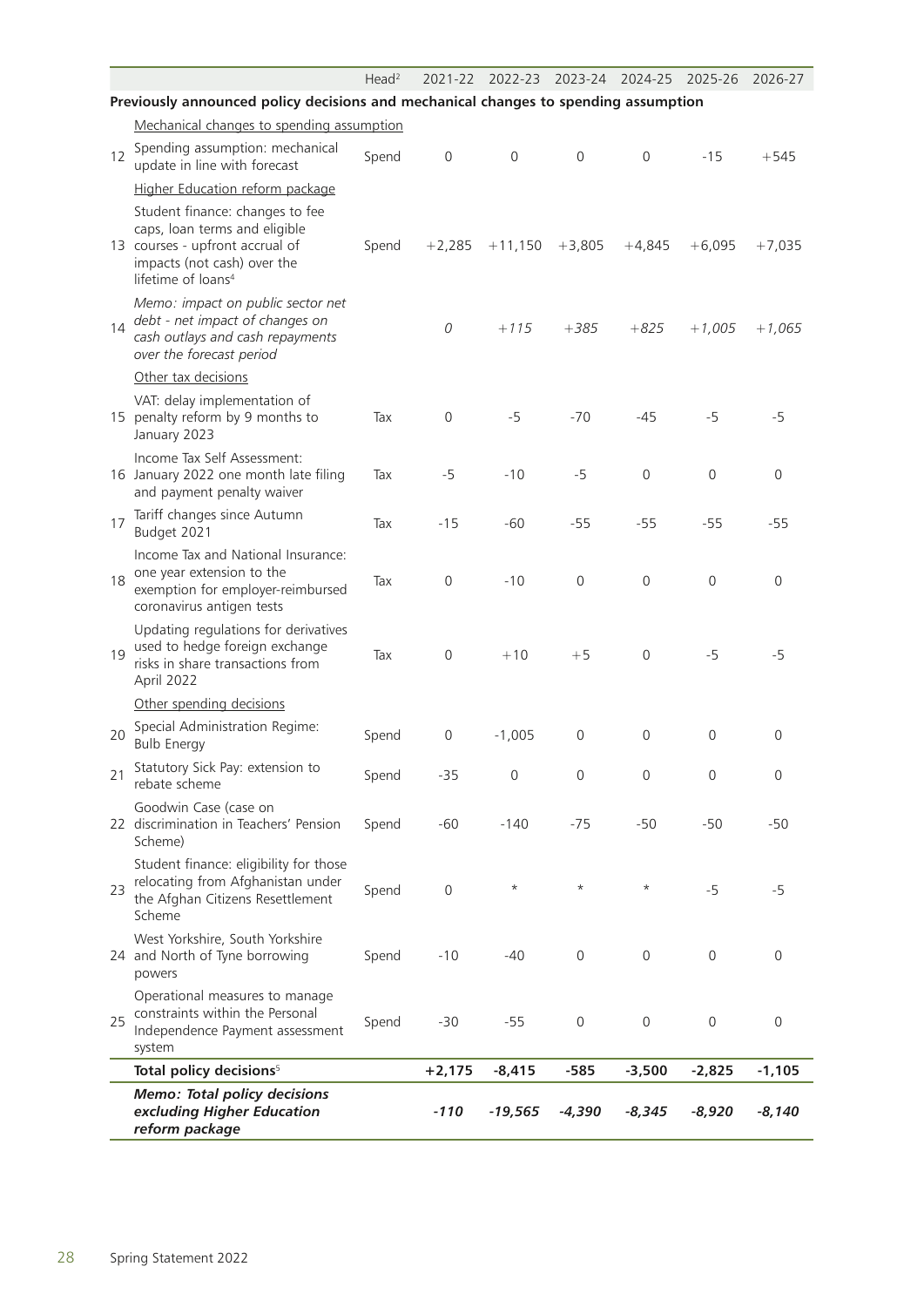|                                        | Head <sup>2</sup> |       |        |  | 2021-22 2022-23 2023-24 2024-25 2025-26 2026-27      |  |
|----------------------------------------|-------------------|-------|--------|--|------------------------------------------------------|--|
| o/w Total spending policy<br>decisions |                   |       |        |  | $-130$ $-10.735$ $+1.410$ $+1.715$ $+1.705$ $+2.465$ |  |
| o/w Total tax policy decisions         |                   | $+20$ | -8.830 |  | -5.800 -10.060 -10.625 -10.605                       |  |
|                                        |                   |       |        |  |                                                      |  |

\* Negligible.

<sup>1</sup> Costings reflect the OBR's latest economic and fiscal determinants.

<sup>2</sup> Many measures have both tax and spend impacts. Measures are identified as tax or spend on the basis of their largest impact.

<sup>3</sup> Non-dividend income.

4 Under the methodology announced by the Office for National Statistics in December 2018, the extension of loans to students is seen as a combination of lending and government expenditure, where the latter represents the estimated proportion that is not expected to be repaid in future. These PSNB savings reflect that we now expect a greater proportion to be repaid over the full length of the loans, which reduces the amount recorded as government expenditure up front. The PSNB savings do not translate into an equivalent reduction in Public Sector Net Debt in the scorecard period, because the effects on debt will be spread over the life of the loans, as cash paid out or repaid in each year. <sup>5</sup> Totals may not sum due to rounding.

**3.4** With the economy continuing to recover following COVID-19 and the public finances on a stronger footing, Spring Statement announces reductions in tax to help with current costof-living pressures. It also sets out actions to meet the government's commitment to allow hard-working families and individuals to keep more of their earned income, and to create an environment that promotes private sector-led growth.

**3.5** HM Treasury analysis published alongside this document shows that, after the measures announced today:1

- government decisions since Spending Round 2019 have benefitted the lowest-income households the most, as a proportion of income
- the impact of government policy since Spending Round 2019 on households in the bottom four deciles is expected to be worth more than £1,000 a year, while there will have been a net benefit on average for the poorest 80% of households
- government policy continues to be highly redistributive: in 2024-25, the poorest 60% of households will receive more in public spending than they contribute in tax, and households in the lowest income decile will receive, on average, over £4 in public spending for every  $£1$  they pay in tax<sup>2</sup>
- on average, the combined impact of personal tax and welfare decisions made since Spending Round 2019 is progressive, placing the largest burden on higher-income households as a proportion of income

# **Details of policy decisions**

**3.6 Increasing National Insurance thresholds** – The annual National Insurance Primary Threshold and Lower Profits Limit, for employees and the self-employed respectively, will increase from £9,880 to £12,570 from July 2022. This increase will benefit almost 30 million people, with a typical employee saving over £330 in the year from July. Around 70% of NICs payers will pay less NICs, even after accounting for the introduction of the Health and Social Care Levy. Around 2.2 million people will be taken out of paying Class 1 and Class 4 NICs and the Health and Social Care Levy entirely, on top of the 6.1 million who already do not pay NICs. July is the earliest date that will allow all payroll software developers and employers to update their systems and implement changes.

<sup>1</sup> [Impact on households: distributional analysis to accompany Spring Statement 2022,](https://tris42.sharepoint.com/sites/hmt_is_spbfe/springforecast2022/Document/Chapter Authors/6. New chapter/distributional analysis to accompany Spring Statement 2022) HM Treasury, March 2022.

<sup>&</sup>lt;sup>2</sup> This analysis does not include temporary measures to support households in response to the economic effects of the COVID-19 pandemic. It also does not account for behavioural change, changes in the labour market or the wider economic impacts of government policy.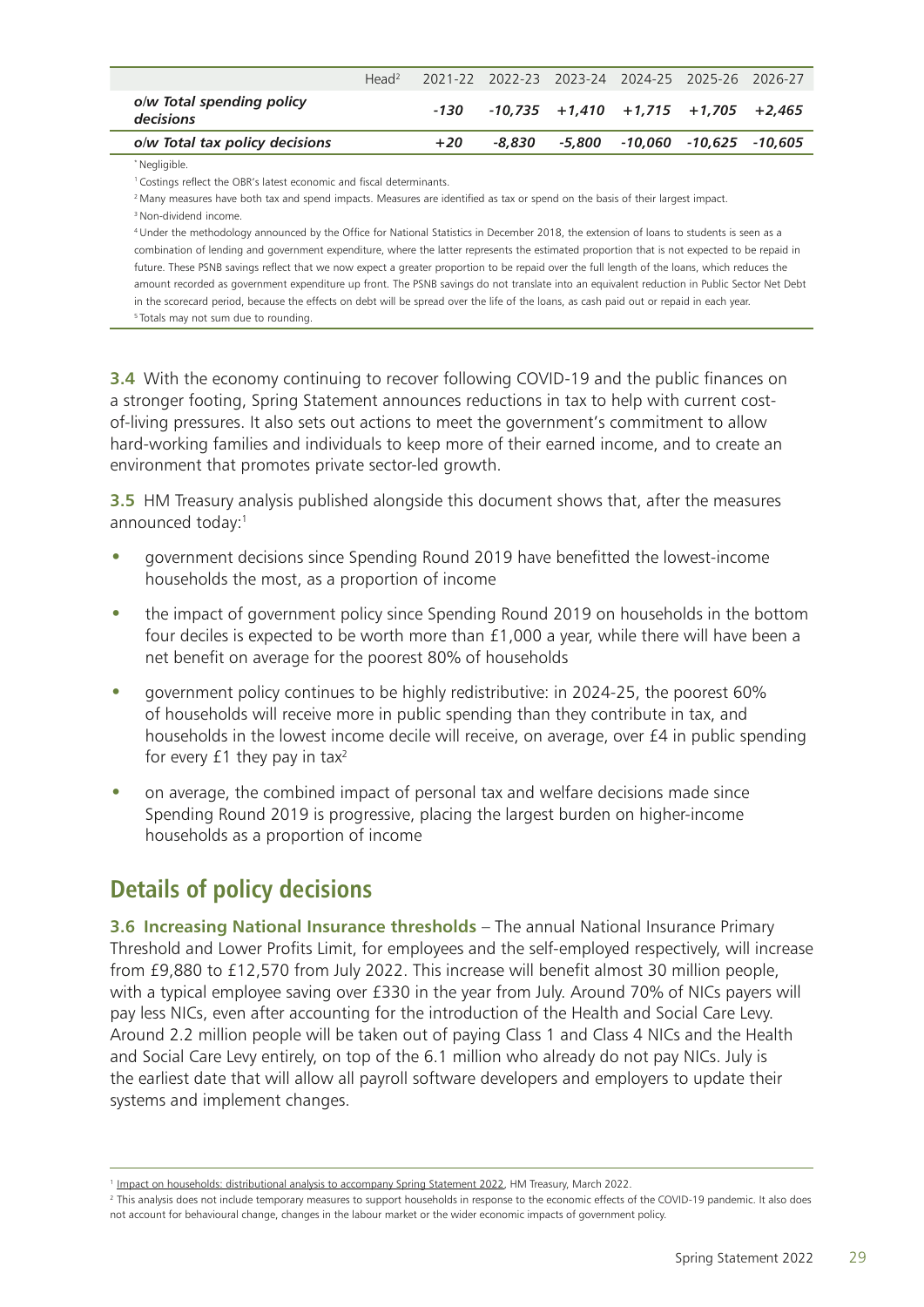**3.7 Reducing Class 2 NICs payments for low earners** – From April, self-employed individuals with profits between the Small Profits Threshold and Lower Profits Limit will not pay class 2 NICs, meaning lower-earning self-employed people can keep more of what they earn while continuing to build up National Insurance credits. Over the year as a whole, the Lower Profits Limit, the threshold below which self-employed people do not pay National Insurance, is equivalent to an annualised threshold of £9,880 between April to June, and £12,570 from July. This change represents a tax cut for around 500,000 self-employed people worth up to £165 per year.

**3.8 Increasing the Employment Allowance** – The Employment Allowance will increase from April 2022, meaning eligible employers will be able to reduce their employer NICs bills by up to £5,000 per year – a tax cut worth up to £1,000 per employer. As a result, businesses will be able to employ four full-time employees on the NLW without paying any employer NICs. This measure will benefit around 495,000 businesses, including around 50,000 businesses which will be taken out of paying NICs and the Health and Social Care Levy entirely. In total, this means that from April 2022, up to 670,000 businesses will not pay NICs and the Health and Social Care Levy due to the Employment Allowance.

**3.9 Basic rate of income tax** – The government will reduce the basic rate of income tax to 19% from April 2024. This is a tax cut of over £5 billion a year, and represents the first cut in the basic rate of income tax in 16 years. This will apply to the basic rate of non-savings, non-dividend income for taxpayers in England, Wales and Northern Ireland; the savings basic rate which applies to savings income for taxpayers across the UK; and the default basic rate which applies to a very limited category of income taxpayers made up primarily of trustees and non-residents. The change will be implemented in a future Finance Bill. A three-year transition period for Gift Aid relief will apply, to maintain the income tax basic rate relief at 20% until April 2027. The reduction in the basic rate for non-savings-non-dividend income will not apply for Scottish taxpayers because the power to set these rates is devolved to the Scottish Government. Under the agreed Fiscal Framework the Scottish Government will receive additional funding, worth around £350 million in 2024-25. It is for the Scottish Government to use this additional funding as they choose to, including on reducing income tax or other taxes, or increased spending.

**3.10 Temporary cut to fuel duty** – The government will cut the duty on petrol and diesel by 5p per litre for 12 months. This will take effect from 6pm on 23 March on a UK-wide basis. This is the largest cash-terms cut across all fuel duty rates at once ever, and is only the second time in 20 years that main rates of petrol and diesel have been cut.<sup>3</sup> This cut represents savings for households and businesses worth around £2.4 billion in 2022-23. Where practical, a proportionate cut will also apply to fuel duty rates which are lower than the main rates for petrol and diesel, including red diesel.

**3.11 Extending the Household Support Fund** – The government is continuing to provide targeted support for the most vulnerable. To help households with the cost of essentials such as food, clothing and utilities, the government is providing an additional £500 million for the Household Support Fund from April, on top of the £500 million already provided since October 2021, bringing total funding to £1 billion. In England, Local Authorities are best placed to help those in their areas who need it most and will receive an additional £421 million, whilst the devolved administrations will receive an additional £79 million in funding through the Barnett formula.

**3.12 VAT relief for energy saving materials** – The government will reverse a Court of Justice of the European Union ruling that restricted the application of VAT relief on the installation of ESMs. This will mean wind and water turbines will be added to the list of ESMs and the complex

<sup>&</sup>lt;sup>3</sup> [Historical hydrocarbon oils duty rates,](https://www.gov.uk/government/statistics/hydrocarbon-oils-bulletin/historical-hydrocarbon-oils-duty-rates--2) HMRC, January 2022.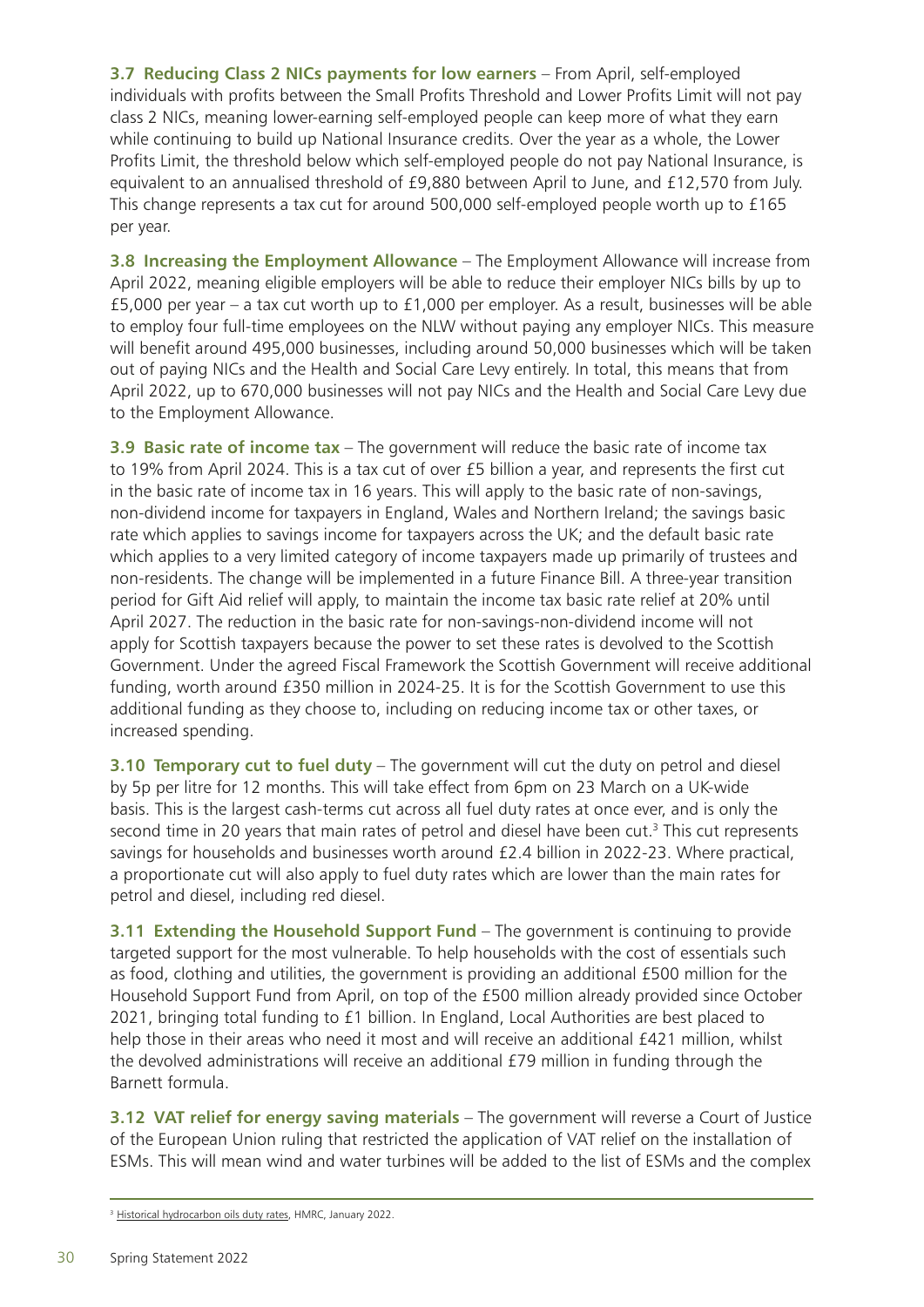eligibility conditions will be removed. The government will also increase the relief further by introducing a time-limited zero rate for the installation of ESMs. The changes will take effect from April 2022. The Northern Ireland Executive will receive a Barnett share of the value of this relief until it can be introduced UK-wide.

**3.13 Green reliefs for Business Rates** – At Autumn Budget 2021 the government announced the introduction of targeted business rate exemptions from 1 April 2023 until 31 March 2035 for eligible plant and machinery used in onsite renewable energy generation and storage, and a 100% relief for eligible low-carbon heat networks with their own rates bill, to support the decarbonisation of non-domestic buildings. The government is bringing forward the implementation of these measures and is announcing that they will now take effect from April 2022. Local Authorities will be compensated for the loss of income as a result of these measures and will receive new burdens funding for any administrative and IT costs. Business rates are England only and the devolved administrations will receive Barnett consequential funding in the usual way.

**3.14 R&D tax relief reform** – The government set out in the Tax Administration and Maintenance Command Paper that R&D tax reliefs would be reformed to include some cloud and data costs and refocus support on R&D carried out in the UK. The government has listened to stakeholders and can confirm that from April 2023, all cloud computing costs associated with R&D, including storage, will qualify for relief. The government remains committed to refocus support towards innovation in the UK, ensuring that the UK more effectively captures the benefits of R&D funded by the reliefs. The government recognises that there are some cases where it is necessary for the R&D to take place overseas. The government will, therefore, legislate so that expenditure on overseas R&D activities can still qualify where there are:

- material factors such as geography, environment, population or other conditions that are not present in the UK and are required for the research – for example, deep ocean research
- regulatory or other legal requirements that activities must take place outside of the UK for example, clinical trials

To support the growing volume of R&D underpinned by mathematical advances, the definition of R&D for tax reliefs will be expanded by clarifying that pure mathematics is a qualifying cost.

Where required, legislation will be published in draft before being included in a future Finance Bill to come into effect in April 2023.

**3.15 Additional compliance resource for HMRC** – The government is investing £161 million over the next five years to increase compliance and debt management capacity in HMRC. This investment is forecast to bring in more than £3 billion of additional tax revenues over the next five years, by funding additional HMRC staff to provide greater support to taxpayers seeking to pay off accrued tax debts, and to tackle the most complex tax risks, ensuring large and mid-sized businesses pay the tax they owe.

**3.16 DWP: investment in compliance** – As announced in December 2021, the government is investing an additional £510 million to increase DWP's capacity and capability to prevent and detect fraud and error, and collect more debt. This is forecast to deliver savings of £3.15 billion by 2026-27.

**3.17 Tax credits: addressing error and fraud** – The government is investing £12 million to help claimants keep their tax credits claims accurate through regular health-check calls, compliance activity, and the use of SMS nudges. This will help prevent or correct error and fraud, and in turn support a smooth transition to Universal Credit.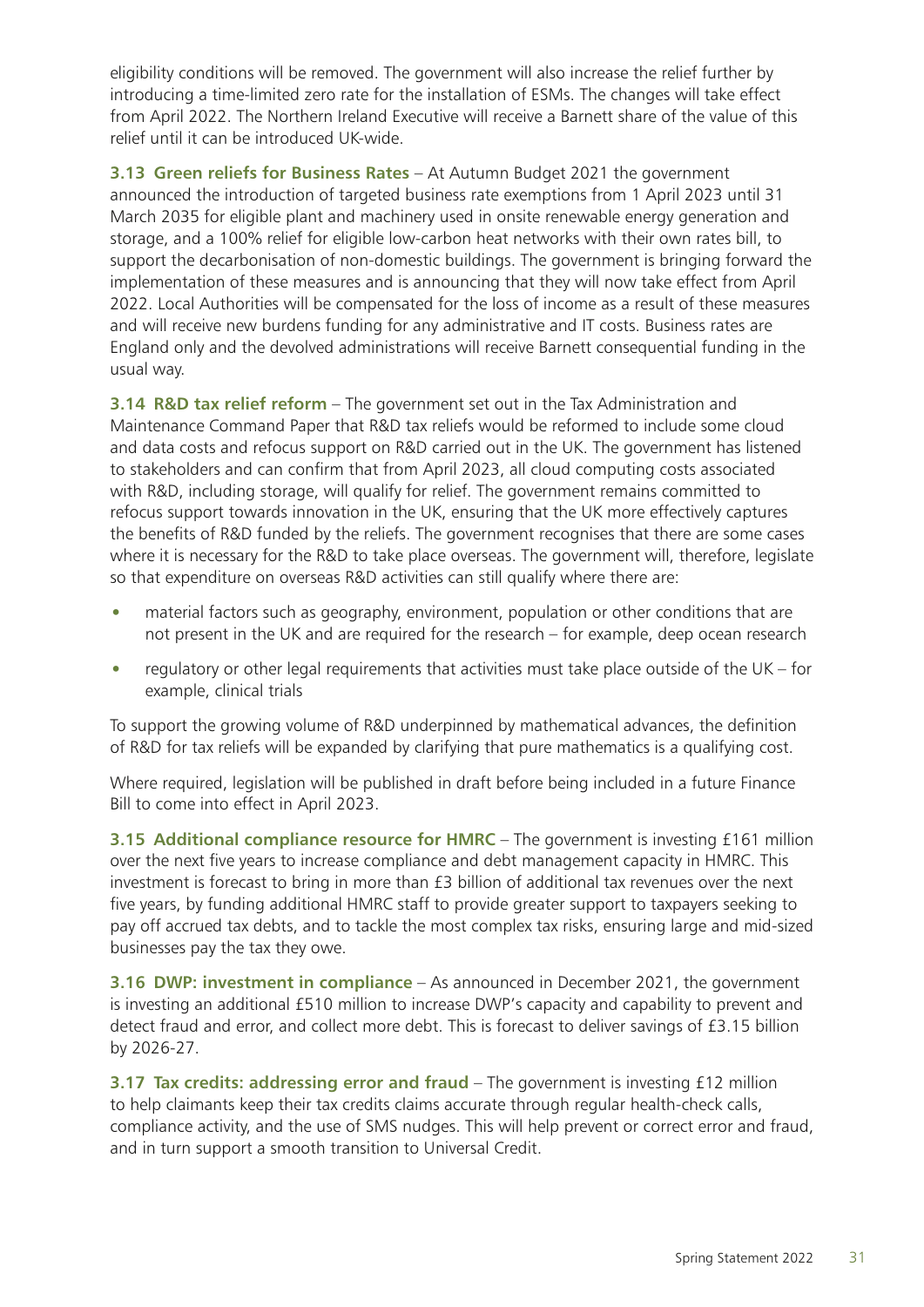**3.18 Tackling Fraud** – The government is providing £48.8 million of funding over 3 years to support the creation of a new Public Sector Fraud Authority and enhance counter-fraud work across the British Business Bank and the National Intelligence Service. The investment enables government and enforcement agencies to step up their efforts to reduce fraud and error, bring fraudsters to justice, and will recover millions of pounds.

**3.19 Levelling Up Fund second round** – The government is launching the second round of the Levelling Up Fund and publishes a refreshed Prospectus, inviting bids to come forward from all eligible organisations across the UK. This Fund provides £4.8 billion for local infrastructure projects, with £1.7 billion already allocated to 105 successful projects from the first round.

**3.20 Changing Places Fund** – The government previously made £30 million available to Local Authorities in England to install life-enhancing Changing Places toilets in existing buildings. Spring Statement is allocating £25.3 million of the Fund to install over 500 life-enhancing Changing Places toilets, in public places and tourist attractions where users want them the most. This will dramatically increase accessibility for thousands of severely disabled people who need specialised facilities. An additional £6.5 million will be allocated to areas where there is little or no provision.

**3.21 NHS Efficiency** – The government is announcing that it will double the NHS efficiency target from 1.1% to 2.2% a year, freeing up £4.75 billion to fund NHS priority areas over the next three years, and ensuring that the extra funding raised by the Health and Social Care Levy is well spent.

**3.22 Public Bodies Reviews** – The government will publish guidance for a new series of reviews of ALBs. These reviews will scrutinise the work and effectiveness of particular ALBs, aiming to deliver savings for the taxpayer of at least 5% of resource DEL budgets.

**3.23 Innovation Challenge** – The government will launch a new Innovation Challenge across central government departments to crowdsource ideas for how government can operate more effectively.

**3.24 Compute review** – This spring, the government will launch a review into the Future of Compute, building on a range of compute work across government and in particular the Government Office for Science report on Large Scale Computing. In the past decade, compute has grown as a critical general-purpose technology for productivity, prosperity, and innovation, making it essential to review our compute needs over the next decade. Led by an external expert, the review will provide recommendations to form the basis of a long-term plan for the government's approach to compute.

**3.25 AI Centres for Doctoral training** – The government will partner with industry and academia to create 1000 new AI PhDs. The government will invest £117 million to create the PhDs through Centres for Doctoral Training (CDTs), with the investment further leveraging industry and university funding. This will build on the 16 existing CDTs across the UK, to train a new generation of AI researchers to develop and use AI in areas such as healthcare, climate change and creating new commercial opportunities.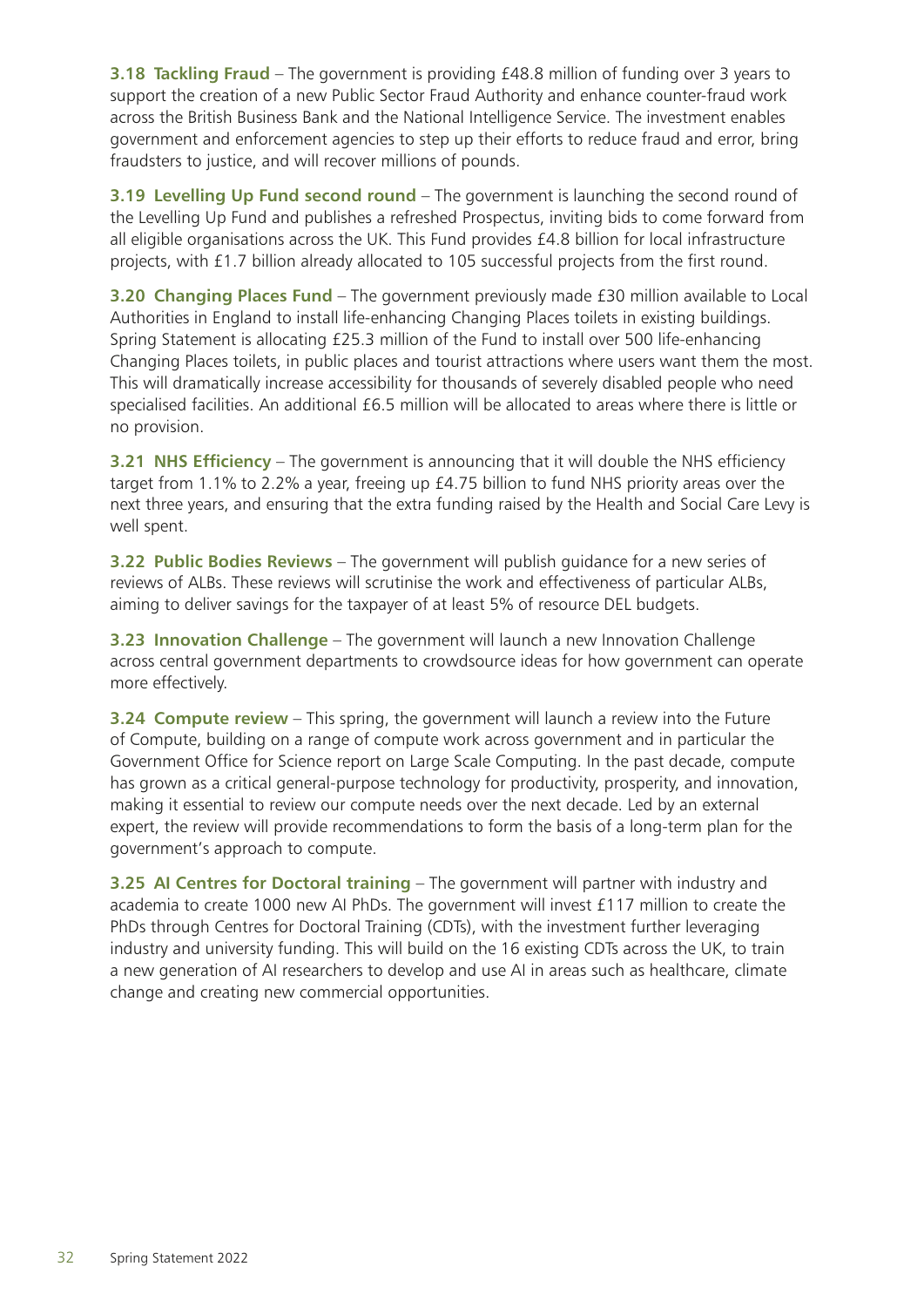<span id="page-37-0"></span>

# **Introduction**

**4.1** As a result of the unprecedented crisis the United Kingdom faced with COVID-19, and the extraordinary action the government took in response, the state grew to be over half the size of the total economy.

**4.2** In 2021, the government took the responsible decisions needed to restore the public finances and fund the NHS and social care, which meant the tax to GDP ratio was forecast to reach an historic high by 2025-26.<sup>1</sup> These actions returned the public finances to a sustainable path, with debt forecast to fall over the medium term.

**4.3** Putin's invasion of Ukraine has created significant uncertainty in the global economy, particularly in energy markets. The sanctions and wider responses by the UK and its allies to the invasion are vital in supporting the Ukrainian people. While these decisions will inevitably have an adverse effect on the UK economy and the cost of living, the broader costs of inaction would have been unthinkable. And while the risks surrounding the UK's economic and fiscal outlook are higher than usual, the actions the government took last year mean that the UK has emerged from the pandemic in a strong position to face these challenges.

**4.4** The government's goal is now to reform and reduce taxes.

**4.5** The government will do that through its Tax Plan, which contains three key priorities. First, it is taking action now to help families with the cost of living. Second, it intends to cut and reform business taxes, to create a new culture of enterprise and the conditions for private sector-led growth. Finally, it will share the proceeds of higher growth fairly with working people, through further tax cuts. The government also intends to make the tax system simpler, fairer and more efficient through this plan.

**4.6** The government's approach to delivering this lower tax economy will be responsible and sustainable. It will be guided by the core principle that a prudent level of headroom must be maintained against the fiscal rules, which are that debt will continue to fall and there will be no borrowing for day-to-day spending. It will take into account the economic and fiscal risks at the time.

**4.7** Delivering the Tax Plan will be dependent on continued discipline on public spending, with no material additional spending beyond current plans. It will also depend on the broader economic outlook, taking into account uncertainty and the risk of future shocks. Reforms to simplify the tax system will also support the government's intention to bring forward broad-based tax cuts in a fiscally responsible way.

**4.8** This chapter sets out more detail on the government's aims, to provide clarity on the direction of travel for future tax policy, helping to bring stability and certainty to stakeholders. In some areas, this document sets out firm policies that the government intends to take forward; in others it sets out a spectrum of options for further consideration. Further announcements will be made in future Budgets, starting this autumn, in light of the latest economic and fiscal position.

<sup>1</sup> Autumn Budget 2021.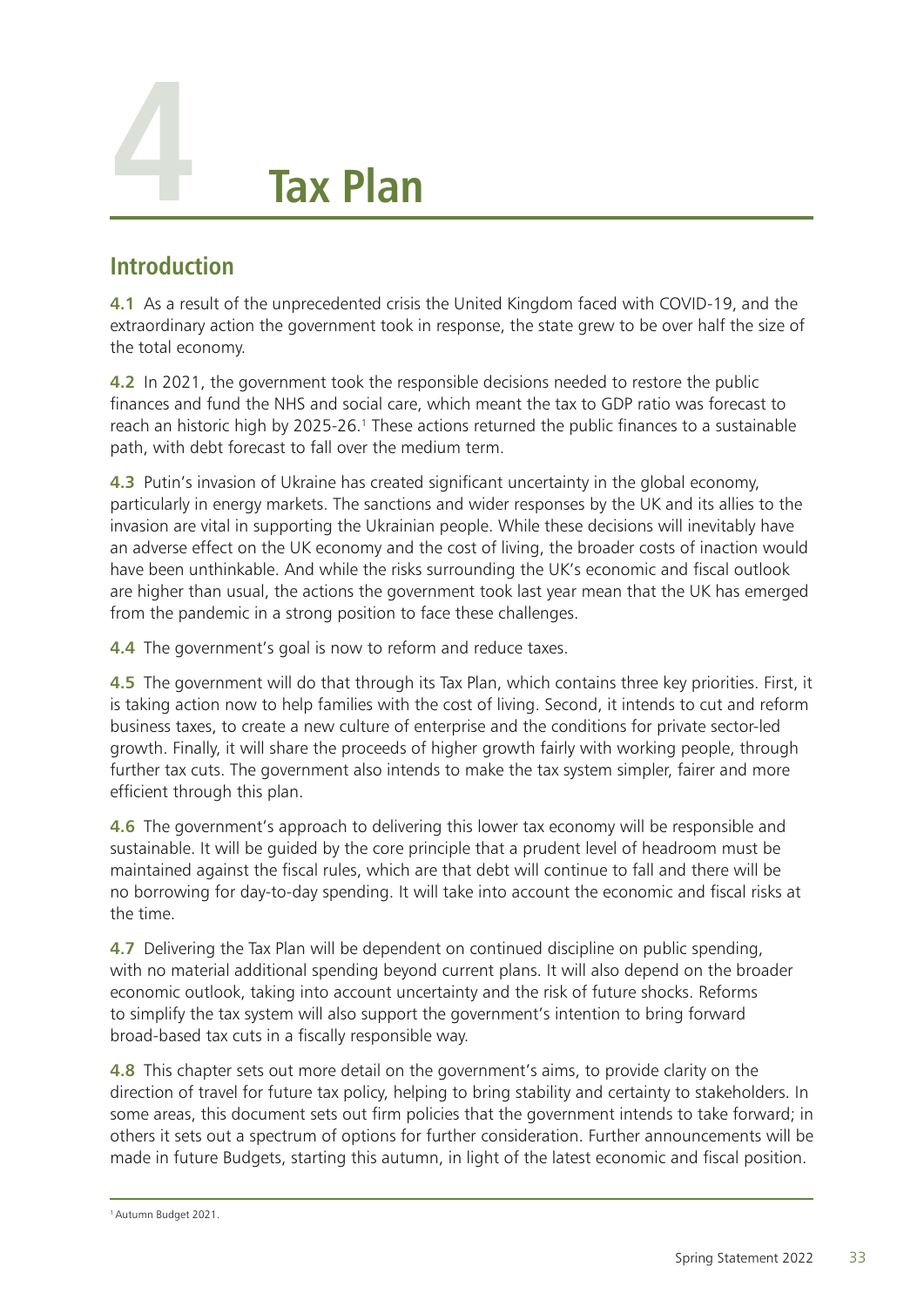# **Helping families with the cost of living**

**4.9** The government understands that people are concerned about their household budgets, and that the economic uncertainty created by Putin's invasion of Ukraine is likely to put further upwards pressure on inflation.

**4.10** The government has already provided significant support in response to the cost of living, including through cuts to the Universal Credit taper rate and increases to work allowances to make sure work pays; the £9 billion package announced in February to help households with energy bills this year; and freezing alcohol duties and fuel duty to keep costs down. Spring Statement sets out additional support, through the 5p per litre cut in fuel duty that will be in place for 12 months; an extension of the Household Support Fund and through a cut to VAT on the installation of energy saving materials.

**4.11** The improved fiscal position means the government can now also begin to deliver on its commitment to reducing the tax burden on working people, starting with an increase in the amount of money that can be earned tax-free.

**4.12** From April this year, the nation's top domestic priority of health and social care has a new, dedicated and sustainable source of revenue as demand on it grows. Every penny collected from the Levy goes directly to the NHS and social care.

**4.13** However, the government has been clear that the majority of the cost should be borne by those with the broadest shoulders. Spring Statement therefore announces an increase in the annual National Insurance Primary Threshold and Lower Profits Limit from £9,880 to £12,570, aligning it with the income tax personal allowance from July. This is the earliest date that will allow all payroll software developers and employers to update their systems and implement changes.

**4.14** This increase will ease the burden on hard-working taxpayers, allowing people to keep more of their earned income. Almost 30 million people will benefit, with a typical employee saving over £330 in the year from July. Around 70% of NICs payers will pay less NICs, even after accounting for the introduction of the Health and Social Care Levy. Around 2.2 million people will be taken out of paying Class 1 and Class 4 NICs and the Health and Social Care Levy entirely, on top of the 6.1 million who already do not pay NICs.

**4.15** It also brings into alignment the starting threshold for NICs with that of income tax. As NICs is only paid on earned income, whereas income tax is paid on a much wider range of income, such as property and pensions, this makes the taxation of income fairer. These thresholds will remain aligned.

**4.16** Spring Statement announces that from April 2022 self-employed individuals with profits between the Small Profits Threshold and Lower Profits Limit will continue to build up National Insurance credits but will not pay any Class 2 NICs. Taken together, these measures will meet the government's ambition to ensure that the first £12,500 earned is tax free.

**4.17** This brings the total of government support for the cost of living to over £22 billion in 2022-23.2

# **Creating the conditions for private sector led growth**

**4.18** As set out by the Chancellor at the Mais lecture on 24 February, the government considers that a new culture of enterprise is essential to drive growth through higher productivity. While UK productivity is higher than the average across the OECD, it is lower than in some of the UK's

<sup>&</sup>lt;sup>2</sup> [Government support for the cost of living factsheet](https://www.gov.uk/government/publications/government-support-for-the-cost-of-living-factsheet), March 2022.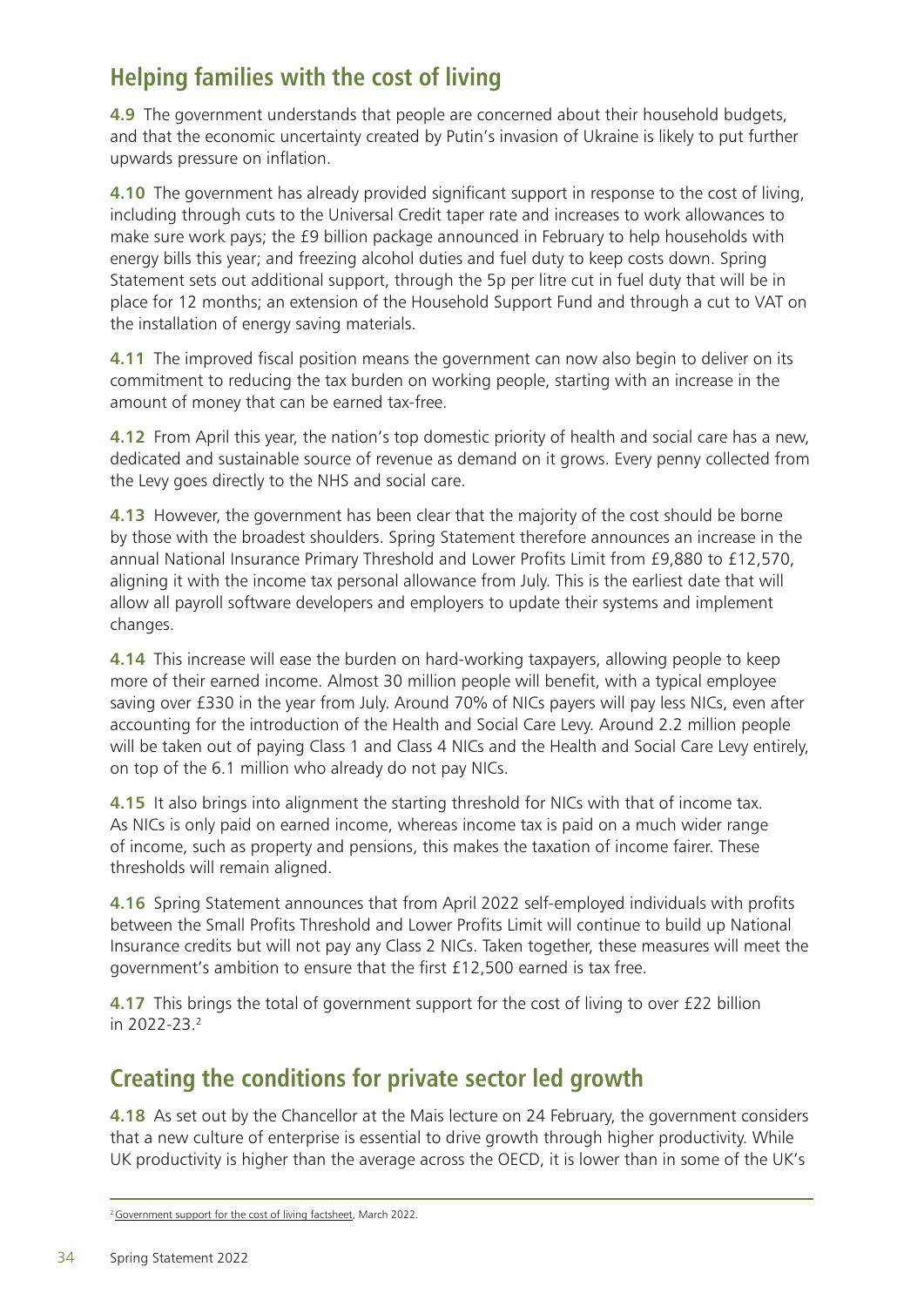key comparator countries. In 2019, productivity was on average 16% higher in the US, France and Germany than in the UK.<sup>3</sup> Stronger growth in productivity will drive improvements in living standards and support levelling up across the UK.

**4.19** The government wants to create the conditions for the private sector to invest more, train more and innovate more. This includes cutting and reforming taxes to support these aims.

## **Capital**

**4.20** Investment is a key driver of productivity growth. By adding to the economy's capital stock and improving the skills of the workforce, the economy can produce more with the same input from workers. Investments in machinery and improved skills have delivered higher levels of output for the same amount of labour, throughout history and across all sectors of the economy.

**4.21** The government is delivering on its ambitious capital plans and will invest over £600 billion in public sector gross investment over the next 5 years, reaching the highest sustained levels of PSNI as a proportion of GDP since the late 1970s.<sup>4</sup>

**4.22** However, business investment has been a long-standing weakness in the UK. In 2019, business investment accounted for 10% of GDP in the UK, compared with 14% on average across the OECD.<sup>5</sup> Lower investment has been a key driver of the UK's lower productivity compared to Germany and France.

**4.23** The impact of the pandemic has affected recent business investment in the UK. Business investment is now recovering after falling heavily during the pandemic, growing by 0.9% in the final quarter of last year, but remains 10.6% below the pre-pandemic level.<sup>6</sup>

**4.24** The OBR expect business investment to fully recover in 2022. This has been supported by the super-deduction announced by the government in 2021.

**4.25** The UK needs to build on this momentum to encourage stronger growth in business investment and hence productivity. To achieve this, the government will cut and reform taxes on capital investment to help drive higher growth.

**4.26** Capital allowances allow businesses to write-off their costs of qualifying capital investments against their taxable profits over time. The extent and rate of write-off can impact business investment decisions.

**4.27** In March 2021, the government announced the super-deduction – temporary enhanced first year capital allowances that will end in April 2023. It is the biggest two-year business tax cut in modern British history, announced in extraordinary circumstances.7

**4.28** Ahead of April 2023, the government is considering reforms to best support future business investment. The super-deduction is expected to cost around £10 billion a year at its peak. The government's priorities are to ensure that any future support aligns with the government's fiscal objectives and that taxpayer money is effectively targeted. As part of this the government will look at how reforms could best support economic growth, and ensure the UK remains a competitive place to invest.

<sup>&</sup>lt;sup>3</sup> [Calculations based on OECD data.](https://data.oecd.org/)

<sup>4</sup> [OBR Public Finances Databank](https://obr.uk/data/).

<sup>&</sup>lt;sup>5</sup> [Calculations based on OECD data.](https://data.oecd.org/)

<sup>&</sup>lt;sup>6</sup> [GDP first quarterly estimate, UK](https://www.ons.gov.uk/economy/grossdomesticproductgdp/bulletins/gdpfirstquarterlyestimateuk/octobertodecember2021): October to December 2021.

<sup>7</sup> Based on OBR Policy Measures Database.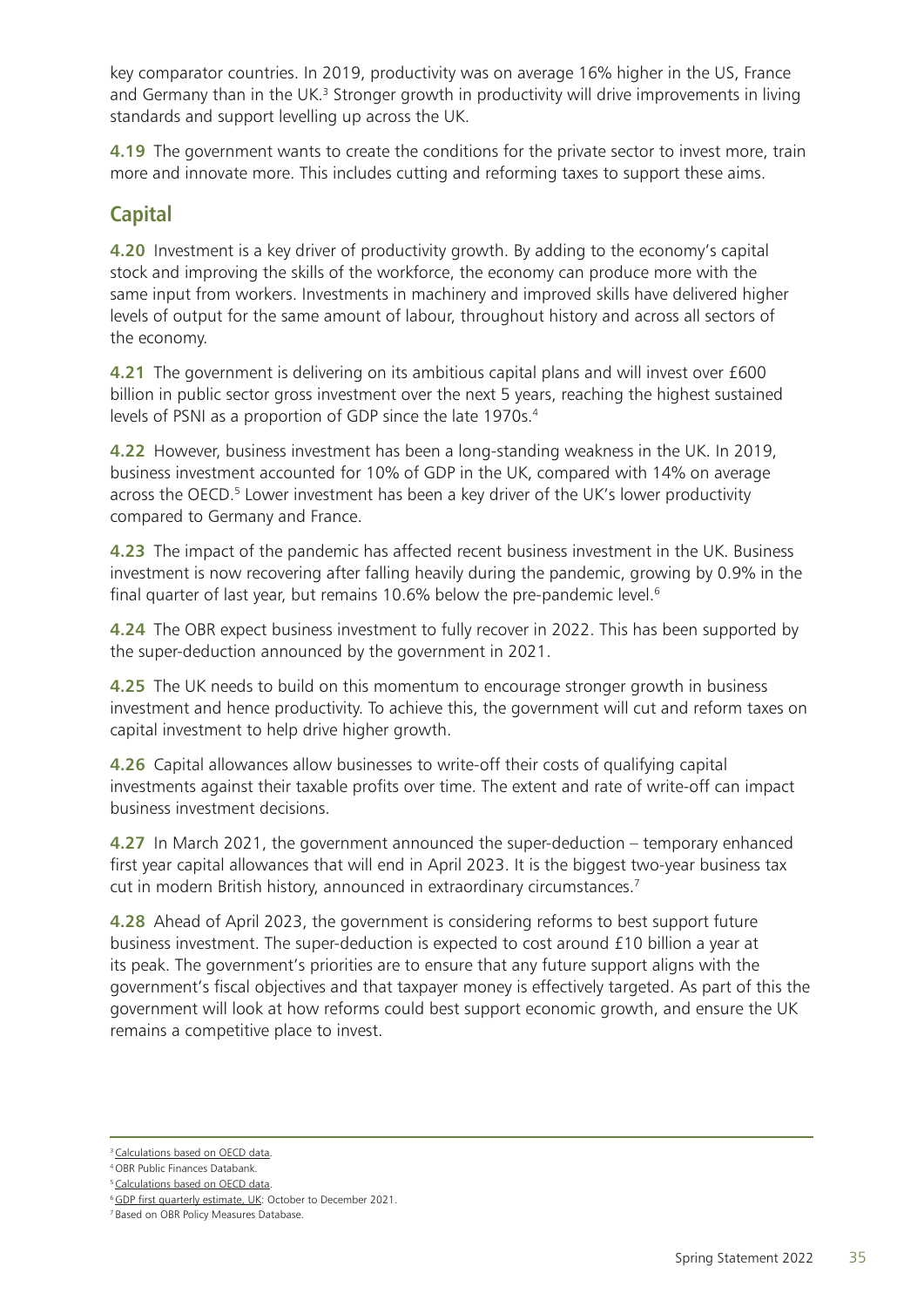**4.29** The super-deduction allows companies to write-off the costs of qualifying plant and machinery investments against taxable profits (excluding cars, second-hand assets and assets held for leasing). It provides a deduction of 130% of qualifying main rate plant and machinery expenditure (instead of 18% through normal writing down allowances), and 50% of qualifying special rate plant and machinery (instead of 6%).

**4.30** Once the super-deduction has ended, the UK's capital allowances regime will include:

- the Annual Investment Allowance: this allows businesses to deduct in-year the full value (100%) of qualifying plant and machinery investment (excluding cars) in one go, up to a limit of £200,000. That limit has been temporarily increased to £1 million until 31 March 2023. It is available to sole traders and partnerships, as well as to incorporated companies, covering the qualifying plant and machinery expenditure of over 99% of businesses
- Writing Down Allowances: these allow businesses to make deductions of the value of plant and machinery investments at a deemed rate, in calculating their taxable profits. There are two rates: 18% for main rate assets and 6% for special rate assets (those that are integral features of buildings; typically have usable lives over 25 years; and cars with CO2 emissions above a set threshold)
- Structures and Buildings Allowance: this allows businesses to deduct 3% a year of the cost of construction and renovation of non-residential structures and buildings
- allowances for specific assets or activities: including 100% First Year Allowances for zeroemission cars; and 100% in-year deduction for qualifying capital expenditure on R&D. The UK's regime is relatively simple. For plant and machinery capital investments, there are generally only two rates of Writing Down Allowances; businesses may pool assets in order to write down the total value; and under the Annual Investment Allowance, businesses may claim 100% of their qualifying expenditure, up to a limit, in the year in which it is incurred.

**4.31** However, while no other country in the G7 allows businesses to claim 100% of expenditure on a permanent and uncapped basis (also known as full expensing), without the super-deduction, the UK's generosity lags competitors.<sup>8</sup> An analysis of the Net Present Value of different countries' capital allowances suggests that despite the UK's highly competitive headline corporation tax rates, the overall tax treatment provided for capital investment is less generous than the OECD average.

<sup>8</sup> Tax Foundation, Capital Cost Recovery 2021, Capital Allowances, 2021.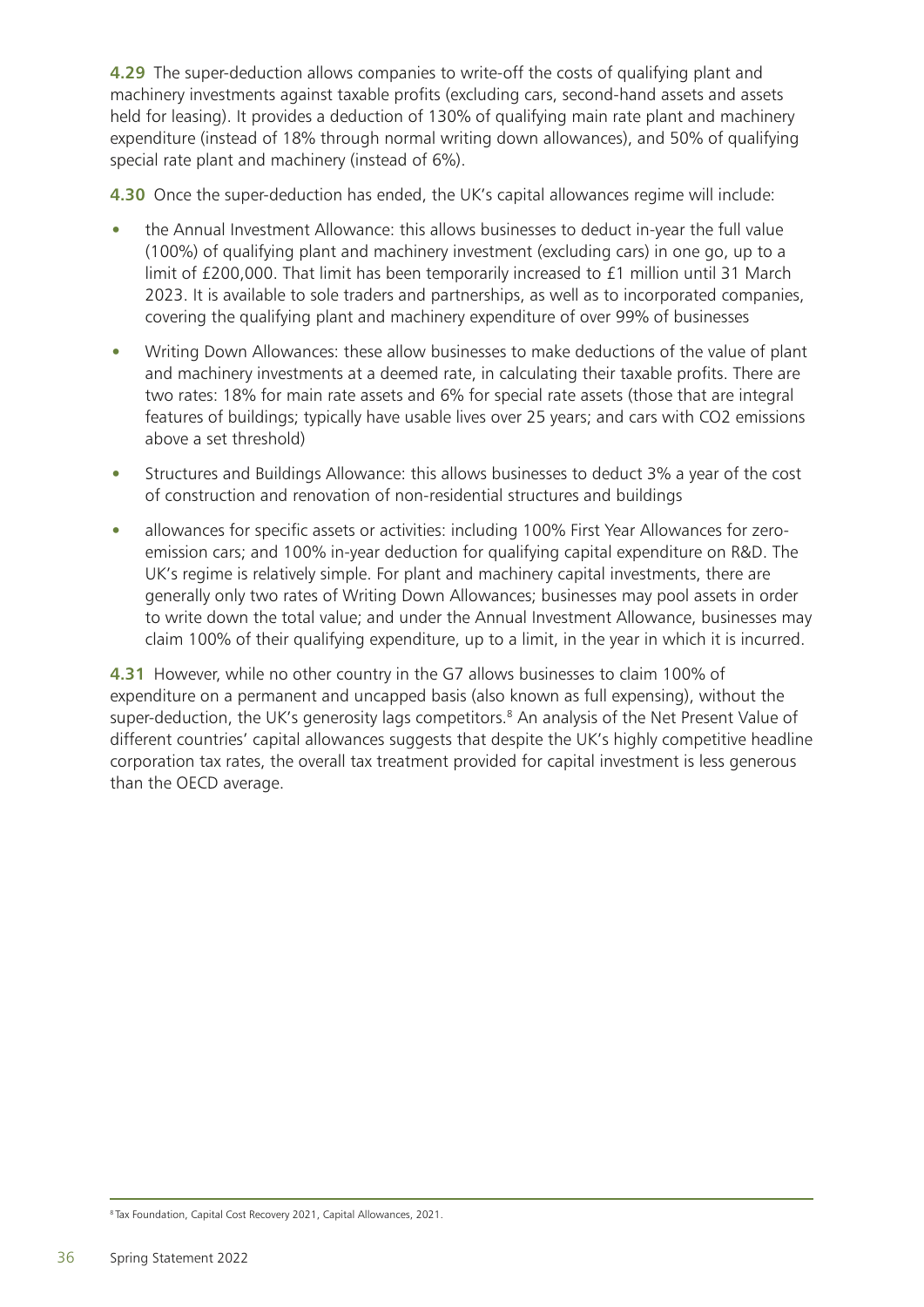

**4.32** It is important that the government prioritises improving the areas that have the biggest impact, to ensure the UK tax system is more effective at driving growth. Below are some illustrations of the types of changes that the government could make, with indicative costings. $9$ Some changes may be attractive due to their simplicity, upfront support and generosity. However, they might also come at a high cost for comparatively modest impact on business investment decisions. Conversely, other changes might be more complex, but also more effective. It is possible that a combination of changes could achieve the best balance across simplicity, generosity and impact on investment.

- **Increase the permanent level of the Annual Investment Allowance, for example to £500,000.** At its peak, this could cost around £1 billion in a single year. Previously an Annual Investment Allowance threshold of £1 million has covered around 25% of Annual Investment Allowance eligible plant and machinery expenditure.10
- **Increasing Writing Down Allowances for main and special rate assets from their current levels of 18% and 6% to 20% and 8%.** At its peak, this could cost £2 billion in a single year. This would particularly support those investing above the permanent Annual Investment Allowance level.
- **Introduce a First Year Allowance for main and special rate assets where firms can deduct, for example, 40% and 13% in the first year, with the remaining expenditure written down at standard Writing Down Allowances.** At its peak,

<sup>9</sup> Costings are indicative HMRC estimates, not certified by the OBR, and subject to change. Costings apply to 2021-22 to 2026-27. If enacted, these policies will accelerate firms' tax reliefs on new capital investment, boosting the tax relief they receive each year. Whilst most exchequer costs may initially decline after peaking, all of these policies will also have a long-run cost.

<sup>&</sup>lt;sup>10</sup> HMRC estimate, based on Annual Investment Allowance claims reported in Corporation Tax returns and Self-Assessment returns in 2019-20, as a proportion of businesses' reported plant and machinery expenditure on assets excluding cars.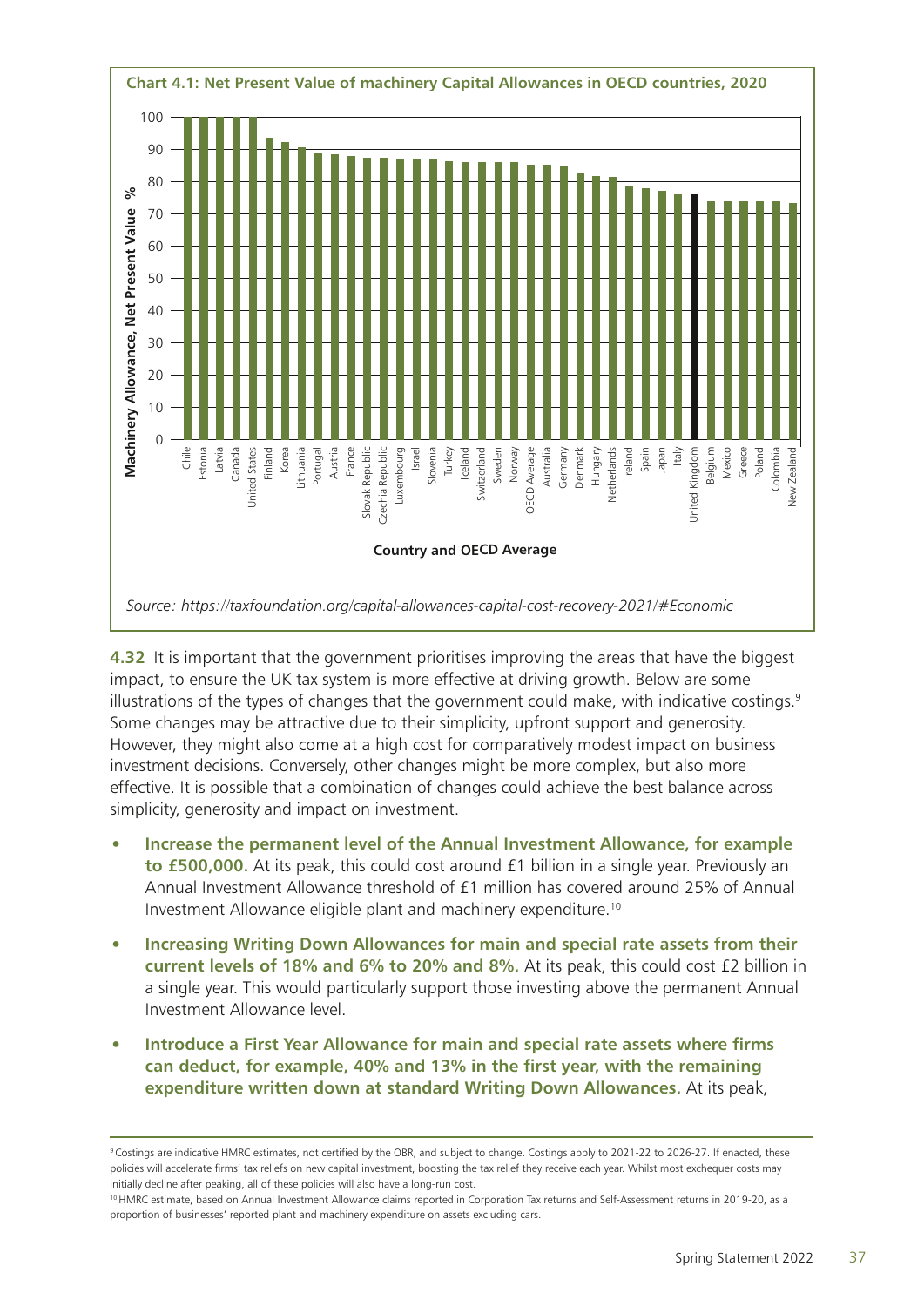First Year Allowances of 40% and 13% could cost £3 billion in a single year. This would particularly support those investing above the permanent Annual Investment Allowance level. However, it may add a layer of complexity to the UK's capital allowances regime.

- **Introduce an Additional First Year Allowance, to bring the overall amount that can be claimed to greater than 100% of the initial cost.** An additional capital allowance of 20% in the first year, on top of standard Writing Down Allowances on 100% of the initial cost across the first and subsequent years. This would spread relief over time, while giving relief on over 100% of the initial capital cost. At its peak, an additional allowance of 20% could cost over £4 billion in a single year. It may add a layer of complexity to the UK's capital allowances regime.
- **Introduce full expensing, to allow businesses to write off the costs of qualifying investment in one go.** No other country in the G7 has implemented this on a permanent basis. Full expensing of plant and machinery could cost significantly more than the above options. At its peak, this could cost over £11 billion in a single year.

**4.33** These changes relate to capital expenditure on general plant and machinery. However, the government could also consider changes to other allowances, such as the **Structures and Buildings Allowance,** or new reliefs targeted at specific investments (such as the current **Enhanced Capital Allowances** within designated Freeport areas).

**4.34** The government is considering options ahead of Budget later this year, and as part of this will continue to review the latest evidence, including the impact of the super-deduction and views of businesses.

#### **People**

**4.35** The UK lags behind its international peers in adult technical skills: just 18% of 25–64-year-olds hold vocational qualifications, a third lower than the OECD average.<sup>11</sup> This is why Spending Review 2021 increased total government spending on skills in England by £3.8 billion by 2024-25.

**4.36** Government spending alone will not address this challenge. With four in five of the UK's 2030 workforce already in employment, training as part of work is essential – but UK employers spend just half the European average on training for their employees.<sup>12</sup> Furthermore, less than 10% of the spending on training by UK employers goes to high-quality formal training offered by external providers.<sup>13</sup>

**4.37** The government has already transformed apprenticeships – which are jobs with training for anyone of any age – to align with employer needs. Combined with the introduction of the Apprenticeship Levy, the government has created hypothecated funds to support employer investment in the high-quality training an apprenticeship can deliver. Where these funds are not spent by levy payers, they are allocated to non-levy paying employers who receive support for 95% of the cost of high-quality apprenticeship training. This means the largest UK employers pay for the cost of apprenticeship training in the smallest employers, so that the largest employers contribute the most to the cost of training the UK's workforce.

**4.38** The government recognises that employers have frustrations with the way that these Apprenticeship Levy funds can be spent within the apprenticeships system and is delivering a suite of improvements to address these. As part of this, the government is looking at how more flexible apprenticeship training models can be supported, while ensuring apprenticeships remain a high-quality training route for employees of all ages and stages of their career.

<sup>11</sup> OECD, [Education at a Glance](https://www.oecd-ilibrary.org/education/education-at-a-glance_19991487), 2020.

<sup>12</sup> Industrial Strategy Council, UK Skills Mismatch in 2030, 2019; CIPD underinvestment in training, analysis of Eurostat data, 2019. 13 Employer Skills Survey (2019).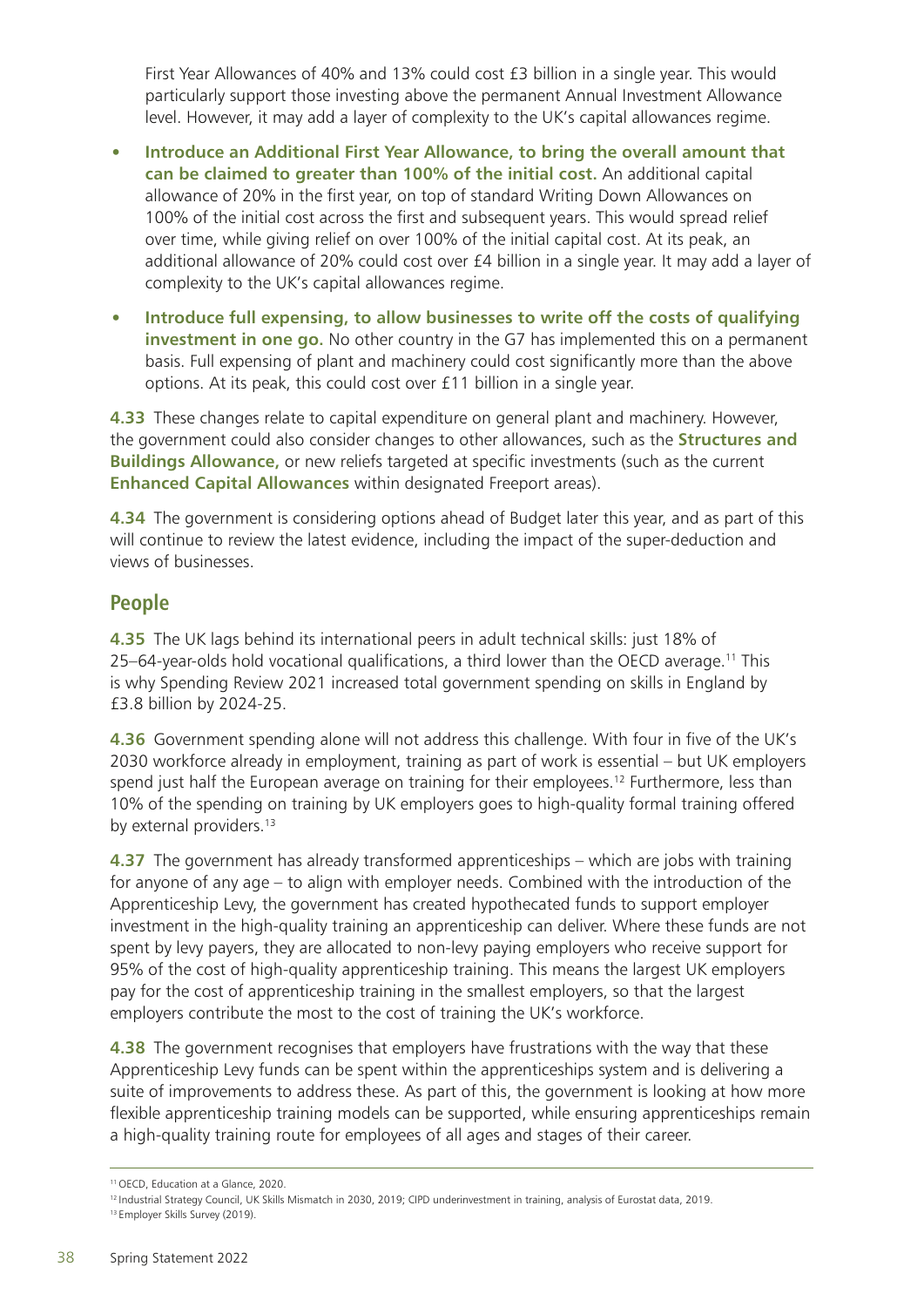**4.39** The government's ambition is to encourage greater levels of private sector investment in employee training, both for apprentices and for employees more generally. The UK corporation tax system already allows companies to deduct any costs of staff training fully from taxable profits, where this is relevant to their business. However, even though the UK tax system provides the same level of reward as in most other countries, the amount UK companies spend on training their employees remains relatively low.

**4.40** The government will consider whether further intervention is needed to encourage employers to offer the high-quality employee training the UK needs. This will include examining whether the current tax system – including the operation of the Apprenticeship Levy – is doing enough to incentivise businesses to invest in the right kinds of training.

#### **Ideas**

**4.41** Innovation, technological change and organisational arrangements all influence multifactor productivity, the efficiency with which capital and skills are combined to produce output. This third channel of productivity growth accounts for around half of the UK's productivity growth over the last 50 years. Multi-factor productivity growth was faster in the UK than in other advanced economies in the years preceding the financial crisis, but has slowed by more since then.

**4.42** Autumn Budget 2021 announced that public investment in R&D will increase to record levels: £20 billion per year by 2024-25; significant progress towards the government's ambition to spend £22 billion by 2026-27. This landmark funding for science and innovation will help to deliver the government's science superpower ambitions and tackle the great challenges facing the world, whether climate change or health emergencies.

**4.43** While the government has an important role to play in supporting science and innovation, public investment cannot on its own be expected to drive productivity growth and make the UK the most innovative economy in the world. Private enterprises will create the technologies, products and services which reshape lives and livelihoods, and government is acting to create the conditions for private sector innovation to flourish.

**4.44** Through programmes like British Patient Capital, the Future Fund and the Future Fund: Breakthrough, the government has increased access to finance for innovative, high-growth and R&D intensive companies. Tax reliefs are available for individuals investing in start-ups, and efforts to reform Solvency II and the pensions charge cap to unlock institutional capital into illiquid assets are ongoing. The government is also reforming listing rules to make it easier for companies to raise public funding.

**4.45** High skilled immigration plays a disproportionate role in driving innovation; around half the UK's fastest growing businesses have at least one non-UK-born co-founder, and non-UK born staff account for around 40% of academic staff in engineering, technology, and biological, mathematical and physical sciences at UK universities.<sup>14,15</sup> That is why the government is focused on creating a visa regime that will attract highly skilled and entrepreneurial individuals from across the world.

**4.46** The flagship Help to Grow programme has launched to support SME leaders to access management training from the UK's leading business schools and adopt productivity-enhancing software.

<sup>14</sup> Job Creators: The Immigrant Founders of Britain's Fastest Growing Businesses, Sam Dumitriu and Amelia Stewart, The Entrepreneurs Network, 2019. 15 Higher Education in Facts and Figures 2021, Universities UK, 2021.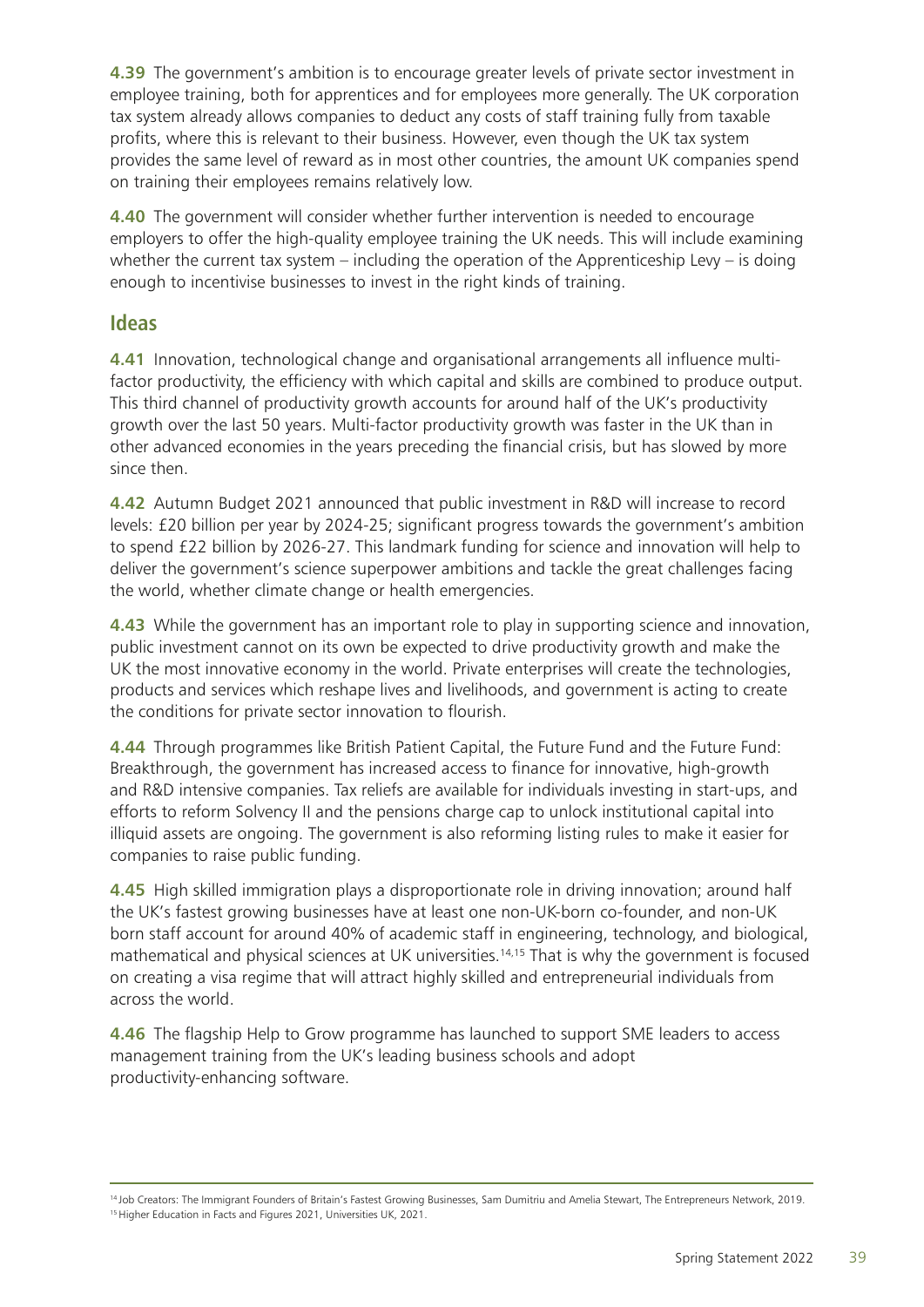**4.47** These measures are significant, but ultimately businesses will need to invest more in R&D and the UK's R&D tax reliefs have an important role to play in doing this. Spring Statement outlines options the government is considering, to ensure the system is globally competitive while properly incentivising innovation.

**4.48** The UK has one of the most generous R&D tax relief systems in the world, spending, as a percentage of GDP, more than any other country in the OECD. Since 2007 spend has increased from 0.05% to 0.34% of GDP in 2019. Despite this, the UK has not seen the desired results, with self-financed business R&D only rising from 1.0% to 1.2% of GDP, which is less than half the OECD average.16



**4.49** In addition, HMRC evaluations suggest that the Research & Development Expenditure Credit (RDEC) stimulates between £2.40-£2.70 of additional private R&D expenditure for each £1 of tax relief claimed, while the SME scheme only stimulates £0.60-£1.28.17,18 The government is looking to understand why these figures are so different and what further changes might be needed to ensure that our tax subsidies incentivise companies most effectively to invest in additional R&D.

**4.50** The government announced a review of the R&D reliefs in spring 2021 with the objectives of ensuring the UK remains a competitive location for cutting edge research and that the tax reliefs provided to businesses continue to be fit for purpose.

**4.51** In November 2021 the government set out detail on a series of initial measures to reform the R&D tax relief system. These measures included the expansion of qualifying expenditures to cover data and some cloud computing costs, as well as refocusing R&D relief on activity carried out in the UK. In 2019, UK companies claimed tax relief on £47.5 billion of R&D expenditure,

<sup>16</sup> OECD (2021). "R&D Tax Incentives: United Kingdom, 2021", [www.oecd.org/sti/rd-tax-statsunited-kingdom.pdf](http://www.oecd.org/sti/rd-tax-statsunited-kingdom.pdf), Directorate for Science, Technology and Innovation, December 2021.

<sup>&</sup>lt;sup>17</sup> [Evaluation of the research and development tax relief for small and medium-sized enterprises,](https://www.gov.uk/government/publications/evaluation-of-the-research-and-development-tax-relief-for-small-and-medium-sized-enterprises) November 2020.

<sup>&</sup>lt;sup>18</sup> [Evaluation of the research and development expenditure credit,](https://www.gov.uk/government/publications/evaluation-of-the-research-and-development-expenditure-credit) November 2020.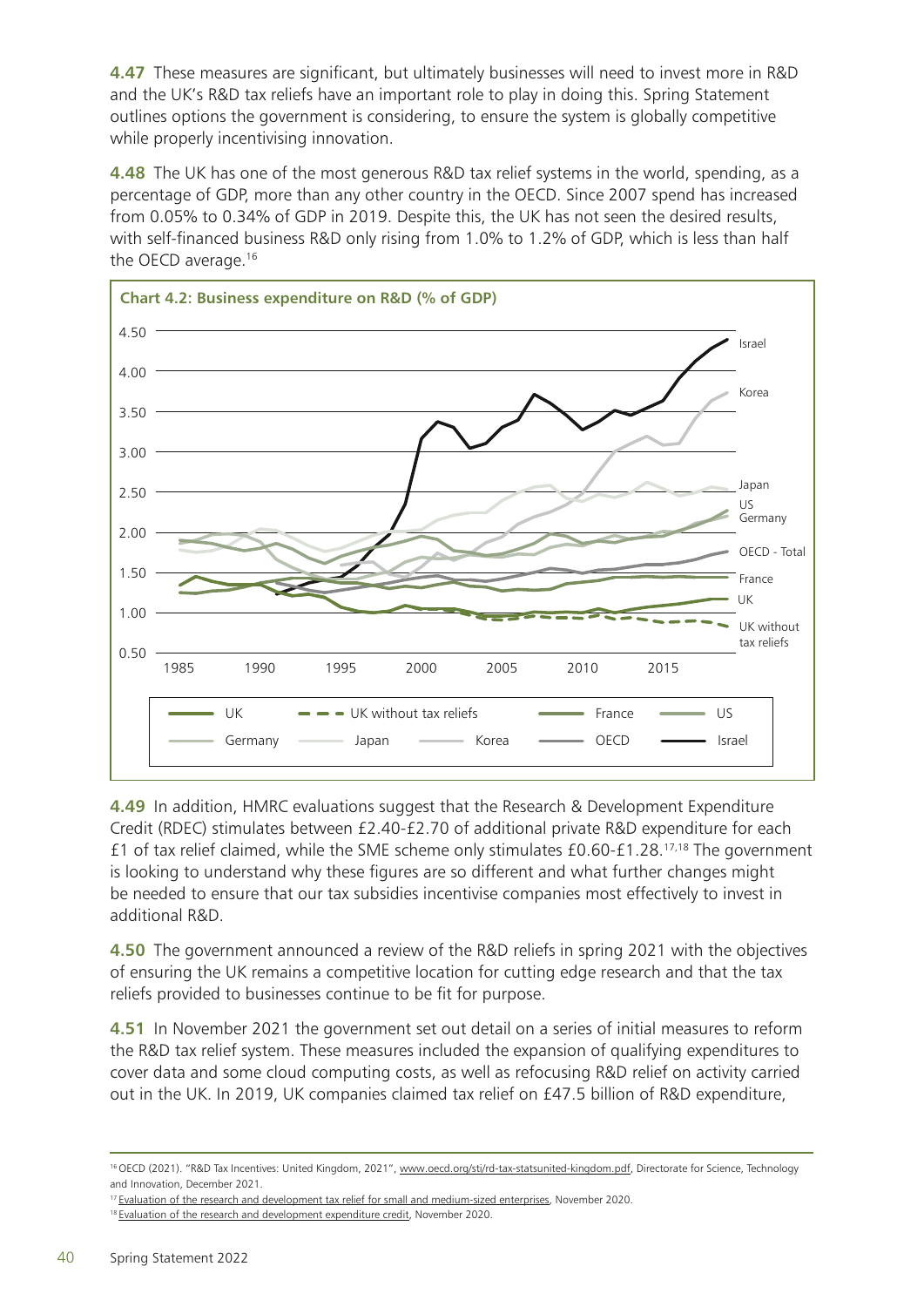but the ONS estimates that businesses only carried out £25.9 billion of privately financed R&D in the UK.19,20 Spring Statement announces further detail on these measures as well as a further change to expand qualifying expenditure to cover R&D underpinned by pure mathematics.

**4.52** First, as set out in detail in chapter 3, the government recognises that there are cases where it is necessary to undertake R&D outside of the UK. Government will legislate so vital R&D undertaken by businesses based in the UK can continue to qualify for tax reliefs where there is a material or regulatory requirement for this work to be carried out overseas.

**4.53** Second, the government has listened to stakeholders and now intends to include all cloud costs associated with R&D in the scope of the reliefs. This will allow companies to claim for costs related to the storage of vital data, supporting data-heavy research such as genomic sequencing.

**4.54** Finally, the government recognises the growing volume of R&D being undertaken which is underpinned by pure mathematics. Spring Statement announces an expansion of the qualifying expenditure to include all mathematics. This reform will support nascent sectors where the UK has a comparative advantage such as Artificial Intelligence, quantum computing and robotics while also supporting strong sectors such as manufacturing and design.

**4.55** Where required, legislation will be published in draft before being included in a future Finance Bill, for these measures to come into effect in April 2023.

**4.56** These are important initial reforms, but it is right that the government considers further steps to ensure the UK's R&D tax reliefs are as effective as possible and, importantly, deliver the best possible value for taxpayers.

**4.57** To ensure the effective targeting of the UK's R&D relief the government will consider increasing the generosity of RDEC to boost R&D investment in the UK. This would rebalance the schemes and make RDEC more internationally competitive.



<sup>&</sup>lt;sup>19</sup> [Research and Development Tax Credits Statistics](https://www.gov.uk/government/statistics/corporate-tax-research-and-development-tax-credit/research-and-development-tax-credits-statistics-september-2021), September 2021.

<sup>&</sup>lt;sup>20</sup> [R&D Tax Reliefs Report, November 2021.](https://www.gov.uk/government/publications/rd-tax-reliefs-report)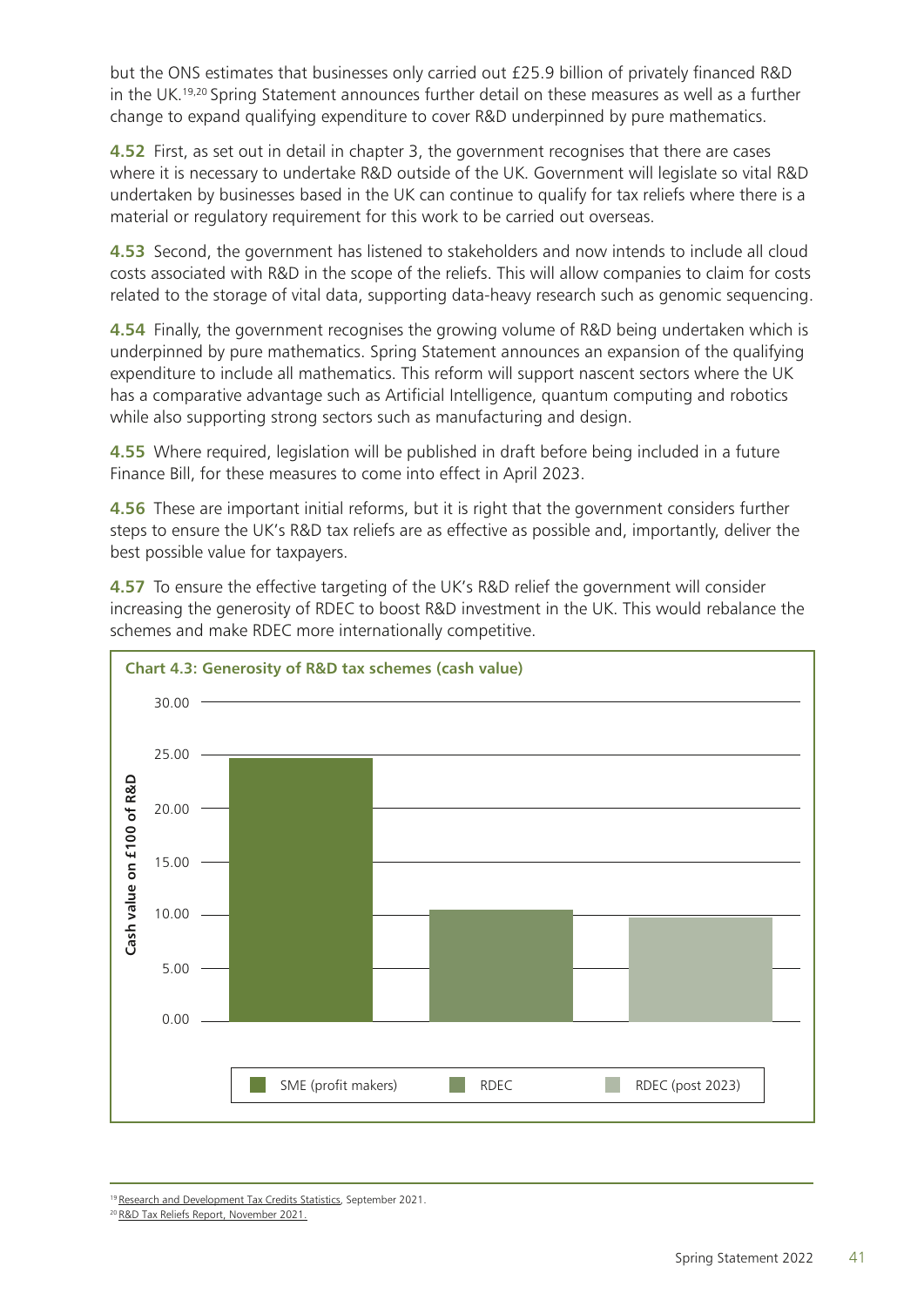**4.58** In addition to making the RDEC scheme more attractive, the government will consider what more can be done to tackle the abuse of R&D tax reliefs, particularly in the SME scheme, ahead of Budget 2022. As the Public Accounts Committee and National Audit Office have made clear, abuse of the R&D tax reliefs is an issue that must be tackled. The government announced in November the creation of a new cross-cutting HMRC team focused on tackling abuse of these reliefs.

**4.59** The government is continuing the review of R&D tax reliefs and further announcements will be made in the autumn.

**4.60** Growing businesses need skilled people to put their innovation into practice. Those companies with the highest growth prospects can face the greatest difficulties in attracting and retaining specialist skills. At Budget 2020, the government launched a review of the Enterprise Management Incentive (EMI) scheme, to ensure it provides support for high-growth companies to recruit and retain the best talent so they can scale up effectively, and to examine whether more companies should be able to access the scheme. The government has concluded that the current EMI scheme remains effective and appropriately targeted. However, the scope of the review will be expanded to consider if the other discretionary tax-advantaged share scheme, the Company Share Option Plan, should be reformed to support companies as they grow beyond the scope of EMI.

# **Sharing the proceeds of growth with working people**

**4.61** The latest forecast shows that the government is on track to meet the fiscal principles set out above, including maintaining a prudent level of headroom against the fiscal rules.

**4.62** Increasing the National Insurance Primary Threshold and Lower Profits Limit will reduce the burden of tax on working people and simplify the tax system. The Primary Threshold and Lower Profits Limit will remain aligned with the income tax personal allowance.

**4.63** The government intends to go further, with additional reductions in personal tax, delivered in a responsible way that is consistent with sustainable public finances.

**4.64** The government is therefore also cutting the basic rate of income tax by one percentage point to 19% from April 2024 – provided that the fiscal principles outlined in paragraphs 4.6 to 4.7 are met in future.

**4.65** Income tax is a broad-based tax paid by over 30 million individuals, with most households having at least one member who pays income tax. This is a tax cut of over £5 billion a year. Across this income tax cut and the National Insurance Primary Threshold and Lower Profits Limit increase, the Spring Statement delivers the biggest net cut in personal taxes in over a quarter of a century. 21,22,23

**4.66** The reduction in the basic rate for non-savings-non-dividend income will not apply for Scottish taxpayers because the power to set these rates is devolved to the Scottish Government. Under the agreed Fiscal Framework the Scottish Government will receive additional funding, worth around £350 million in 2024-25. It is for the Scottish Government to use this additional funding as they choose to, including on reducing income tax or other taxes, or increased spending.

<sup>21</sup> ONS Public Sector Finances, 2022.

<sup>22</sup> OBR Policy measures database, 2021.

<sup>23</sup> OBR Economic and Fiscal Outlook, 2022.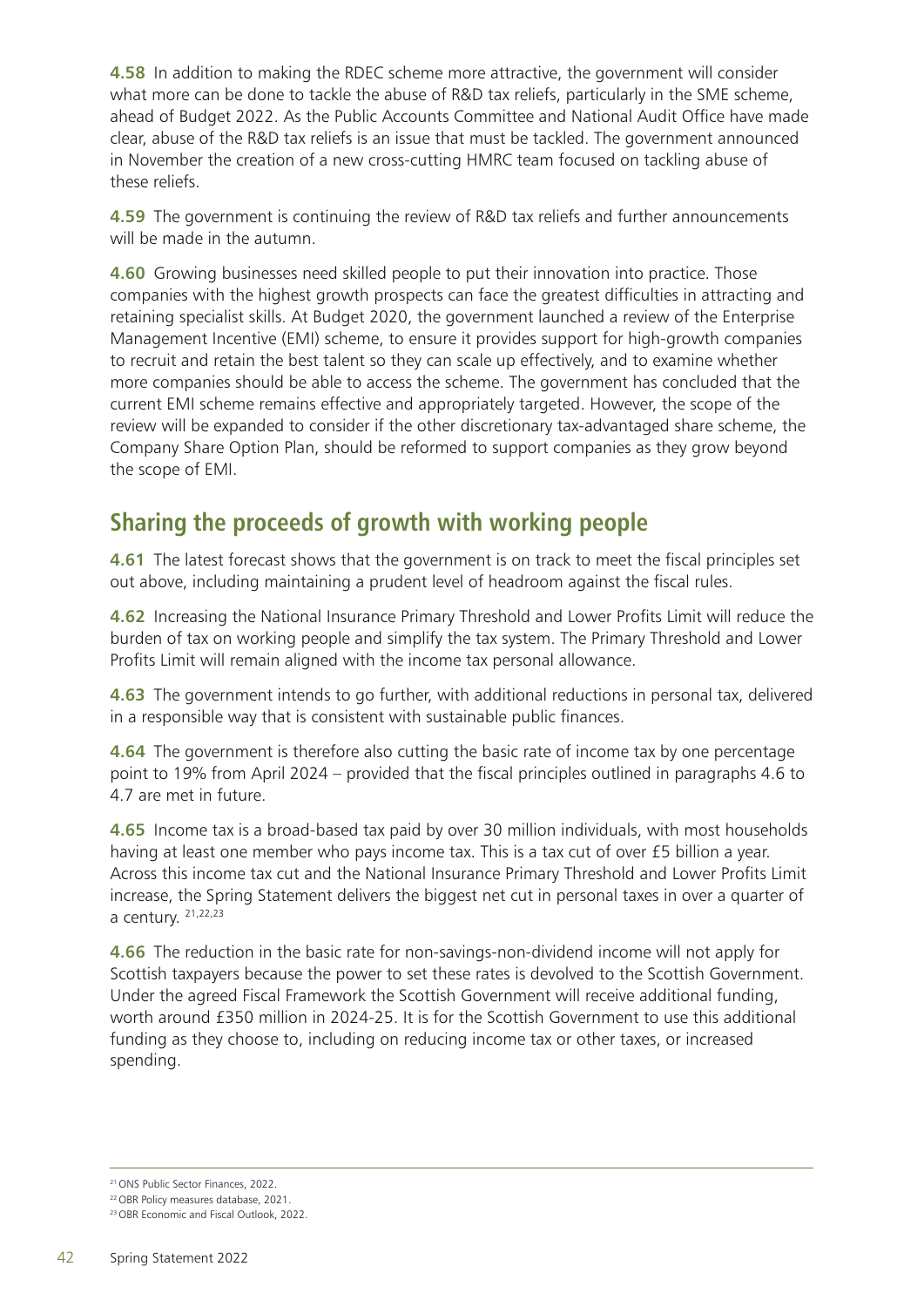**4.67** Alongside cutting taxes for working people, the government will consider where there is scope for the tax system to be reformed and improved. The tax system should be simple, efficient, and fair. Identifying reforms which improve the fiscal sustainability of the system can also support the government's aim of bringing forward broad-based tax cuts in a fiscally responsible way.

**4.68** For example, tax reliefs and allowances play a vital role in ensuring that the tax system works effectively and that it encourages positive economic and social outcomes. There are, however, over a thousand tax reliefs and allowances and, as the OBR have pointed out, this has a considerable fiscal impact and can create complexity in the tax system.<sup>24</sup> Reliefs and allowances can also create unfairness and inconsistency in how people are taxed.

**4.69** The government will therefore continue to consider reform to tax reliefs and allowances, to better support a fair, efficient, simple, and sustainable tax system, and confirm plans ahead of 2024.

# **Conclusion**

**4.70** The Tax Plan is a key part of the government's aim of driving economic growth across the country, while making sure the proceeds of growth are shared fairly. The plan will be delivered in a responsible way, guided by the core principle that a prudent level of headroom must be maintained against the fiscal rules.

**4.71** Spring Statement sets out the government's plan to align the National Insurance Primary Threshold and Lower Profits Limits with the income tax personal allowance, from July 2022. This is a significant step in delivering on the government's ambition to cut taxes, supporting working families with the cost of living.

**4.72** At Budget 2022, the government will set out its plans for reform of the business tax system, to ensure it supports businesses to invest and to scale up, and drives growth through investment in capital, people and ideas. The intention is for key changes here to be brought in from April 2023.

**4.73** The government will cut the basic rate of income tax from April 2024, provided that the fiscal principles set out above are met in future. The government will confirm plans for reforms to reliefs and allowances ahead of implementation.

<sup>24</sup> Fiscal Risks Report, 2019, p.95.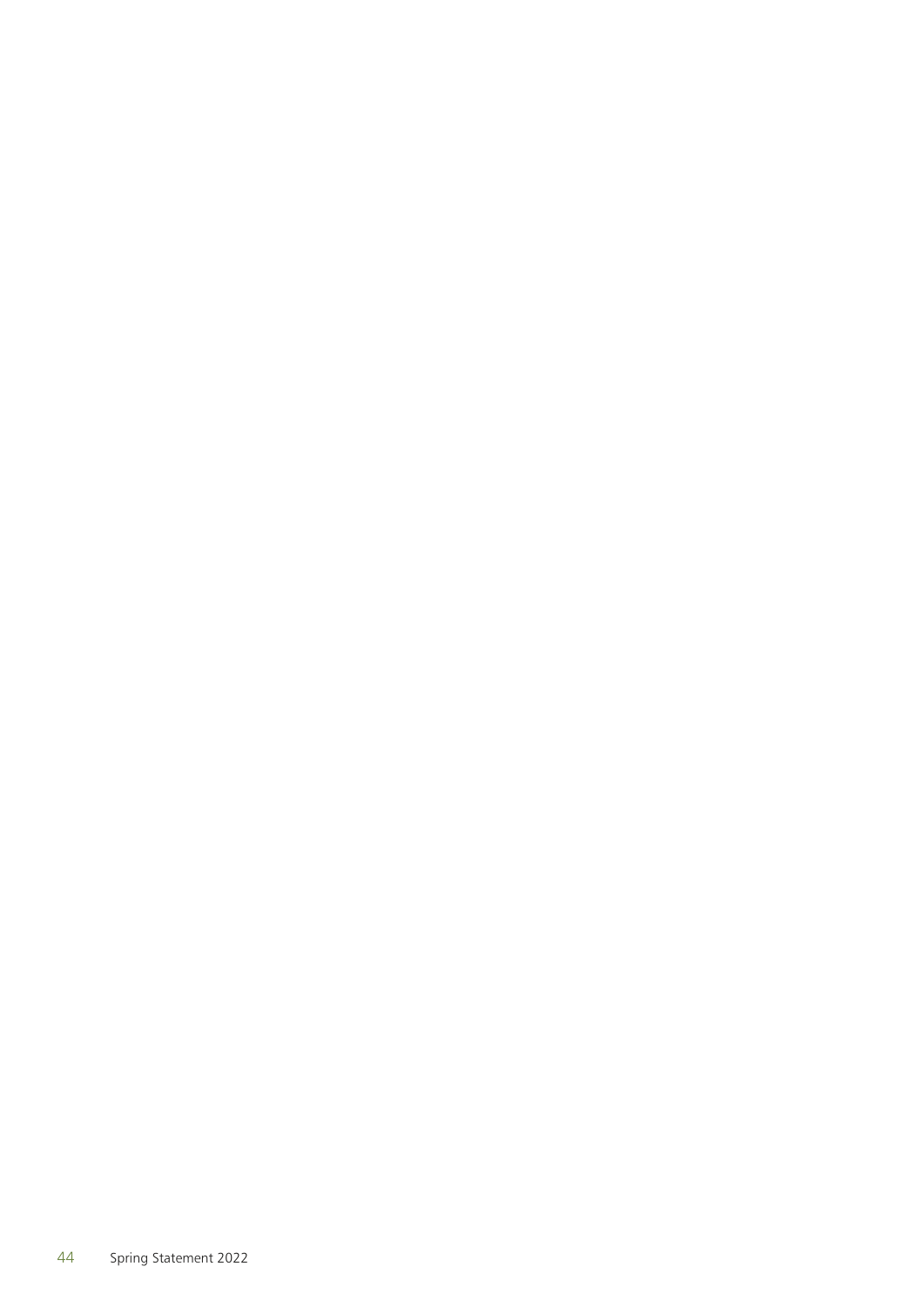# <span id="page-49-0"></span>**List of abbreviations**

| <b>ALB</b>   | Arms Length Body                                       |
|--------------|--------------------------------------------------------|
| AME          | Annually Managed Expenditure                           |
| <b>BEIS</b>  | Department for Business, Energy & Industrial Strategy  |
| <b>CDEL</b>  | Departmental Capital Totals                            |
| <b>CGNCR</b> | Central Government Net Cash Requirement                |
| <b>CPI</b>   | <b>Consumer Prices Index</b>                           |
| <b>DEL</b>   | Departmental Expenditure Limit                         |
| GDP          | <b>Gross Domestic Product</b>                          |
| <b>HMRC</b>  | HM Revenue & Customs                                   |
| <b>IFS</b>   | Institute for Fiscal Studies                           |
| <b>IMF</b>   | International Monetary Fund                            |
| <b>MPC</b>   | Monetary Policy Committee                              |
| <b>NICs</b>  | National Insurance Contributions                       |
| <b>NLW</b>   | National Living Wage                                   |
| <b>OECD</b>  | Organisation for Economic Co-operation and Development |
| <b>OFGEM</b> | Office of Gas and Electricity Markets                  |
| <b>ONS</b>   | <b>Office for National Statistics</b>                  |
| <b>PSCE</b>  | Public Sector Current Expenditure                      |
| PSGI         | Public Sector Gross Investment                         |
| <b>PSNB</b>  | Public Sector Net Borrowing                            |
| PSNI         | Public Sector Net Investment                           |
| R&D          | Research & Development                                 |
| <b>RDEC</b>  | Research & Development Expenditure Credit              |
| <b>RDEL</b>  | Departmental Resource Totals                           |
| <b>SME</b>   | Small and Medium-sized Enterprise                      |
| <b>TME</b>   | <b>Total Managed Expenditure</b>                       |
| <b>VAT</b>   | Value-Added Tax                                        |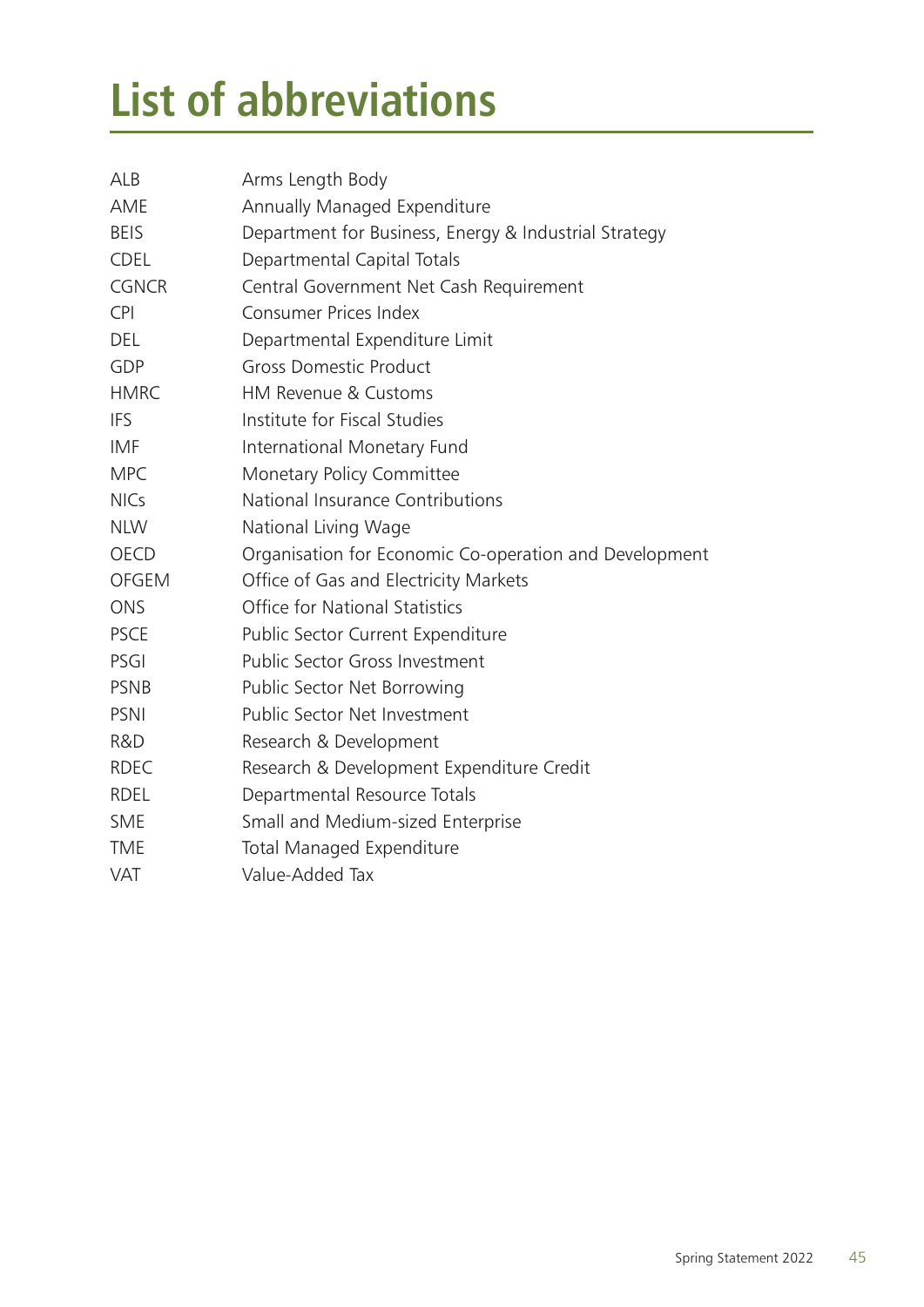#### <span id="page-50-0"></span>**Chapter 1**

| Table 1.1:       | Summary of the OBR's central economic forecast (percentage change on year<br>earlier, unless otherwise stated) |
|------------------|----------------------------------------------------------------------------------------------------------------|
| Table 1.2:       | Changes to the OBR's forecast for public sector net borrowing since October<br>2021 (£ billion)                |
| Table 1.3:       | Overview of the OBR's fiscal forecast (% GDP)                                                                  |
| Table 1.4:       | Resource DEL (RDEL) excluding depreciation                                                                     |
| Table 1.5:       | Departmental Capital Budgets - Capital DEL (CDEL)                                                              |
| Table 1.6:       | Departmental Budgets for 2021-22                                                                               |
| Table 1.7:       | Total Managed Expenditure (TME)                                                                                |
| Table 1.8:       | Financial Transactions from 2021-22 to 2026-27                                                                 |
| Table 1.9:       | Departmental Capital Financial Transactions Budgets                                                            |
| <b>Chapter 3</b> |                                                                                                                |
| Table 3.1:       | Spring Statement 2022 policy decisions (£ million)                                                             |

## **LIST OF CHARTS**

## **Chapter 1**

| Chart $1.1$ :    | Quarterly real GDP shortfall to pre-pandemic levels: G7 nations and Spain      |
|------------------|--------------------------------------------------------------------------------|
| Chart 1.2:       | Contributions to CPI inflation                                                 |
| Chart 1.3:       | Public sector net debt                                                         |
| Chart 1.4:       | Debt interest to revenue ratio with illustrative interest rates and RPI shocks |
| <b>Chapter 4</b> |                                                                                |
| Chart $4.1$ :    | Net Present Value of machinery Capital Allowances in OECD countries, 2020      |
| Chart 4.2:       | Business expenditure on R&D (% of GDP)                                         |

Chart 4.3: Generosity of R&D tax schemes (cash value)